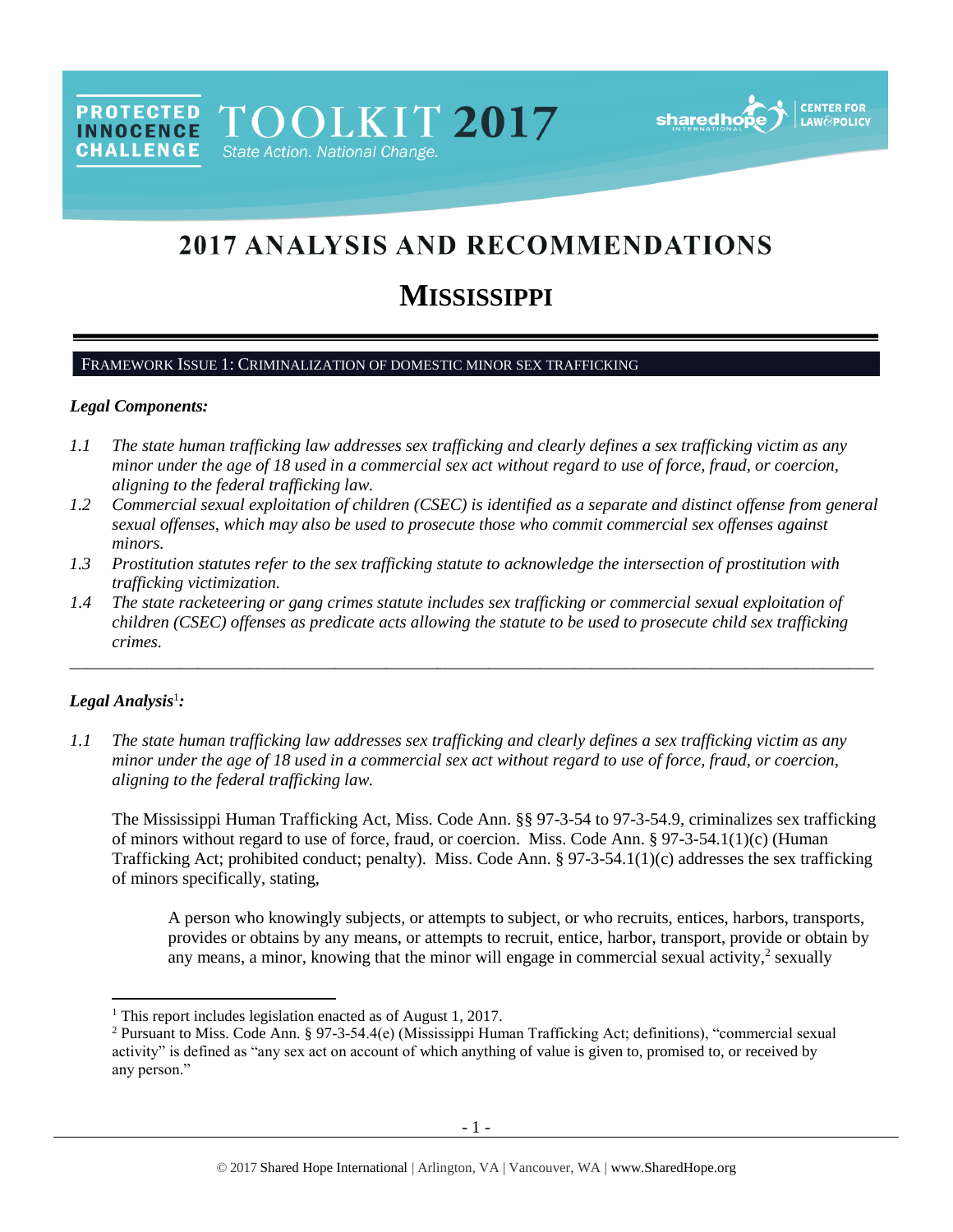explicit performance,<sup>3</sup> or the production of sexually oriented material,<sup>4</sup> or causes or attempts to cause a minor to engage in commercial sexual activity, sexually explicit performance, or the production of sexually oriented material, shall be guilty of procuring sexual servitude of a minor . . . .

Miss. Code Ann. § 97-3-54.4(k) (Human Trafficking Act; definitions) defines a "minor" as a person under 18. Under Miss. Code Ann. § 97-3-54.4(q), "trafficked person" is defined as "a person subjected to the practices prohibited by this act [Sections 97-3-54 through 97-3-54.9] regardless of whether a perpetrator is identified, apprehended, prosecuted, or convicted, and is a term used interchangeably with the terms 'victim,' 'victim of trafficking' and 'trafficking victim.'" <sup>5</sup>

Pursuant to Miss. Code Ann. § 97-3-2, human trafficking as provided in § 97-3-54.1 is defined as a crime of violence.<sup>6</sup> Persons convicted of trafficking minors under Miss. Code Ann. § 97-3-54.1(1)(c) face higher penalties than those convicted of trafficking adults. A conviction under Miss. Code Ann. § 97-3- 54.1(1)(c) carries a minimum sentence of five years to a maximum sentence of 30 years compared to a maximum of 20 years for trafficking adults under Miss. Code Ann. §§ 97-3-54.1(1)(a) and (b), 97-3- 54.1(2). The Mississippi Human Trafficking Act also provides for fines as part of its penalty scheme. For violations of Miss. Code Ann. § 97-3-54.1(1)(c) fines from \$50,000.00–\$500,000.00 may be imposed. Additionally, a maximum fine of \$10,000 may be imposed as provided in Miss. Code Ann. § 99-19-32(1) (Fines and assessments upon persons convicted of offenses punishable by imprisonment for more than one year; deposit in Criminal Justice Fund).<sup>7</sup>

<sup>5</sup> A victim of human trafficking who is charged with a violation of Miss. Code Ann. § 97-3-54.1 (Human Trafficking Act; prohibited conduct; penalty) may assert an affirmative defense under Miss. Code Ann. § 97-3- 54.1(5), which states:

It is an affirmative defense in a prosecution under this act that the defendant:

(a) Is a victim; and

 $\overline{a}$ 

Additionally, Miss. Code Ann. § 97-3-54.1(4) provides in part, "[a] minor who has been identified as a victim of trafficking shall not be liable for criminal activity in violation of this section."

<sup>&</sup>lt;sup>3</sup> "Sexually-explicit performance" is defined in Miss. Code Ann. § 97-3-54.4(p) as "a live or public act or show intended to arouse or satisfy the sexual desires or appeal to the prurient interests of patrons."

<sup>4</sup> "Sexually oriented material" is defined in § 97-3-54.4(s) by referring to Miss. Code Ann. § 97-5-27, which defines the term as material that "contains representations or descriptions, actual or simulated, of masturbation, sodomy, excretory functions, lewd exhibition of the genitals or female breasts, sadomasochistic abuse (for the purpose of sexual stimulation or gratification), homosexuality, lesbianism, bestiality, sexual intercourse, or physical contact with a person's clothed or unclothed genitals, pubic area, buttocks, or the breast or breasts of a female for the purpose of sexual stimulation, gratification or perversion."

<sup>(</sup>b) Committed the offense under a reasonable apprehension created by a person that, if the defendant did not commit the act, the person would inflict serious harm on the defendant, a member of the defendant's family, or a close associate.

<sup>&</sup>lt;sup>6</sup> Miss. Code Ann. § 97-3-2 further provides that no person convicted of a crime of violence listed in § 97-3-2(1) is eligible for parole or early release until 50% of the sentence has been served.

<sup>&</sup>lt;sup>7</sup> Miss. Code Ann. § 99-19-32(1) (Fines and assessments upon persons convicted of offenses punishable by imprisonment for more than one year; deposit in Criminal Justice Fund) states, "(1) Offenses punishable by imprisonment in the State Penitentiary for more than one (1) year and for which no fine is provided elsewhere by statute may be punishable by a fine not in excess of Ten Thousand Dollars (\$10,000.00). Such fine, if imposed, may be in addition to imprisonment or any other punishment or penalty authorized by law."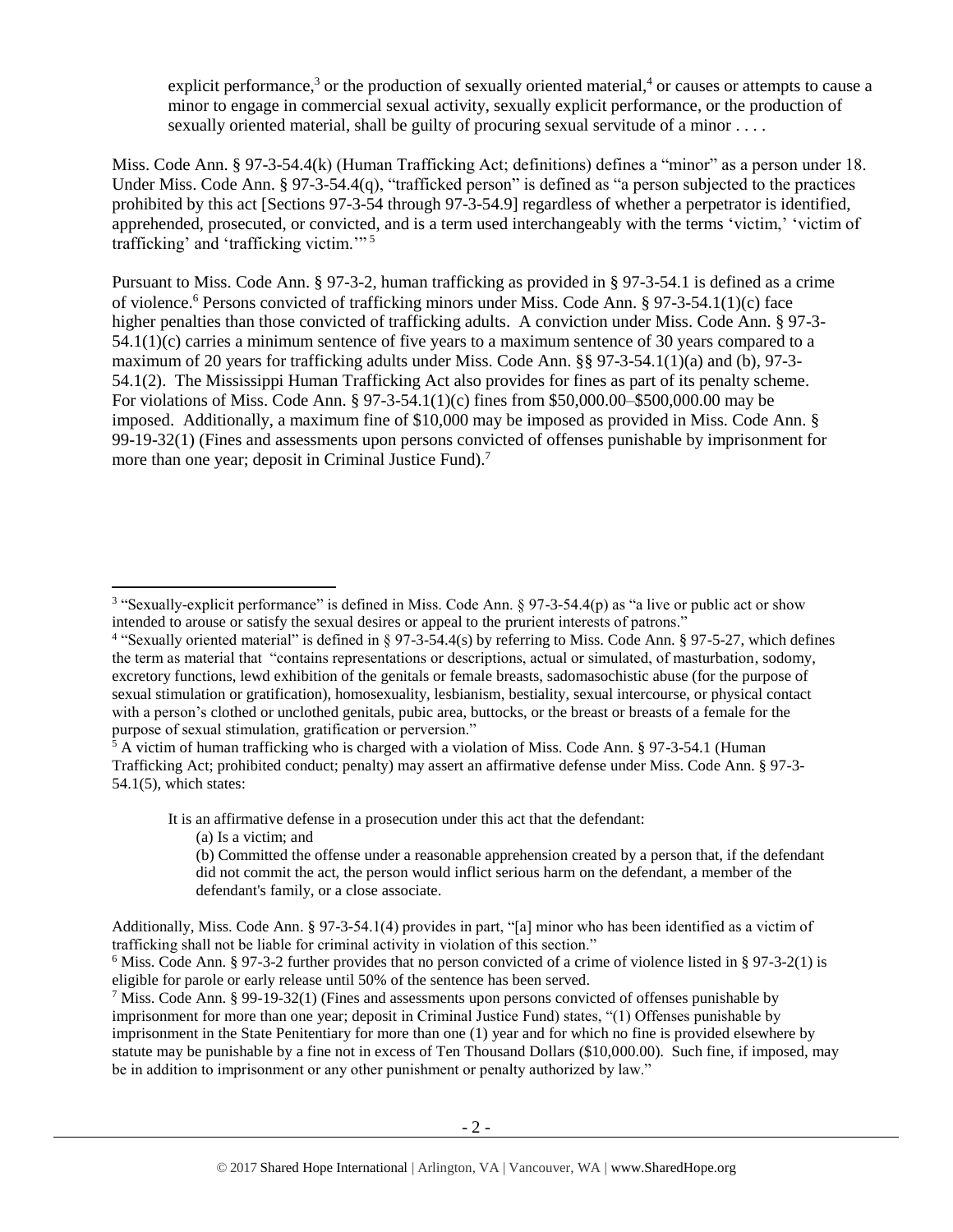- *1.2 Commercial sexual exploitation of children (CSEC) is identified as a separate and distinct offense from general sexual offenses, which may also be used to prosecute those who commit commercial sex offenses against minors.*
	- 1. Miss. Code Ann. § 97-29-51(1)(a) (Prostitution; misdemeanor procuring services of prostitute; felony promoting prostitution; penalties) states,

A person commits the misdemeanor of procuring the services of a prostitute if the person knowingly or intentionally pays, or offers or agrees to pay, money or other property to another person for having engaged in, or on the understanding that the other person will engage in, sexual intercourse or sexual conduct with the person or with any other person. "Sexual conduct" includes cunnilingus, fellatio, masturbation of another, anal intercourse or the causing of penetration to any extent and with any object or body part of the genital or anal opening of another.

When the person whose services are procured is a minor under 18, "the person convicted shall be guilty of a felony and shall, upon conviction, be punished by imprisonment for not less than five (5) years, nor more than thirty (30) years, or by a fine of not less than Fifty Thousand Dollars (\$50,000.00) nor more than Five Hundred Thousand Dollars (\$500,000.00), or both." Miss. Code Ann. § 97-29-51(1)(c).

2. Miss. Code Ann. § 97-29-51(2)(a) (Prostitution; misdemeanor procuring services of prostitute; felony promoting prostitution; penalties) states,

A person commits the felony of promoting prostitution if the person:

(i) Knowingly or intentionally entices, compels, causes, induces, persuades, or encourages by promise, threat, violence, or by scheme or device, another person to become a prostitute; (ii) Knowingly or intentionally solicits or offers or agrees to solicit, or receives or gives, or agrees to receive or give any money or thing of value for soliciting, or attempting to solicit, another person for the purpose of prostitution;

(iii) Knowingly induces, persuades, or encourages a person to come into or leave this state for the purpose of prostitution;

(iv) Having control over the use of a place or vehicle, knowingly or intentionally permits another person to use the place or vehicle for prostitution;

(v) Accepts, receives, levies or appropriates money or other property of value from a prostitute, without lawful consideration, with knowledge or reasonable cause to know it was earned, in whole or in part, from prostitution; or

(vi) Conducts, directs, takes, or transports, or offers or agrees to take or transport, or aids or assists in transporting, any person to any vehicle, conveyance, place, structure, or building, or to any other person with knowledge or reasonable cause to know that the purpose of such directing, taking or transporting is prostitution.

When the person whose services are promoted is a minor under 18, "the person convicted shall be guilty of a felony and shall, upon conviction, be punished by imprisonment for not less than five (5) years, nor more than thirty (30) years, or by a fine of not less than Fifty Thousand Dollars (\$50,000.00) nor more than Five Hundred Thousand Dollars (\$500,000.00), or both." Miss. Code Ann. § 97-29-51(2)(c).

3. Miss. Code Ann. § 97-5-5 (Enticing a child under 14; punishment) makes it a crime to "maliciously, willfully, or fraudulently lead, take, carry away, decoy or entice away, any child under the age of fourteen (14) years, with intent to detain or conceal such child from its parents, guardian, or other person having lawful charge of such child, or for the purpose of prostitution, concubinage, or marriage." Upon conviction, a person will "be imprisoned in the custody of the Department of Corrections for not less than two (2) years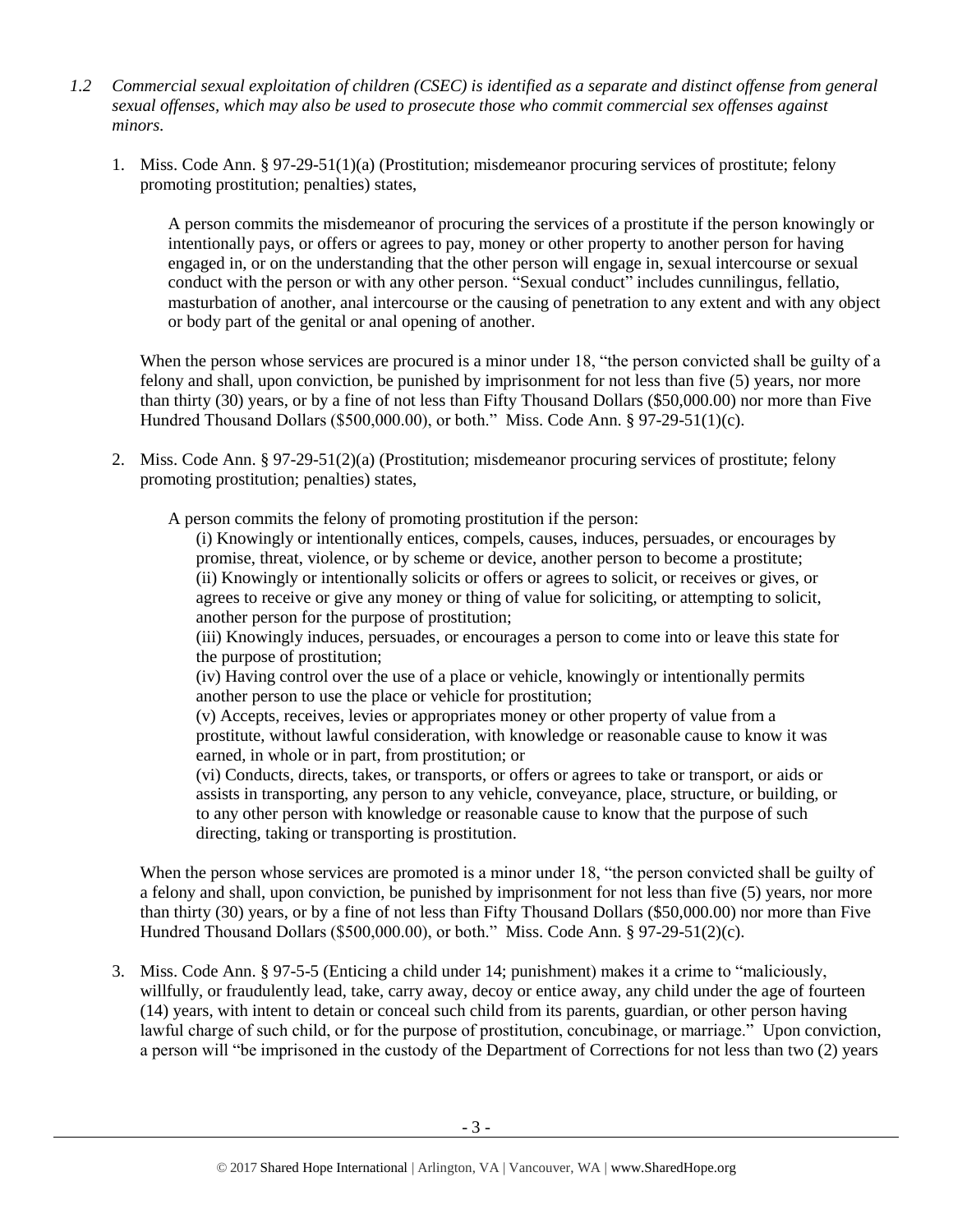nor more than ten (10) years, or fined not more than Ten Thousand Dollars (\$10,000.00), or both. Investigation and prosecution of a defendant under this section does not preclude prosecution of the defendant for a violation of other applicable criminal laws, including, but not limited to, the Mississippi Human Trafficking Act, Sections 97–3–54 et seq." Miss. Code Ann. § 97-5-5.

4. Miss. Code Ann. § 97-5-33 (Exploitation of children; prohibitions) states,

1. No person shall, by any means including computer, cause, solicit or knowingly permit any child<sup>8</sup> to engage in sexually explicit conduct or in the simulation of sexually explicit conduct for the purpose of producing any visual depiction of such conduct.

2. No person shall, by any means including computer, photograph, film, video tape or otherwise depict or record a child engaging in sexually explicit conduct or in the simulation of sexually explicit conduct. 3. No person shall, by any means including computer, knowingly send, transport, transmit, ship, mail or receive any photograph, drawing, sketch, film, video tape or other visual depiction of an actual child engaging in sexually explicit conduct.

4. No person shall, by any means including computer, receive with intent to distribute, distribute for sale, sell or attempt to sell in any manner any photograph, drawing, sketch, film, video tape or other visual depiction of an actual child engaging in sexually explicit conduct.

5. No person shall, by any means including computer, knowingly possess or knowingly access with intent to view any photograph, drawing, sketch, film, video tape or other visual depiction of an actual child engaging in sexually explicit conduct.

6. No person shall, by any means including computer, knowingly entice, induce, persuade, seduce, solicit, advise, coerce, or order a child to meet with the defendant or any other person for the purpose of engaging in sexually explicit conduct.

7. No person shall by any means, including computer, knowingly entice, induce, persuade, seduce, solicit, advise, coerce or order a child to produce any visual depiction of adult sexual conduct or any sexually explicit conduct.

Pursuant to Miss. Code Ann. § 97-3-2, exploitation of a child as provided in § 97-5-33 is defined as a crime of violence. Under Miss. Code Ann. § 97-5-35, a first conviction for violating any provision of Miss. Code Ann. § 97-5-33 is punishable by imprisonment for 5–40 years and a \$50,000–\$500,000 fine.<sup>9</sup> Repeat offenders face 20 years to life imprisonment and a \$100,000–\$1,000,000 fine. Miss. Code Ann. § 97-5-35.

Mississippi has several laws that, although not specifically directed towards commercial sexual exploitation, could potentially be used to convict persons engaged in the commercial sexual exploitation of children.

1. Miss. Code Ann. § 97-5-27(3)(a) (Dissemination of sexually oriented material to persons under eighteen years of age; use of computer for purpose of luring or inducing persons under eighteen years of age to engage in sexual contact) states,

. . . .

l

- (3) (a) A person is guilty of computer luring when:
	- (i) Knowing the character and content of any communication of sexually oriented material, he intentionally uses any computer communication system allowing the input, output, examination or transfer of computer data or computer programs from one computer to another, to initiate or engage in such communication with a person under the age of eighteen (18); and (ii) By means of such communication he importunes, invites or induces a person under the age

<sup>8</sup> Child is defined in Miss. Code Ann. § 97-5-31(a) (Exploitation of children; definitions) as "any individual who has not attained the age of eighteen (18) years."

<sup>9</sup> Mississippi does not use a felony crime classification system*.*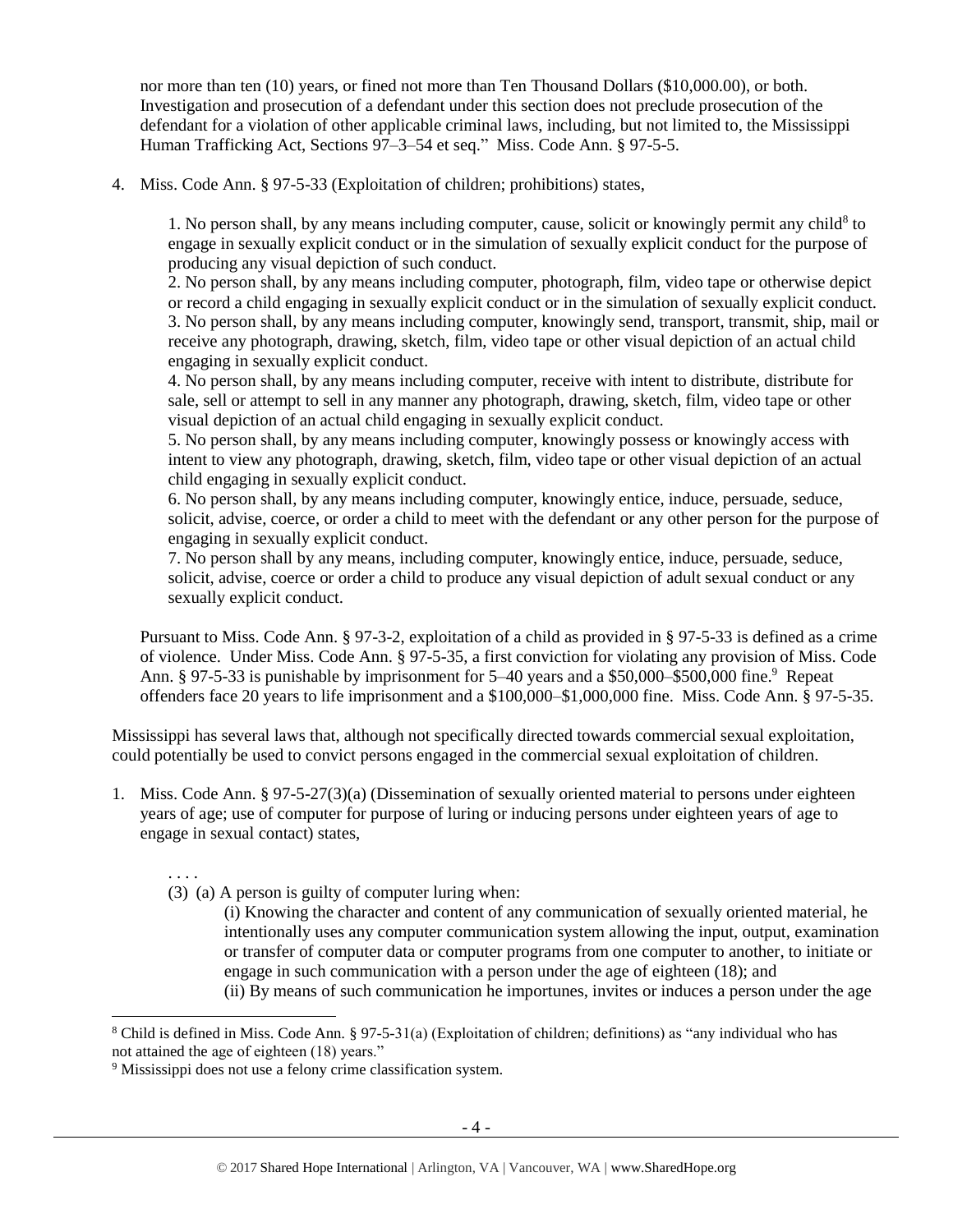of eighteen (18) years to engage in sexual intercourse, deviant sexual intercourse or sexual contact with him, or to engage in a sexual performance, obscene sexual performance or sexual conduct for his benefit.

. . . . (4) Investigation and prosecution of a defendant under this section does not preclude prosecution of the defendant for a violation of other applicable criminal laws, including, but not limited to, the Mississippi Human Trafficking Act, Section 97–3–54 et seq.

A conviction is punishable as a felony by imprisonment up to 3 years and a fine up to \$10,000. Miss. Code Ann. § 97-5-27(3)(e).

- 2. Miss. Code Ann. § 97-5-39(1)(a) (Contributing to the neglect or delinquency of a child; felonious abuse and/or battery of a child) penalizes a "parent, guardian or any other person who intentionally, knowingly or recklessly commits any act or omits the performance of any duty, which act or omission contributes to or tends to contribute to the neglect or delinquency of any child or which act or omission results in the abuse of any child . . . .<sup>no</sup> A conviction is punishable as a misdemeanor by up to 1 year in jail, a fine of up to \$1,000, or both. Miss. Code Ann. § 97-5-39(1)(a). "A parent, legal guardian or other person who knowingly permits the continuing physical or sexual abuse of a child is guilty of neglect of a child" is subject to sentenced to imprisonment in the custody of the Department of Corrections for up to 10 years, a fine of up to \$10,000, or both. Miss Code Ann. § 97-5-39(1)(e).
- 3. Miss. Code Ann. § 97-3-65(1) (Statutory rape; enhanced penalty for forcible sexual intercourse or statutory rape by administering certain substances) states,

The crime of statutory rape is committed when:

- (a) Any person seventeen (17) years of age or older has sexual intercourse with a child who:  $(i)$  Is at least fourteen  $(14)$  but under sixteen  $(16)$  years of age;
	- (ii) Is thirty-six (36) or more months younger than the person; and
	- (iii) Is not the person's spouse; or
- (b) A person of any age has sexual intercourse<sup>11</sup> with a child who: (i) Is under the age of fourteen (14) years;
	- (ii) Is twenty-four (24) or more months younger than the person; and
	- (iii) Is not the person's spouse.

l

Pursuant to Miss. Code Ann. § 97-3-65(3), a person convicted of violating § 97-3-65(1) may be penalized as follows:

<sup>&</sup>lt;sup>10</sup> Abused child is defined in Miss. Code Ann. § 43-21-105(m) in part as "a child whose parent, guardian or custodian or any person responsible for his care or support, whether legally obligated to do so or not, has caused or allowed to be caused, upon the child, sexual abuse, sexual exploitation, emotional abuse, mental injury, nonaccidental physical injury or other maltreatment . . . . 'Abused child' also means a child who is or has been trafficked within the meaning of the Mississippi Human Trafficking Act by any person, without regard to the relationship of the person to the child."

<sup>&</sup>lt;sup>11</sup> Miss. Code Ann. § 97-3-65(7) defines "sexual intercourse" as "a joining of the sexual organs of a male and female human being in which the penis of the male is inserted into the vagina of the female or the penetration of the sexual organs of a male or female human being in which the penis or an object is inserted into the genitals, anus or perineum of a male or female."

The text of Miss. Code Ann. § 97-3-65 cited here and elsewhere in this report includes amendments made by the enactment of House Bill 1356 during the 2017 1st Regular Session of the Mississippi Legislature (effective April 6, 2017).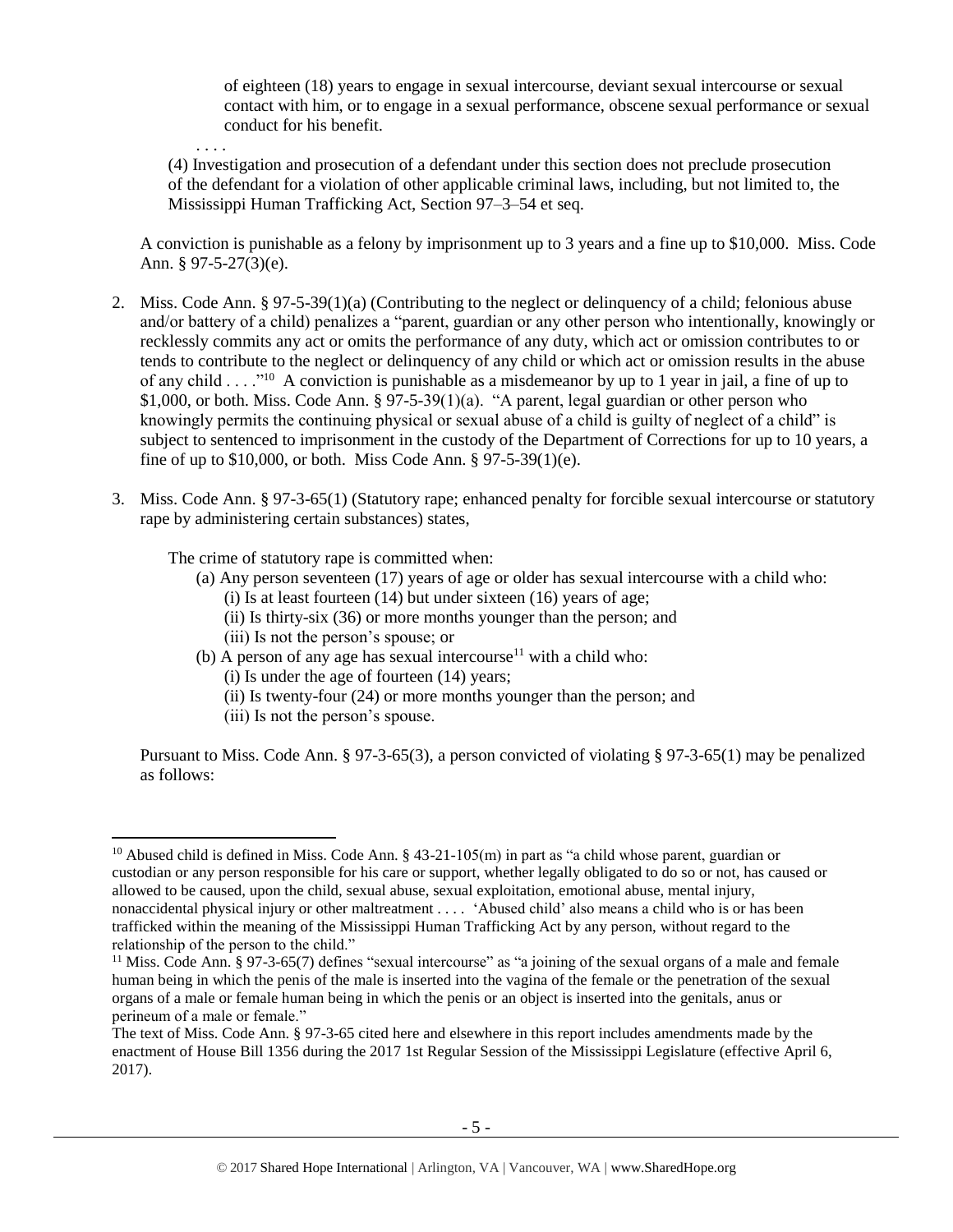(a) If eighteen (18) years of age or older, but under twenty-one (21) years of age, and convicted under subsection  $(1)(a)$  of this section, to imprisonment for not more than five (5) years in the State Penitentiary or a fine of not more than Five Thousand Dollars (\$ 5,000.00), or both;

(b) If twenty-one (21) years of age or older and convicted under subsection (1)(a) of this section, to imprisonment of not more than thirty (30) years in the State Penitentiary or a fine of not more than Ten Thousand Dollars (\$ 10,000.00), or both, for the first offense, and not more than forty (40) years in the State Penitentiary for each subsequent offense;

(c) If eighteen (18) years of age or older and convicted under subsection (1)(b) of this section, to imprisonment for life in the State Penitentiary or such lesser term of imprisonment as the court may determine, but not less than twenty (20) years;

(d) If thirteen (13) years of age or older but under eighteen (18) years of age and convicted under subsection  $(1)(a)$  or  $(1)(b)$  of this section, such imprisonment, fine or other sentence as the court, in its discretion, may determine.

Pursuant to Miss. Code Ann. § 97-3-65(4)(a), if the defendant incapacitated the victim by drug or drink or used force, the sentence may be extended to life in prison at the jury's or the judge's discretion.

- 4. Miss. Code Ann. § 97-3-95(1) (Sexual battery)<sup>12</sup> states in part, "A person is guilty of sexual battery if he or she engages in sexual penetration<sup>13</sup> with: . . . (c) A child at least fourteen (14) but under sixteen (16) years of age, if the person is thirty-six (36) or more months older than the child; or (d) A child under the age of fourteen (14) years of age, if the person is twenty-four (24) or more months older than the child." Pursuant to Miss. Code Ann. § 97-3-101 (Sexual battery; penalty), the penalties for Miss. Code Ann. § 97-3-95(1)(c), (d) for offenders over 18 are as follows:
	- . . . .
	- (2) (a) Every person who shall be convicted of sexual battery under Section  $97-3-95(1)$ (c) who is at least eighteen (18) but under twenty-one (21) years of age shall be imprisoned for not more than five (5) years in the State Penitentiary or fined not more than Five Thousand Dollars (\$ 5,000.00), or both;

(b) Every person who shall be convicted of sexual battery under Section  $97-3-95(1)(c)$  who is twenty-one (21) years of age or older shall be imprisoned not more than thirty (30) years in the State Penitentiary or fined not more than Ten Thousand Dollars (\$ 10,000.00), or both, for the first offense, and not more than forty (40) years in the State Penitentiary for each subsequent offense.

(3) Every person who shall be convicted of sexual battery under Section 97-3-95(1)(d) who is eighteen (18) years of age or older shall be imprisoned for life in the State Penitentiary or such lesser term of imprisonment as the court may determine, but not less than twenty  $(20)$  years.<sup>14</sup>

 $\overline{a}$ <sup>12</sup> Miss. Code Ann. § 97-3-99 (Sexual battery; defense) provides, "A person is not guilty of any offense under Sections 97-3-95 through 97-3-103 if the alleged victim is that person's legal spouse and at the time of the alleged offense such person and the alleged victim are not separated and living apart; provided, however, that the legal spouse of the alleged victim may be found guilty of sexual battery if the legal spouse engaged in forcible sexual penetration without the consent of the alleged victim."

<sup>&</sup>lt;sup>13</sup> Pursuant to Miss. Code Ann. § 97-3-97(a) (Sexual battery; definitions), "Sexual penetration' includes cunnilingus, fellatio, buggery or pederasty, any penetration of the genital or anal openings of another person's body by any part of a person's body, and insertion of any object into the genital or anal openings of another person's body."

<sup>&</sup>lt;sup>14</sup> Miss. Code Ann. § 97-3-99 (Sexual battery; defense) provides a defense to this charge as follows:

A person is not guilty of any offense under Sections 97-3-95 through 97-3-103 if the alleged victim is that person's legal spouse and at the time of the alleged offense such person and the alleged victim are not separated and living apart; provided, however, that the legal spouse of the alleged victim may be found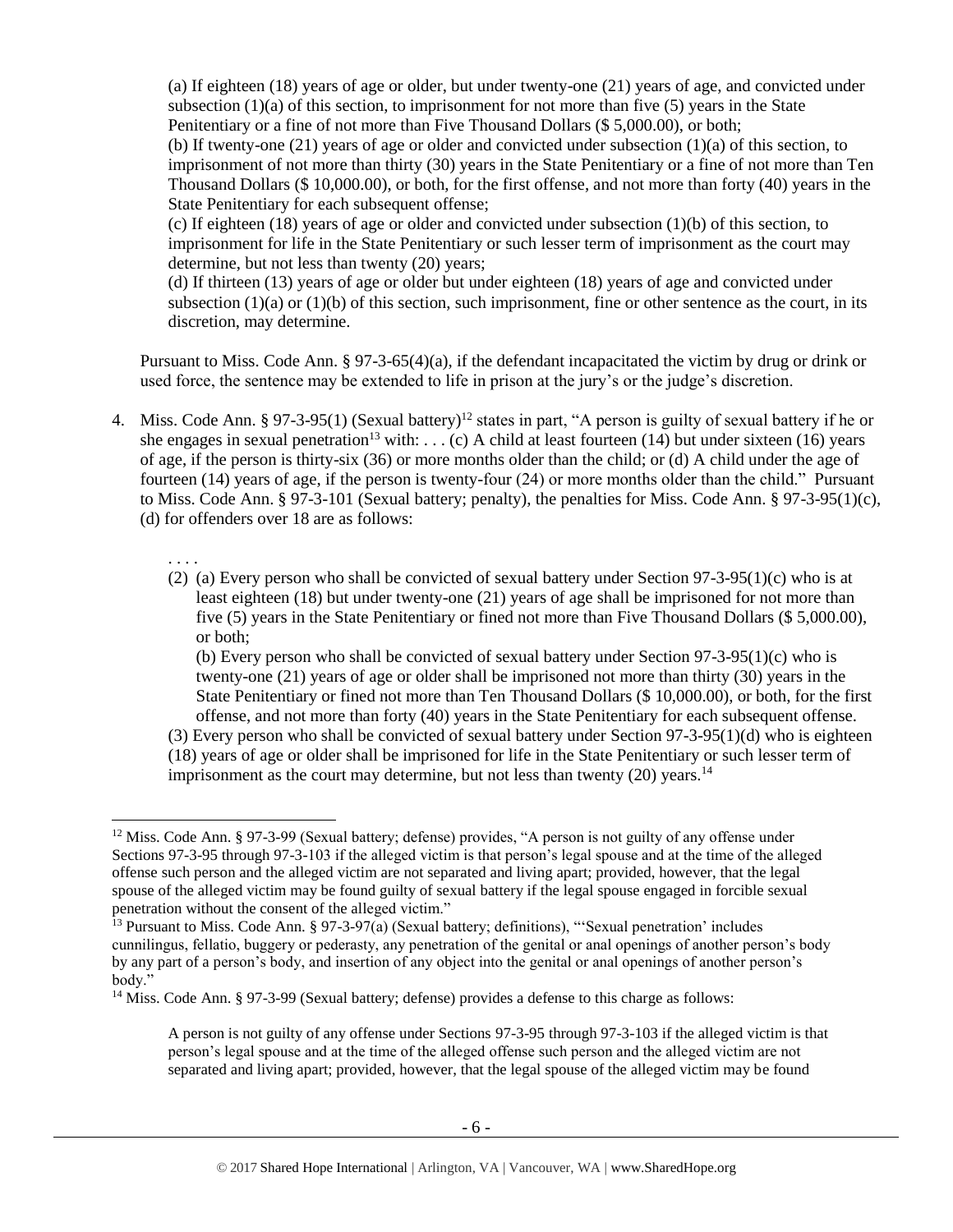- 5. Miss. Code Ann. § 97-5-23(1) (Touching, handling, etc., child, mentally defective or incapacitated person or physically helpless person) provides, "Any person above the age of eighteen (18) years, who, for the purpose of gratifying his or her lust, or indulging his or her depraved licentious sexual desires, shall handle, touch or rub with hands or any part of his or her body or any member thereof, any child under the age of sixteen (16) years, with or without the child's consent," is guilty of a felony punishable by imprisonment for 2–15 years, or a \$1,000–\$5,000 fine, or both. Pursuant to Miss. Code Ann. § 97-5-23(3), a defendant may be sentenced to imprisonment up to 20 years for a subsequent conviction; at least half of the sentence must be served.
- *1.3 Prostitution statutes refer to the sex trafficking statute to acknowledge the intersection of prostitution with trafficking victimization.*

Miss. Code Ann. § 97-29-49(3) (Prostitution) refers to the human trafficking statute when the person engaged in prostitution is a minor by requiring that "any law enforcement officer who takes a minor under eighteen (18) years of age into custody for suspected prostitution shall immediately make a report to the Department of Human Services as required in Section 43-21-353 for suspected child sexual abuse or neglect, and the department shall commence an initial investigation into suspected child sexual abuse or neglect." Further, "[i]f it is determined that a person suspected of or charged with engaging in prostitution is engaging in those acts as a direct result of being a trafficked person, as defined by Section 97–3–54.4 [Definitions related to human trafficking], that person shall be immune from prosecution for prostitution as a juvenile or adult and, if a minor, the provisions of Section 97-3-54.1(4) [Human Trafficking Act; prohibited conduct; penalty] shall be applicable." Miss. Code Ann. § 97-29-49(3), (4).

Additionally, Miss. Code Ann. § 97-29-51(3) (Prostitution; misdemeanor procuring services of prostitute; felony promoting prostitution; penalties) states that

If it is determined that a person suspected of or charged with promoting prostitution is a trafficked person, as defined by Section 97–3–54.4, that fact shall be considered a mitigating factor in any prosecution of that person for prostitution, and the person shall be referred to appropriate resources for assistance. If it is determined that a person suspected of or charged with promoting prostitution is a minor under eighteen (18) years of age who meets the definition of a trafficked person as defined in Section 97–3–54.4, the minor is immune from prosecution for promoting prostitution as a juvenile or adult and provisions of Section 97–3–54.1(4) [Human trafficking; offenses] shall be applicable.

*1.4 The state racketeering or gang crimes statute includes sex trafficking or commercial sexual exploitation of children (CSEC) offenses as predicate acts allowing the statute to be used to prosecute child sex trafficking crimes.* 

Mississippi's Racketeer Influenced and Corrupt Organizations Act (RICO), codified at Miss. Code Ann. § 97- 43-5 (Prohibited activities), provides,

1. It is unlawful for any person who has with criminal intent received any proceeds derived, directly or indirectly, from a pattern of racketeering activity or through the collection of an unlawful debt to use or invest, whether directly or indirectly, any part of such proceeds or the proceeds derived from the investment or use thereof, in the acquisition of any title to, or any right, interest, or equity in, real property or in the establishment or operation of any enterprise.

guilty of sexual battery if the legal spouse engaged in forcible sexual penetration without the consent of the alleged victim.

 $\overline{\phantom{a}}$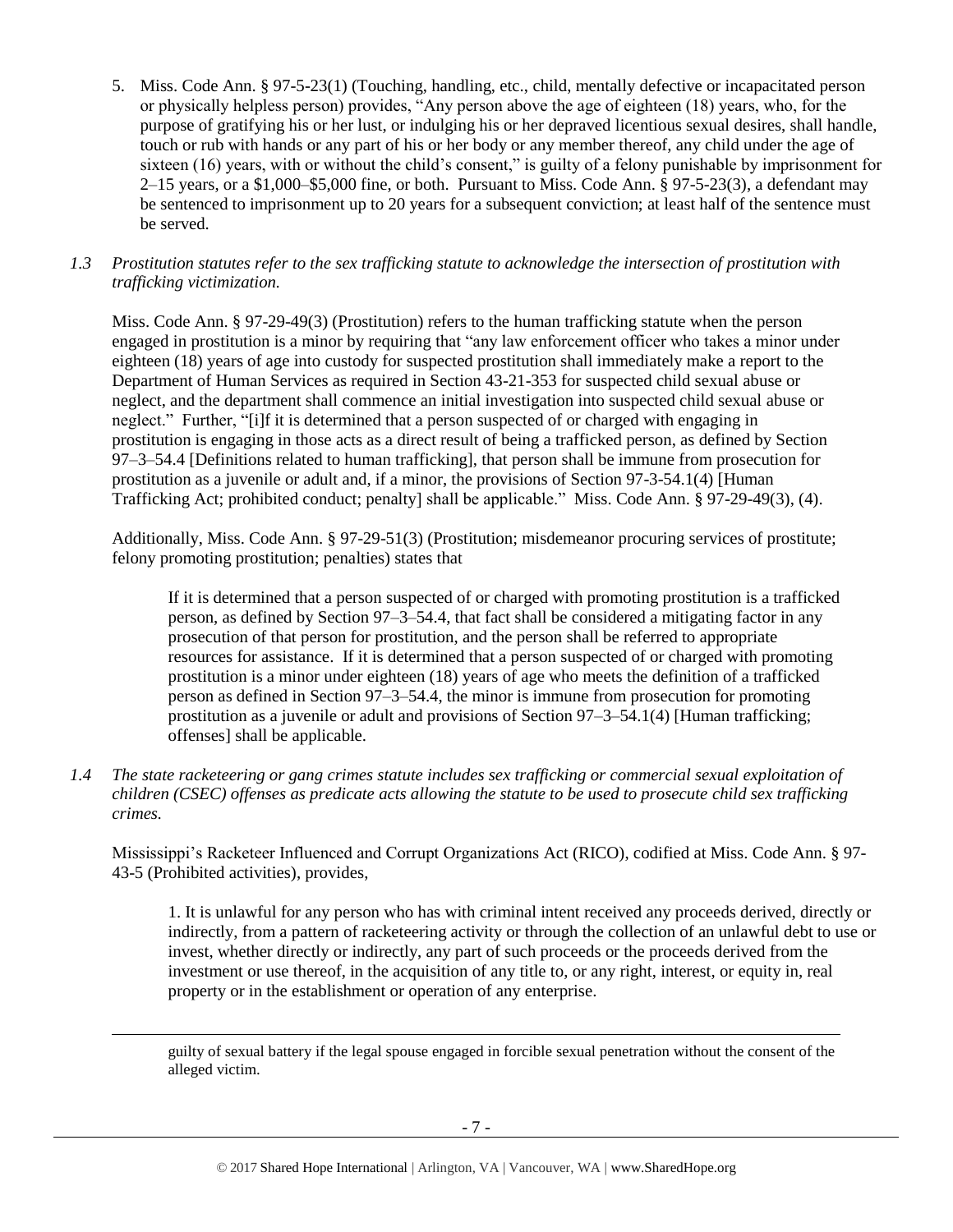2. It is unlawful for any person, through a pattern of racketeering activity or through the collection of an unlawful debt, to acquire or maintain, directly or indirectly, any interest in or control of any enterprise or real property.

3. It is unlawful for any person employed by, or associated with, any enterprise to conduct or participate, directly or indirectly, in such enterprise through a pattern of racketeering activity or the collection of an unlawful debt.

4. It is unlawful for any person to conspire to violate any of the provisions of subsections (1), (2) or (3) of this section.

"Racketeering activity" is defined in Miss. Code Ann. § 97-43-3(a) as "to commit, to attempt to commit, to conspire to commit, or to solicit, coerce or intimidate another person to commit any crime which is chargeable under" certain specified provisions, including § 97-29-49 (Prostitution), § 97-29-51 (Procuring prostitutes), § 97-5-5 (Enticing a child for concealment, prostitution or marriage), § 97-5-31 –37 (Exploitation of children), and § 97-3-54 et seq. (Mississippi Human Trafficking Act) . Miss. Code Ann. § 97-43-3(a)(10), (11), and (16). A "pattern of racketeering activity" is defined in Miss. Code Ann. § 97-43-3(d) as "engaging in at least two (2) incidents of racketeering conduct that have the same or similar intents, results, accomplices, victims, or methods of commission or otherwise are interrelated by distinguishing characteristics and are not isolated incidents, provided at least one (1) of such incidents occurred after the effective date of this chapter and that the last of such incidents occurred within five (5) years after a prior incident of racketeering conduct."

A conviction for violating the Racketeer Influenced and Corrupt Organizations Act (RICO), Miss. Code Ann. §§ 97-43-1 through -11, carries a 20-year maximum sentence, or a maximum fine of \$25,000, or both pursuant to Miss. Code Ann. § 97-43-7 (Penalties). In the alternative, subsection (2) states, "In lieu of a fine otherwise authorized by law, any person convicted of engaging in conduct in violation of the provisions of this chapter, through which he derived pecuniary value, or by which he caused personal injury or property damage or other loss, may be sentenced to pay a fine that does not exceed three (3) times the gross value gained or three (3) times the gross loss caused, whichever is the greater, plus court costs and the costs of investigation and prosecution, reasonably incurred." Miss. Code Ann. § 97-43-7(2).

Discretionary, civil forfeiture is also available for a racketeering violation, pursuant to Miss. Code Ann. § 97- 43-9(2) which states, "[a]ll property, real or personal, including money, used in the course of, intended for use in the course of, derived from, or realized through, conduct in violation of a provision of this chapter is subject to civil forfeiture to the state" pursuant to Miss. Code Ann. § 97-43-11 (Seizure and forfeiture of property; procedures). Seizure of the property is governed by Miss. Code Ann. § 97-43-11(3) which states "(3) Property subject to forfeiture may be seized by law enforcement officers upon process issued by any appropriate court having jurisdiction over the property. Seizure without process may be made if: (a) The seizure is incident to an arrest or a search under a search warrant or an inspection under a lawful administrative inspection; (b) The property subject to seizure has been the subject of a prior judgment in favor of the state in a criminal injunction or forfeiture proceeding . . . ."

Where the enterprise targeted through the racketeering statute is a criminal gang, the Mississippi Street Gang Act<sup>15</sup> may apply as well. Miss. Code Ann. § 97-44-19 (Penalties for criminal street gang activity), states in part,

 $\overline{\phantom{a}}$ 

<sup>15</sup> "Streetgang" is defined at Miss. Code Ann. § 97-44-3(a) (Definitions) as "any combination, confederation, alliance, network, conspiracy, understanding, or other similar conjoining, in law or in fact, of three (3) or more persons with an established hierarchy that, through its membership or through the agency of any member, engages in felonious criminal activity." The definition further states, "For purposes of this chapter, it shall not be necessary to show that a particular conspiracy, combination or conjoining of persons possesses, acknowledges or is known by any common name, insignia, flag, means of recognition, secret signal or code, creed, belief, structure, leadership or command structure, method of operation or criminal enterprise, concentration or specialty, membership, age or other qualifications, initiation rites, geographical or territorial situs or boundary or location, or other unifying mark,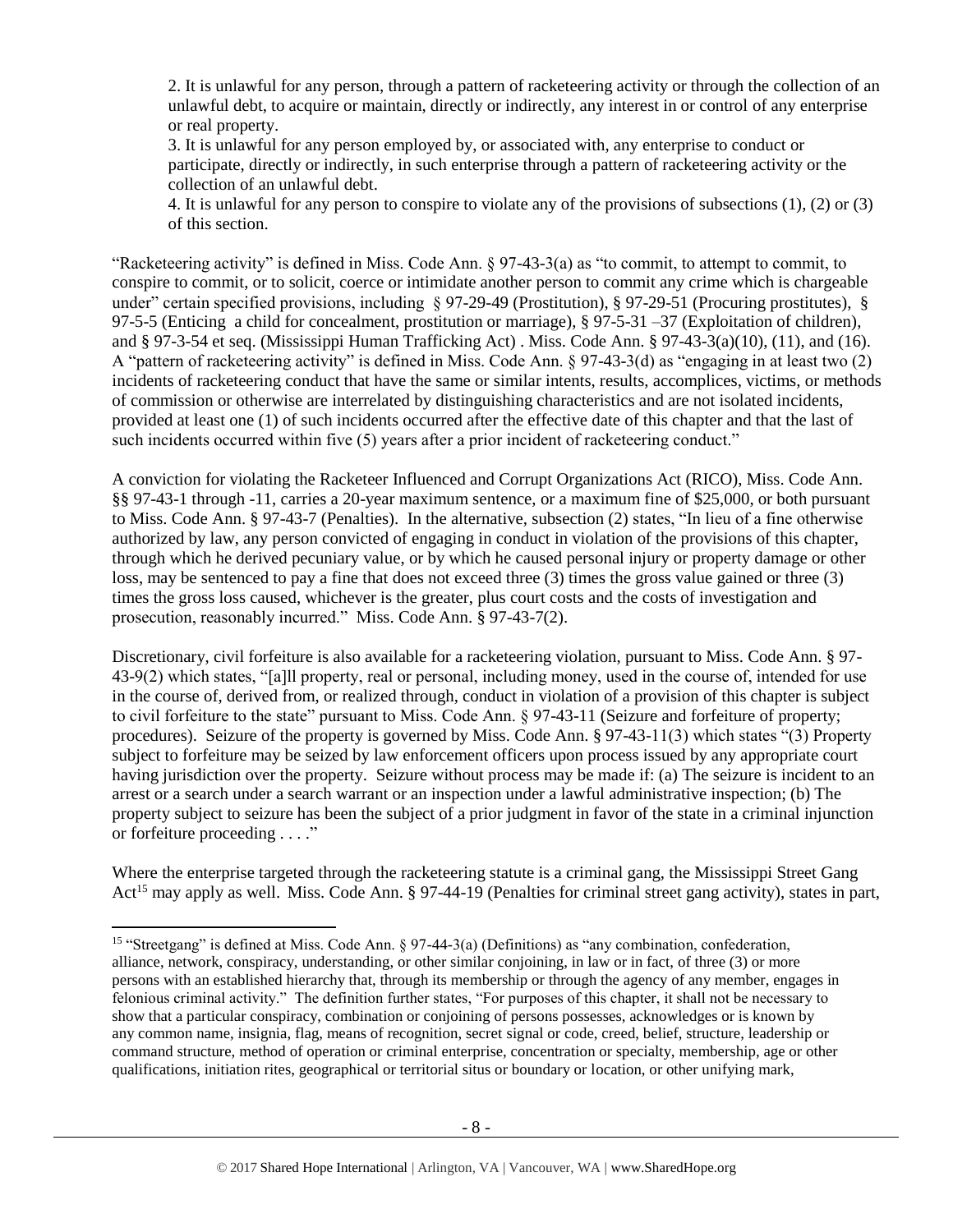1. Any person who intentionally directs, participates, conducts, furthers, or assists in the commission of illegal gang activity shall be punished by imprisonment for not less than one (1) year nor more than one-half (1/2) of the maximum term of imprisonment provided for an underlying offense and may be fined an amount not to exceed Ten Thousand Dollars (\$ 10,000.00). Any sentence of imprisonment imposed pursuant to this section shall be in addition and consecutive to any sentence imposed for the underlying offense.

2. Any person who is convicted of a felony or an attempted felony which is committed for the benefit of, at the direction of, or in association with any criminal street gang, with the intent to promote, further, or assist in the affairs of a criminal gang, shall, upon conviction of that felony, in addition and consecutive to the punishment prescribed for the felony or attempted felony of which he or she has been convicted, be imprisoned for not less than one  $(1)$  year nor more than one-half  $(1/2)$  of the maximum term of imprisonment provided for that offense.

3. Any person who is convicted of an offense other than a felony which is committed for the benefit of, at the direction of, or in association with, any criminal street gang, with the specific intent to promote, further or assist in any criminal conduct or enterprise by gang members, shall, in addition and consecutive to the penalty provided for that offense, be imprisoned for an additional period of not more than one (1) year.

For such a violation, Miss. Code Ann. § 97-44-5 provides that the Attorney General, district attorney, or county attorney, or their designees may seek a civil remedy on behalf of "any public authority expending money, allocating or reallocating police, firefighting, emergency or other personnel or resources, or otherwise incurring any loss, deprivation or injury, or sustaining any damage, impairment or harm whatsoever, proximately caused by any criminal activity." Pursuant to Miss. Code Ann. § 97-44-13(2), "A final judgment in favor of a public authority under this chapter shall entitle it to recover compensatory damages for all damages, losses, impairments or other harm proximately caused, together with the costs of the suit and reasonable attorney's fees. Punitive damages may be assessed against any streetgang, against any streetgang officer or member found guilty of actual participation in, or to be legally accountable for, a criminal activity under this chapter. One hundred percent (100%) of punitive damages awarded will be expended by the public authority to implement preventative programs for juveniles or to fund existing programs."

manner, protocol or method of expressing or indicating membership when the conspiracy's existence, in law or in fact, can be demonstrated by a preponderance of the competent evidence. However, any evidence reasonably tending to show or demonstrate, in law or in fact, the existence of or membership in any conspiracy, confederation or other association described herein, or probative of the existence of or membership in any such association, shall be admissible in any action or proceeding brought under this chapter."

l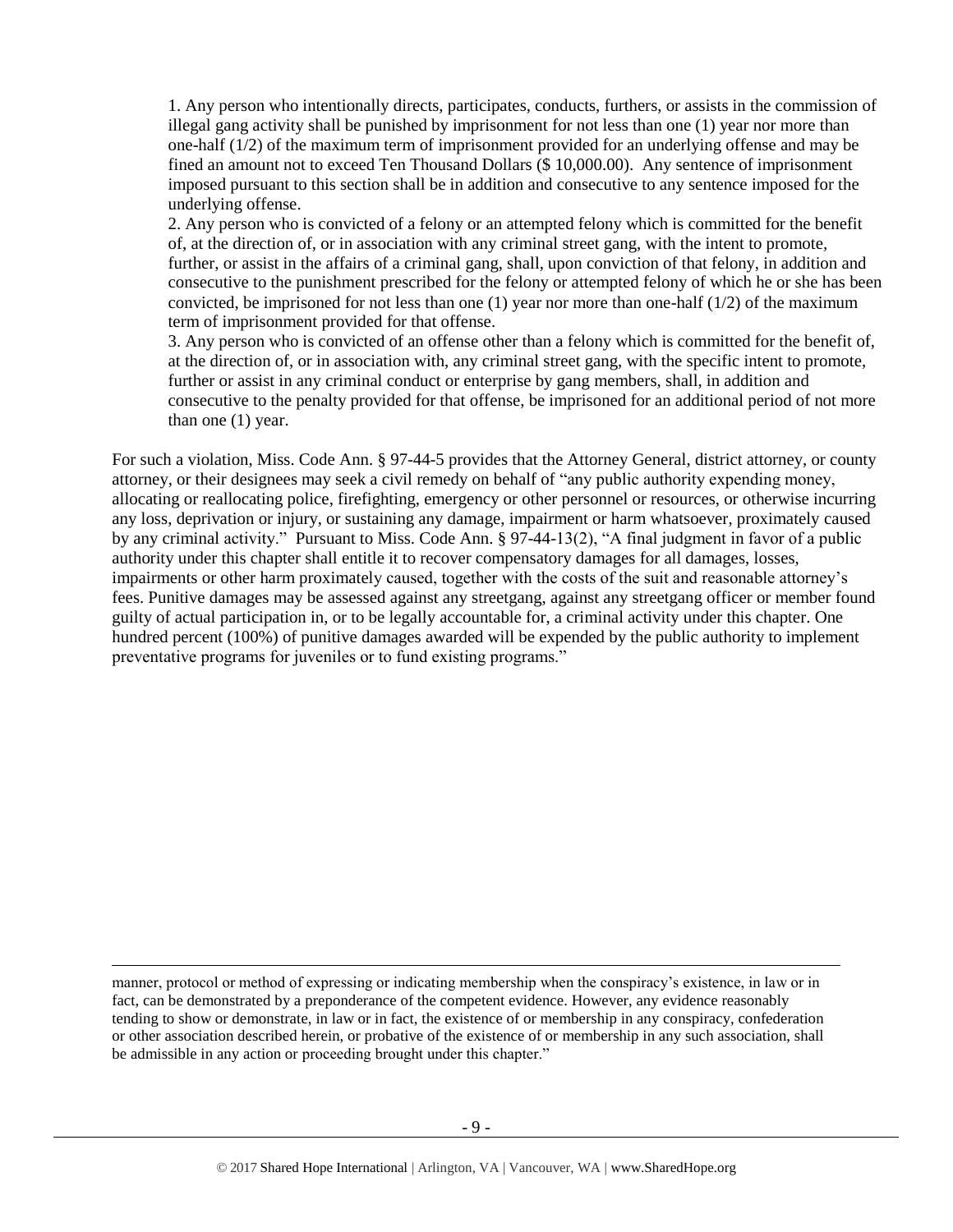#### FRAMEWORK ISSUE 2: CRIMINAL PROVISIONS ADDRESSING DEMAND

#### *Legal Components:*

- *2.1 The state sex trafficking law can be applied to buyers of commercial sex acts with a minor.*
- *2.2 Buyers of commercial sex acts with a minor can be prosecuted under commercial sexual exploitation of children (CSEC) laws.*
- *2.3 Solicitation of prostitution laws differentiate between buying sex acts with an adult and buying sex acts with a minor under 18.*
- *2.4 Penalties for buyers of commercial sex acts with minors are as high as federal penalties.*
- *2.5 Using the Internet or electronic communications to lure, entice, or purchase, or attempt to lure, entice, or purchase commercial sex acts with a minor is a separate crime or results in an enhanced penalty for buyers.*
- *2.6 No age mistake defense is permitted for a buyer of commercial sex acts with any minor under 18.*
- *2.7 Base penalties for buying sex acts with a minor under 18 are sufficiently high and not reduced for older minors.*
- *2.8 Financial penalties for buyers of commercial sex acts with minors are sufficiently high to make it difficult for buyers to hide the crime.*
- *2.9 Buying and possessing images of child sexual exploitation carries penalties as high as similar federal offenses.*

\_\_\_\_\_\_\_\_\_\_\_\_\_\_\_\_\_\_\_\_\_\_\_\_\_\_\_\_\_\_\_\_\_\_\_\_\_\_\_\_\_\_\_\_\_\_\_\_\_\_\_\_\_\_\_\_\_\_\_\_\_\_\_\_\_\_\_\_\_\_\_\_\_\_\_\_\_\_\_\_\_\_\_\_\_\_\_\_\_\_\_\_\_\_

*2.10 Convicted buyers of commercial sex acts with minors are required to register as sex offenders.*

## *Legal Analysis:*

*2.1 The state sex trafficking law can be applied to buyers of commercial sex acts with a minor.*

Miss. Code Ann. § 97-3-54.1(1)(c) (Mississippi Human Trafficking Act; prohibited conduct; penalty) addresses the sex trafficking of minors specifically and holds buyers liable for "causing" a minor to engage in commercial sex acts, stating,

A person who . . . causes or attempts to cause a minor to engage in commercial sexual activity, sexually explicit performance, or the production of sexually oriented material, shall be guilty of procuring sexual servitude of a minor and shall be punished by commitment to the custody of the Department of Corrections for not less than five (5) nor more than thirty (30) years, or by a fine of not less than Fifty Thousand Dollars (\$50,000.00) nor more than Five Hundred Thousand Dollars (\$500,000.00), or both.

However, buyers are liable for committing the offense of child sex trafficking under Miss. Code Ann. § 97-3-54.1(1)(c) in limited circumstances. While Miss. Code Ann. § 97-3-54.1(1)(c) criminalizes the act of "causing a minor to engage in commercial sexual activity . . . ," "commercial sexual activity" is a form of "services" pursuant to Miss. Code Ann. § 97-3-54.4(j) (Anti-Human Trafficking Act; definitions), which narrows the applicability to buyers. Under Miss. Code Ann. § 97-3-54.4(j), "services" is defined as,

[A]n ongoing relationship between a person and the actor in which the person performs activities under the supervision of or for the benefit of the actor or a third party. Commercial sexual activity and sexually-explicit performances shall be considered services under Sections 97-3-54 through 97-3-54.4.

Therefore, finding that the definition of "services" under Miss. Code Ann. § 97-3-54.4(j) requires that "commercial sexual activity" occurs within an "ongoing relationship . . . [and] under the supervision of or for the benefit of the actor or third party . . . " Miss. Code Ann. § 97-3-54.1(1)(c) only applies to buyers when the victim is under the control of an identified third party or trafficker.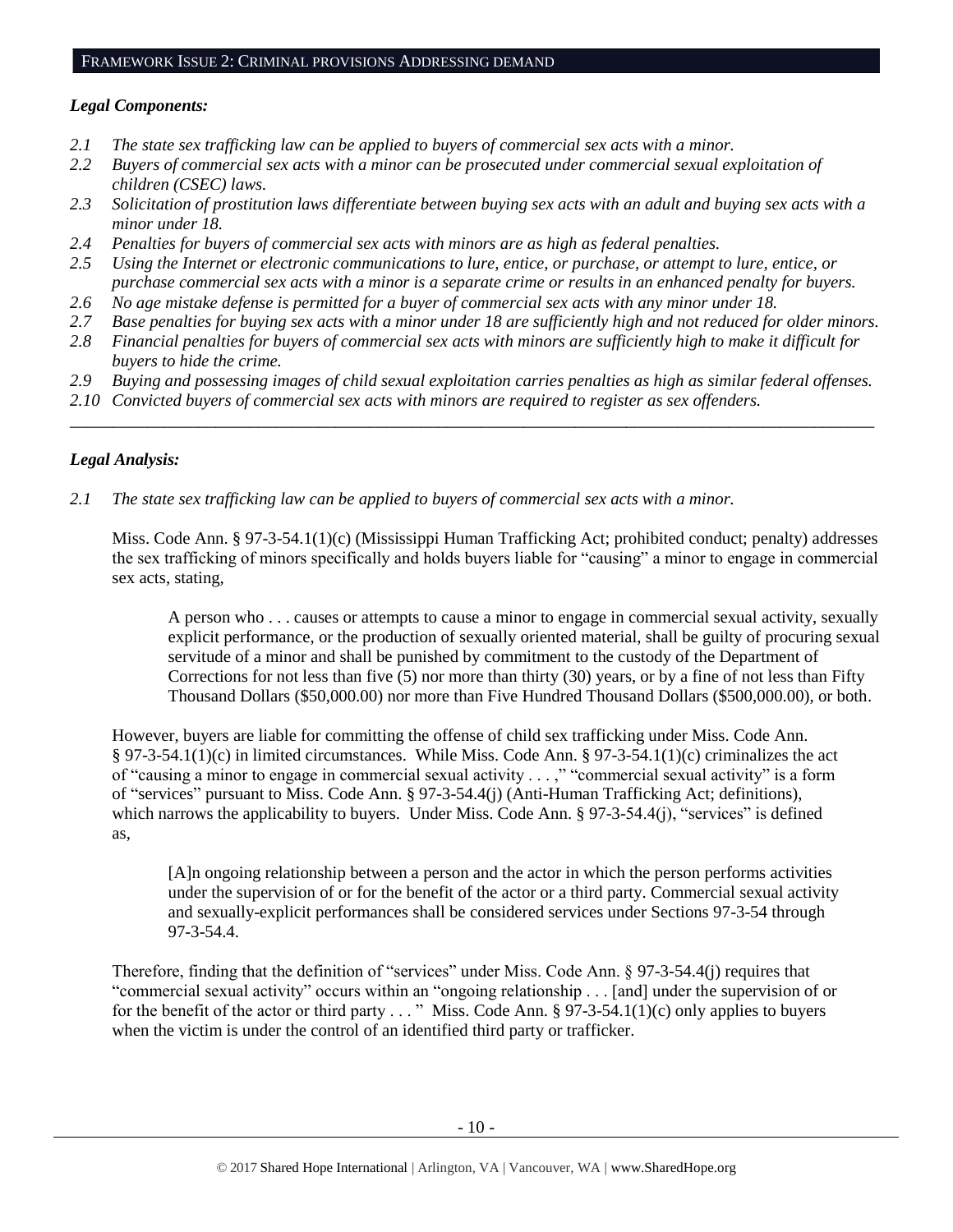- 2.1.1 Recommendation: Amend Miss. Code Ann. § 97-3-54.1(1)(c) (Mississippi Human Trafficking Act; prohibited conduct; penalty) to expressly include buyer conduct as a violation of Miss. Code Ann. § 97-3-54.1(1)(c).
- *2.2 Buyers of commercial sex acts with a minor can be prosecuted under commercial sexual exploitation of children (CSEC) laws.*

Miss. Code Ann. § 97-29-51(1)(a) (Prostitution; misdemeanor procuring services of prostitute; felony promoting prostitution; penalties) states:

A person commits the misdemeanor of procuring the services of a prostitute if the person knowingly or intentionally pays, or offers or agrees to pay, money or other property to another person for having engaged in, or on the understanding that the other person will engage in, sexual intercourse or sexual conduct with the person or with any other person. "Sexual conduct" includes cunnilingus, fellatio, masturbation of another, anal intercourse or the causing of penetration to any extent and with any object or body part of the genital or anal opening of another."

When the person whose services are procured is a minor under 18, "the person convicted shall be guilty of a felony and shall, upon conviction, be punished by imprisonment for not less than five (5) years, nor more than thirty (30) years, or by a fine of not less than Fifty Thousand Dollars (\$50,000.00) nor more than Five Hundred Thousand Dollars (\$500,000.00), or both." Miss. Code Ann. § 97-29-51(1)(c).

Pursuant to Miss. Code Ann. § 97-29-51(2)(a), "A person commits the felony of promoting prostitution if the person . . . (ii) [k]nowingly or intentionally solicits or offers or agrees to solicit, or receives or gives, or agrees to receive or give any money or thing of value for soliciting, or attempting to solicit, another person for the purpose of prostitution." When the person whose services are promoted is a minor under 18, "the person convicted shall be guilty of a felony and shall, upon conviction, be punished by imprisonment for not less than five (5) years, nor more than thirty (30) years, or by a fine of not less than Fifty Thousand Dollars (\$50,000.00) nor more than Five Hundred Thousand Dollars (\$500,000.00), or both." Miss. Code Ann. § 97-29-51(2)(c).

Miss. Code Ann. § 97-5-5 (Enticing a child under 14; punishment) makes it a crime to "maliciously, willfully, or fraudulently lead, take, carry away, decoy or entice away, any child under the age of fourteen (14) years, with intent to detain or conceal such child from its parents, guardian, or other person having lawful charge of such child, or for the purpose of prostitution, concubinage, or marriage." Upon conviction, a person will "be imprisoned in the custody of the Department of Corrections for not less than two (2) years nor more than ten (10) years, or fined not more than Ten Thousand Dollars (\$10,000.00), or both. Investigation and prosecution of a defendant under this section does not preclude prosecution of the defendant for a violation of other applicable criminal laws, including, but not limited to, the Mississippi Human Trafficking Act, Sections 97–3– 54 et seq." Miss. Code Ann. § 97-5-5.

*2.3 Solicitation of prostitution laws differentiate between buying sex acts with an adult and buying sex acts with a minor under 18.*

Mississippi's solicitation statute, Miss. Code Ann. § 97-29-51 (Prostitution; misdemeanor procuring services of prostitute; felony promoting prostitution; penalties) distinguishes between soliciting minors and soliciting adults. If convicted of soliciting a minor, a buyer of commercial sex acts with a minor will be sentenced to a minimum of five years and a maximum of 30 years, and a fine of \$50,000-\$500,000, or both. Miss. Code Ann. § 97-29-51(c). . By contrast, solicitation of an adult is a misdemeanor punishable by a maximum fine of \$200 and/or a maximum sentence of six months. Miss. Code Ann. § 97-29-51(b).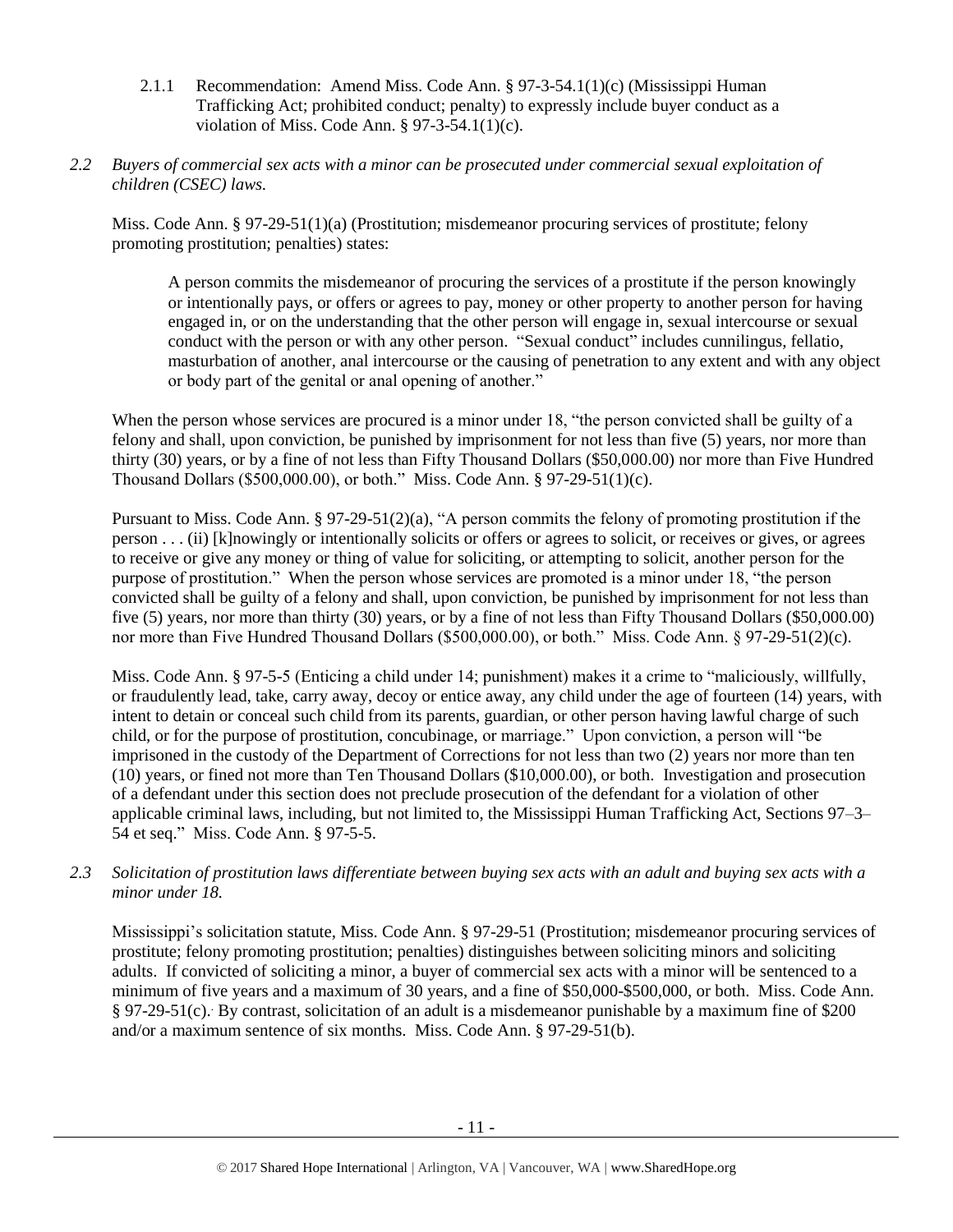## *2.4 Penalties for buyers of commercial sex acts with minors are as high as federal penalties.*

A conviction under Miss. Code Ann. § 97-3-54.1(1)(c) (Human Trafficking Act; prohibited conduct; penalty) is punishable by imprisonment for 5–30 years and a fine of \$50,000–\$500,000 or both. Miss. Code Ann. § 97-3- 54.1(1)(c). A conviction under Miss. Code Ann. § 97-29-51(1)(a) (Prostitution; misdemeanor procuring services of prostitute; felony promoting prostitution; penalties) when the person whose services are procured is a minor under 18, shall result in "a felony and shall, upon conviction, be punished by imprisonment for not less than five (5) years, nor more than thirty (30) years, or by a fine of not less than Fifty Thousand Dollars (\$50,000.00) nor more than Five Hundred Thousand Dollars (\$500,000.00), or both." Miss. Code Ann. § 97-29-  $51(1)(c)$ ,  $(2)(c)$ .

Defendants over the age of 18 convicted of statutory rape under Miss. Code Ann. § 97-3-65 (Statutory rape; enhanced penalty for forcible sexual intercourse or statutory rape by administering certain substances) face penalties under Miss. Code Ann. § 97-3-65(3) ranging from 5–40 years imprisonment or fines up to \$10,000, depending on the age of the defendant and the age of the victim.<sup>16</sup>

Penalties for buyers convicted under Miss. Code Ann. § 97-5-39 (Contributing to the neglect or delinquency of a child; felonious abuse and/or battery of a child), § 97-3-101 (Sexual battery; penalty), or § 97-5-23(1) (Touching, handling, etc., child, mentally defective or incapacitated person or physically helpless person) range from a misdemeanor punishable by up to 1 year in jail to imprisonment for life "or such lesser term of imprisonment as the court may determine, but not less than twenty (20) years" and possible fines ranging from \$1,000 to \$10,000. Miss Code Ann. §§ 97-5-39(1)(e), 97-3-95(1)(c), (d), 97-3-101(2)(a), (b), 97-3-101(3), 97-  $5-23(1).^{17}$ 

Upon conviction of Miss. Code Ann. § 97-5-5 (Enticing a child under 14; punishment), a person will "be imprisoned in the custody of the Department of Corrections for not less than two (2) years nor more than ten (10) years, or fined not more than Ten Thousand Dollars (\$10,000.00), or both.

In comparison, if the victim is under the age of 14, a conviction under the Trafficking Victim Protection Act (TVPA)<sup>18</sup> for child sex trafficking is punishable by 15 years to life imprisonment and a fine not to exceed \$250,000. 18 U.S.C. §§ 1591(b)(1), 3559(a)(1), 3571(b)(3). If the victim is between the ages of 14–17, a conviction is punishable by 10 years to life imprisonment and a fine not to exceed \$250,000. 18 U.S.C. §§ 1591(b)(2),  $3559(a)(1)$ ,  $3571(b)(3)$ . A conviction is punishable by mandatory life imprisonment, however, if the buyer has a prior conviction for a federal sex offense<sup>19</sup> against a minor. 18

 $\overline{a}$ 

<sup>16</sup> *See supra* Component 1.2 for discussion of Miss. Code Ann. § 97-3-65.

<sup>17</sup> *See supra* Component 1.2.

<sup>&</sup>lt;sup>18</sup> Trafficking Victims Protection Act (TVPA) of 2000, Pub. L. No. 106-386, 114 Stat. 1464, 1466 (codified in scattered sections of 18 and 22 U.S.C.).

<sup>&</sup>lt;sup>19</sup> Pursuant to 18 U.S.C. § 3559(e)(2), "federal sex offense" is defined as

<span id="page-11-0"></span>an offense under section 1591 [18 USCS § 1591] (relating to sex trafficking of children), 2241 [18 USCS § 2241] (relating to aggravated sexual abuse), 2242 [18 USCS  $\S$  2242] (relating to sexual abuse), 2244(a)(1) [18 USCS  $\S 2244(a)(1)$ ] (relating to abusive sexual contact), 2245 [18 USCS  $\S 2245$ ] (relating to sexual abuse resulting in death), 2251 [18 USCS § 2251] (relating to sexual exploitation of children), 2251A [18 USCS § 2251A] (relating to selling or buying of children),  $2422(b)$  [18 USCS § 2422(b)] (relating to coercion and enticement of a minor into prostitution), or  $2423(a)$  [18 USCS §  $2423(a)$ ] (relating to transportation of minors).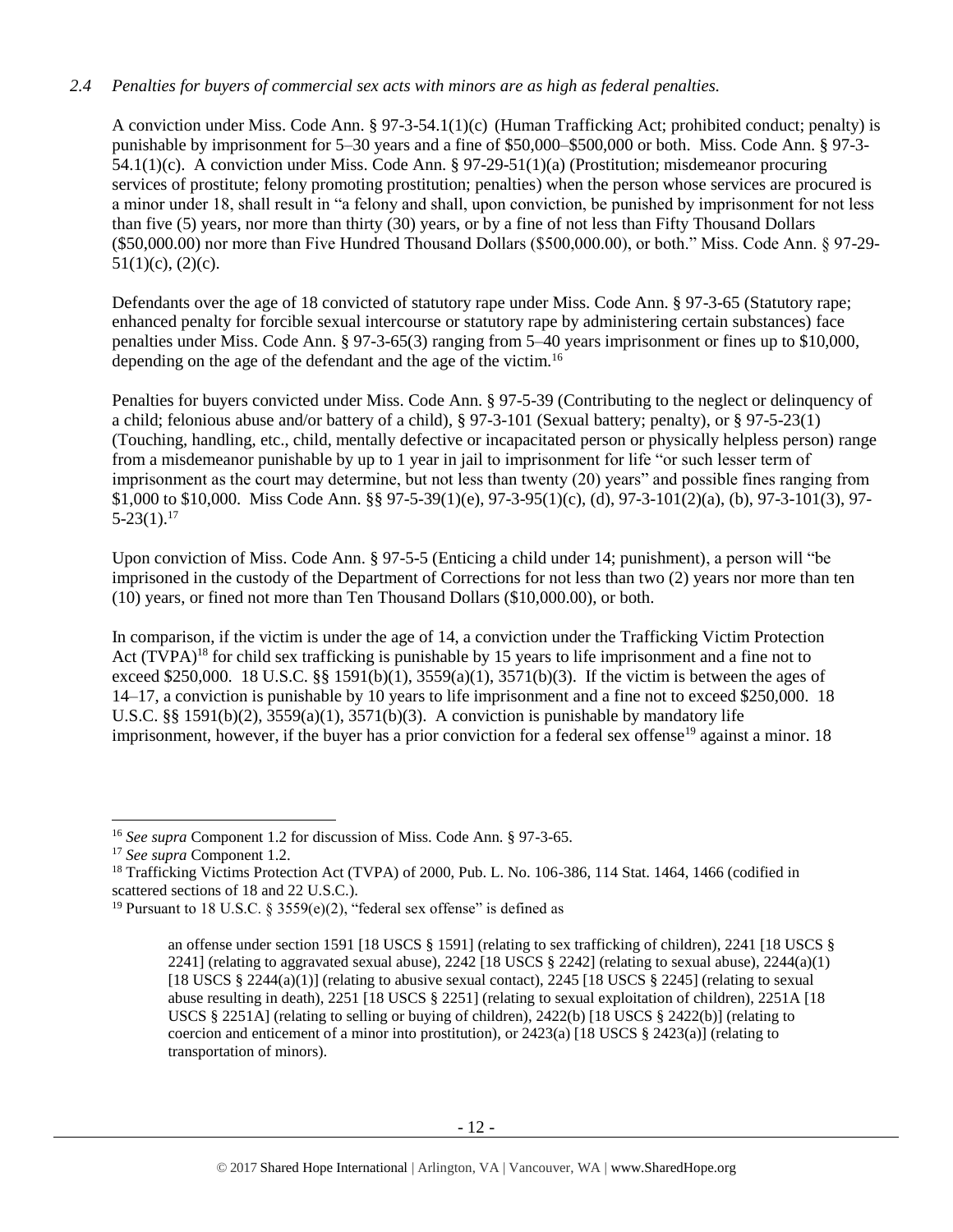U.S.C. § 3559(e)(1). To the extent buyers can be prosecuted under other federal CSEC laws,<sup>20</sup> a conviction is punishable by penalties ranging from a fine not to exceed \$250,000 to life imprisonment and a fine not to exceed \$250,000.<sup>21</sup>

*2.5 Using the Internet or electronic communications to lure, entice, or purchase, or attempt to lure, entice, or purchase commercial sex acts with a minor is a separate crime or results in an enhanced penalty for buyers.*

Although not expressly commercial, Miss. Code Ann. § 97-5-27(3)(a) (Dissemination of sexually oriented material to persons under eighteen years of age; use of computer for purpose of luring or inducing persons under eighteen years of age to engage in sexual contact) penalizes a person who knowingly engages in sexually oriented communication with a minor by using a computer. Miss. Code Ann. § 97-5-27(3)(a) states,

A person is guilty of computer luring when:

l

(i) Knowing the character and content of any communication of sexually oriented material, he intentionally uses any computer communication system allowing the input, output, examination or transfer of computer data or computer programs from one computer to another, to initiate or engage in such communication with a person under the age of eighteen (18); and (ii) By means of such communication he importunes, invites or induces a person under the age of eighteen (18) years to engage in sexual intercourse, deviant sexual intercourse or sexual contact with him, or to engage in a sexual performance, obscene sexual performance or sexual conduct for his benefit.

The penalty for a conviction under Miss. Code Ann. § 97-5-27(3)(a) is commitment up to 3 years to the Department of Corrections and a maximum fine of \$10,000. Miss. Code Ann. § 97-5-27(3)(e), and "does not preclude prosecution of the defendant for a violation of other applicable criminal laws, including, but not limited to, the Mississippi Human Trafficking Act, Section 97-3-54." Miss. Code Ann. § 97-5-27(4).

Using the Internet to commit crimes involving commercial sexual exploitation of minors is also punishable under Miss. Code Ann. § 97-5-33 (Exploitation of children; prohibitions). Although not specifically commercial in nature, Miss. Code Ann. § 97-5-33 criminalizes acts of sexual exploitation of minors that may be committed by buyers. Miss. Code Ann. § 97-5-33(6) states, "No person shall, by any means including computer, knowingly entice, induce, persuade, seduce, solicit, advise, coerce, or order a child to meet with the defendant or any other person for the purpose of engaging in sexually explicit conduct."

<sup>&</sup>lt;sup>20</sup> 18 U.S.C. §§ 2251A(b) (Selling or buying of children), 2251(a) (Sexual exploitation of children), 2423(a) (Transportation of a minor with intent for minor to engage in criminal sexual activity), 2422(a) (Coercion and enticement), 2252(a)(2), (a)(4) (Certain activities relating to material involving the sexual exploitation of minors). <sup>21</sup> 18 U.S.C. §§ 2251A(b) (conviction punishable by imprisonment for 30 years to life and a fine), 2251(e) (conviction punishable by imprisonment for 15–30 years and a fine), 2423(a) (conviction punishable by imprisonment for 10 years to life and a fine), 2422(a) (conviction punishable by a fine, imprisonment up to 20 years, or both), 2252(b) (stating that a conviction under subsection (a)(2) is punishable by imprisonment for  $5-20$  years and a fine, while a conviction under subsection (a)(4) is punishable by imprisonment up to 10 years, a fine, or both); *see also* 18 U.S.C §§ 3559(a)(1) (classifying all of the above listed offenses as felonies), 3571(b)(3) (providing a fine up to \$250,000 for any felony conviction).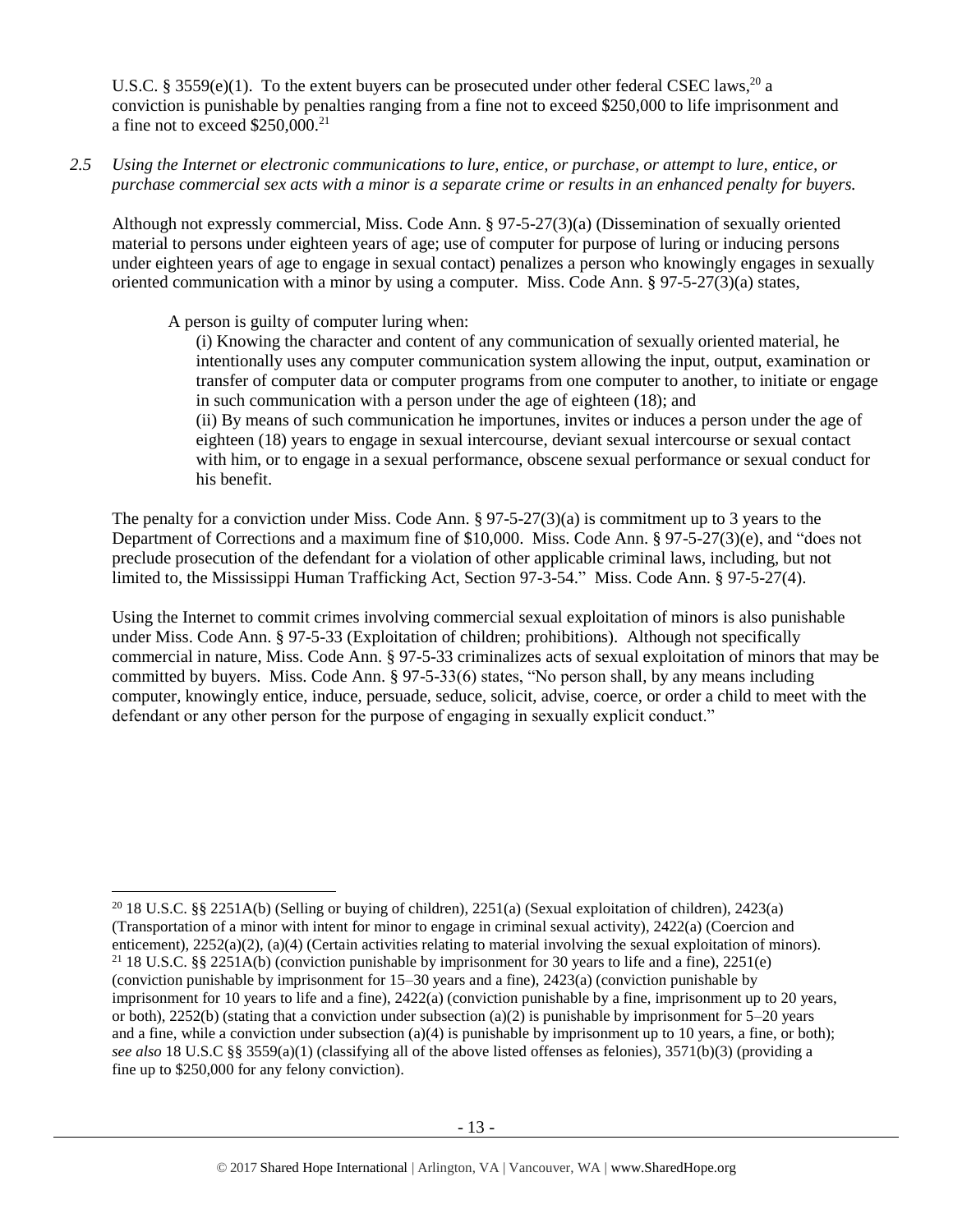## *2.6 No age mistake defense is permitted for a buyer of commercial sex acts with any minor under 18.*

The Anti-Human Trafficking Act (§§ 97-3-54 to 54.4) expressly prohibits a mistake of age defense. While Miss. Code Ann. § 97-29-51(2)(c) and (4) (Prostitution; misdemeanor procuring services of prostitute; felony promoting prostitution; penalties) prohibit a mistake of age defense for promoting prostitution offenses, the buyer-applicable offense of procuring the services of a prostitute under Miss. Code Ann. § 97-29-51(1)(c) does not prohibit this defense.

- 2.6.1 Recommendation: Amend Miss. Code Ann. § 97-29-51(1)(c) (Prostitution; misdemeanor procuring services of prostitute; felony promoting prostitution; penalties) to include an express prohibition to the use of a mistake of age defense for all buyers who purchase sex with a minor.
- *2.7 Base penalties for buying sex acts with a minor under 18 are sufficiently high and not reduced for older minors.*

Mississippi's buyer-applicable trafficking and CSEC laws do not stagger penalties based on a minor's age and provide sufficiently high penalties. Convictions under Miss. Code Ann. § 97-3-54.1 (Human Trafficking Act; prohibited conduct; penalty) and § 97-29-51 (Prostitution; misdemeanor procuring services of prostitute; felony promoting prostitution; penalties) are punishable by imprisonment for 5–30 years. Miss. Code Ann. §§ 97-3- 54.1(1)(c), 97-29-51(1)(c), (2)(c).

A conviction under Miss. Code Ann. § 97-5-5 (Enticing a child under 14; punishment) is punishable by imprisonment for 2–10 years. However, Miss. Code Ann. § 97-5-5 only protects minors under 14 years of age.

*2.8 Financial penalties for buyers of commercial sex acts with minors are sufficiently high to make it difficult for buyers to hide the crime.*

Miss. Code Ann. § 97-3-54.1(1)(c) (Human Trafficking Act; prohibited conduct; penalty) provides significant financial penalties for buyers, including a possible fine of \$50,000–\$500,000. Similarly, under Miss. Code Ann. § 97-29-51(1)(c) (Prostitution; misdemeanor procuring services of prostitute; felony promoting prostitution; penalties), a conviction for soliciting sex with a minor is punishable by "a fine of not less than Fifty Thousand nor more than Five Hundred Thousand Dollars (\$500,000.00)."

Buyers also face asset forfeiture under the Mississippi Human Trafficking Act. Miss. Code Ann. § 97-3- 54.7(1)(a) (Forfeiture of assets and disposition of proceeds) states,

In addition to any other civil or criminal penalties provided by law, any property used in the commission of a violation of this act shall be forfeited as provided herein.

(a) The following property shall be subject to forfeiture if used or intended for use as an instrumentality in or used in furtherance of a violation of this act:

(i) Conveyances, including aircraft, vehicles or vessels;

(ii) Books, records, telecommunication equipment, or computers;

(iii) Money or weapons;

(iv) Everything of value furnished, or intended to be furnished, in exchange for an act in violation and all proceeds traceable to the exchange;

(v) Negotiable instruments and securities;

(vi) Any property, real or personal, directly or indirectly acquired or received in a violation or as an inducement to violate;

(vii) Any property traceable to proceeds from a violation; and

(viii) Any real property, including any right, title and interest in the whole of or any part of any lot or tract of land used in furtherance of a violation of this act.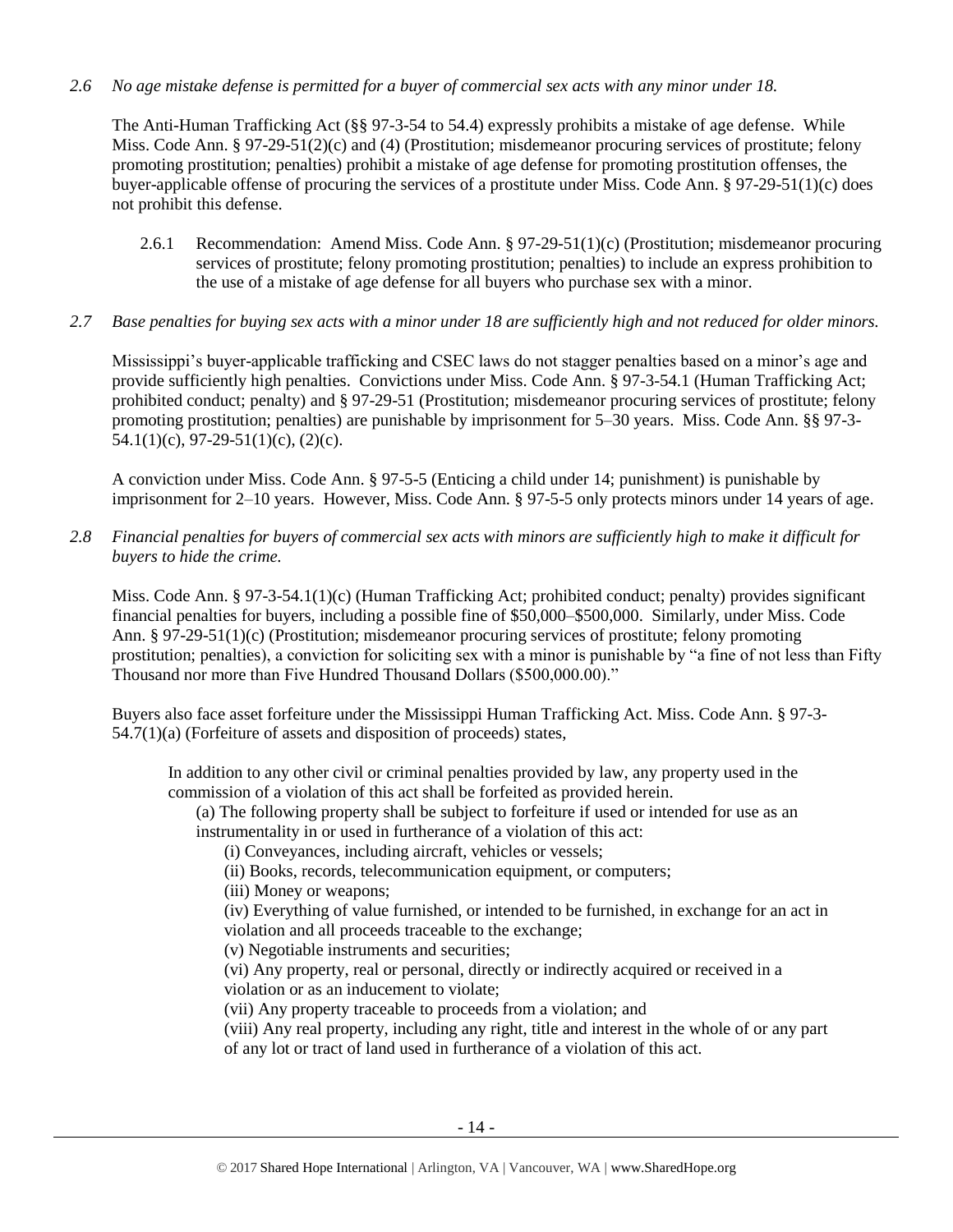Pursuant to Miss. Code Ann. § 97-3-54.6 (Human Trafficking Act; injunctive and other relief for victims of trafficking; confidentiality), buyers are subject to mandatory restitution and a possible civil judgment for threefold the actual damages sustained by the victim. Miss Code Ann. § 97-3-54.6(2)–(3) states,

(2) Notwithstanding any provisions to the contrary in Section 99–37–1 et seq., the court shall order restitution to the victim for any offense under this chapter. The order of restitution under this section shall direct the defendant to pay the victim, through the appropriate court mechanism, the full amount of the victim's pecuniary damages. For the purposes of determining restitution, the term "victim" means the individual harmed as a result of a crime under this chapter, including, in the case of a victim who is under eighteen (18) years of age, incompetent, incapacitated, or deceased, the legal guardian of the victim or a representative of the victim's estate, or another family member, or any other person appointed as suitable by the court, but in no event shall the defendant be named as such a representative or guardian. The court may order restitution even if the victim is absent from the jurisdiction or unavailable. (3) Any person who is injured by reason of any violation of the provisions of this chapter shall have a cause of action against any person or enterprise convicted of engaging in activity in violation of this chapter for threefold the actual damages sustained and, when appropriate, punitive damages. The person shall also recover attorney's fees in the trial and appellate courts and reasonable costs of investigation and litigation.

Pursuant to Miss. Code Ann. § 99-19-75 (Assessment on certain offenses against children to be deposited in Mississippi Children's Trust Fund), the court shall impose a special assessment of \$1,000 against persons convicted of certain listed crimes, including statutory rape and convictions under § 97-5-1 et. seq. (Offenses affecting children) in addition to any fines that the court levies as part of the judgment. The special assessment is paid into the Mississippi Children's Trust fund. Miss. Code Ann. § 99-19-75.

Restitution to victims of any crime is authorized, at the court's discretion, under Miss Code Ann. § 99-37-3 (Imposition and amount of restitution), which states, "(1) When a person is convicted of criminal activities which have resulted in pecuniary damages, in addition to any other sentence it may impose, the court may order that the defendant make restitution to the victim; provided, however, that the justice court shall not order restitution in an amount exceeding Five Thousand Dollars (\$ 5,000.00)." The discretionary decision by the court must take into account, among other things, the defendant's ability to pay. Miss Code Ann. § 99-37-3(2).

## *2.9 Buying and possessing images of child sexual exploitation carries penalties as high as similar federal offenses.*

Miss. Code Ann. § 97-5-33(3) (Exploitation of children; prohibitions) states, "No person shall, by any means including computer, knowingly send, transport, transmit, ship, mail or receive any photograph, drawing, sketch, film, video tape or other visual depiction of an actual child engaging in sexually explicit conduct." Under subsection (5), a person may not "by any means including computer, knowingly possess or knowingly access with intent to view any photograph, drawing, sketch, film, video tape or other visual depiction of an actual child engaging in sexually explicit conduct." A conviction under Miss. Code Ann. § 97-5-33 is punishable by imprisonment for 5–40 years and a \$50,000–\$500,000 fine for the first offense and 20 years to life and a \$100,000–\$1,000,000 fine for subsequent convictions. Miss. Code Ann. § 97-5-35.

In comparison, a federal conviction for possession of images of child sexual exploitation  $(ICSE)^{22}$  is generally punishable by imprisonment for 5–20 years and a fine not to exceed \$250,000.<sup>23</sup> Subsequent convictions, however, are punishable by imprisonment up to 40 years and a fine not to exceed  $$250,000.<sup>24</sup>$ 

l

<sup>&</sup>lt;sup>22</sup> 18 U.S.C. §§ 2252(a)(2), (a)(4) (Certain activities relating to material involving the sexual exploitation of minors),  $2252A(a)(2)$ –(3) (Certain activities relating to material constituting or containing child pornography), 1466A(a), (b) (Obscene visual representations of the sexual abuse of children).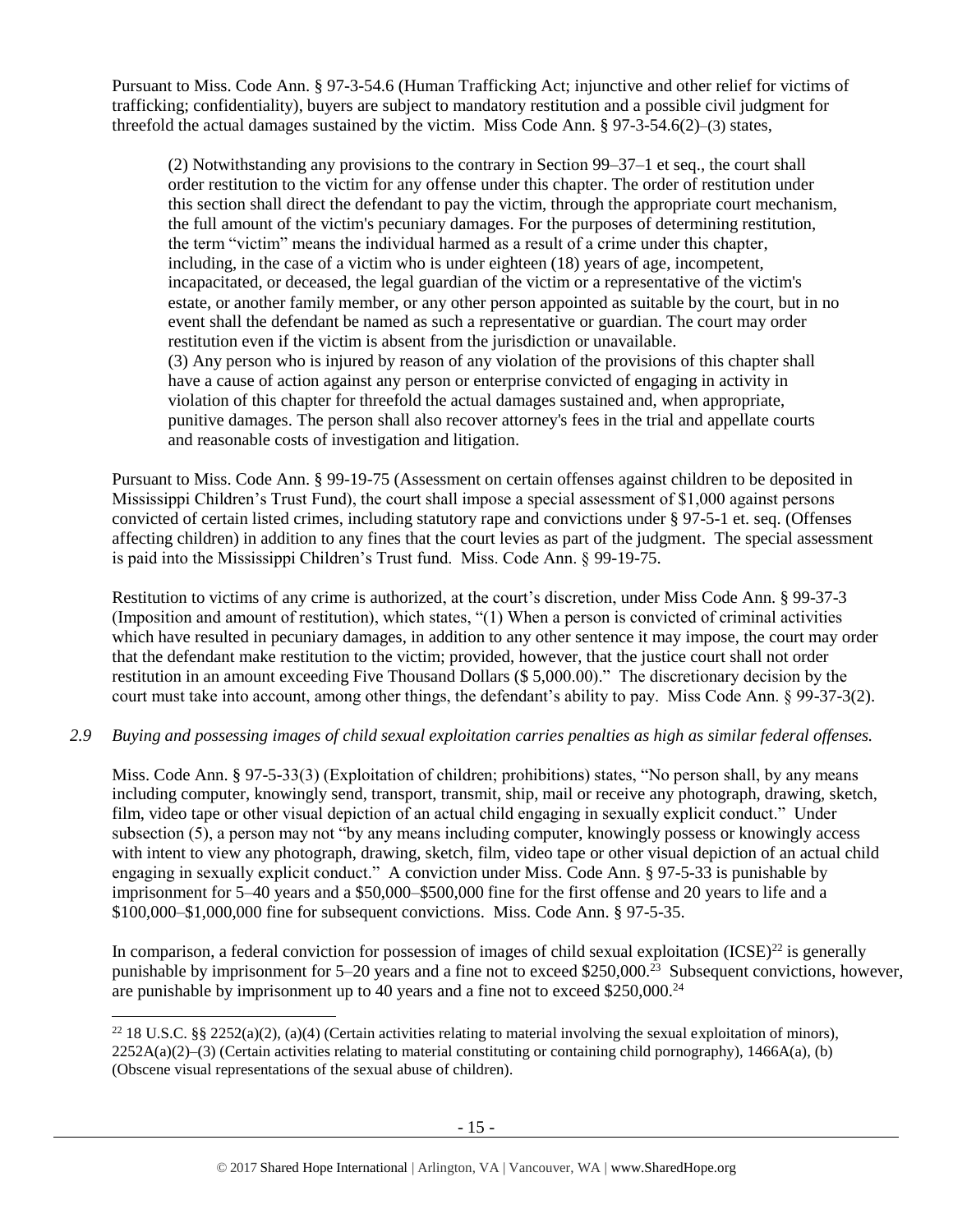## *2.10 Convicted buyers of commercial sex acts with minors are required to register as sex offenders.*

With respect to adult offenders, Miss. Code Ann. § 45-33-25(1)(a) (Registration with Mississippi Department of Public Safety of all convicted sex offenders residing in the state) states in part, "Any person having a permanent or temporary residence in this state or who is employed or attending school in this state who has been convicted of a registrable offense in this state or another jurisdiction or who has been acquitted by reason of insanity of a registrable offense in this state or another jurisdiction shall register with the responsible agency and the Mississippi Department of Public Safety." Miss. Code Ann. § 45-33-23(h) (Definitions) defines "sex offense" or "registrable offense" as any of the following offenses:

. . . .

(ii) Section 97-3-65 relating to rape; however, conviction or adjudication under Section 97-3-65(1)(a) when the offender was eighteen (18) years of age or younger at the time of the alleged offense, shall not be a registrable sex offense;

(iii) Section 97-3-71 relating to rape and assault with intent to ravish;

(iv) Section 97-3-95 relating to sexual battery; however, conviction or adjudication under Section 97-3-  $95(1)(c)$  when the offender was eighteen (18) years of age or younger at the time of the alleged offense, shall not be a registrable sex offense;

(v) Section 97-5-5 relating to enticing a child for concealment, prostitution or marriage;

(vi) Section 97-5-23 relating to the touching of a child, mentally defective or incapacitated person or physically helpless person for lustful purposes;

(vii) Section 97-5-27 relating to the dissemination of sexually oriented material to children;

(viii) Section 97-5-33 relating to the exploitation of children;

. . . .

 $\overline{a}$ 

(xi) Section 97–29–59 relating to unnatural intercourse;

(xii) Section 43-47-18 relating to sexual abuse of a vulnerable person;

 $(xiii)$  Section 97-3-54.1(1)(c) relating to procuring sexual servitude of a minor; and Section 97-3-54.3 relating to aiding, abetting or conspiring to violate Section  $97-3-54.1(1)(c)$ ; ...

 $(xviii)$  Section 97-5-39(1)(e) relating to contributing to the neglect or delinquency of a child, felonious abuse or battery of a child, if the victim was sexually abused;

(xix) Section 97-29-51 relating to procuring or promoting prostitution when the victim is a child under eighteen (18) years of age;

(xx) Section 97–1–7 relating to attempt to commit any of the offenses referenced in this paragraph (h); (xxi) Any other offense resulting in a conviction in another jurisdiction which, if committed in this state, would be deemed to be such a crime without regard to its designation elsewhere;

(xxii) Any offense resulting in a conviction in another jurisdiction for which registration is required in the jurisdiction where the conviction was had;

<sup>23</sup> 18 U.S.C. §§ 2252(b) (stating that a conviction under subsection (a)(2) is punishable by imprisonment for 5–20 years and a fine, while a conviction under subsection (a)(4) is punishable by imprisonment up to 10 years, a fine, or both), 2252A(b)(1) (a conviction is punishable by imprisonment for 5–20 years and a fine), 1466A(a), (b) (stating that a conviction under subsection (a) is "subject to the penalties provided in section  $2252A(b)(1)$ ," imprisonment for 5–20 years and a fine, while a conviction under subsection (b) is "subject to the penalties provided in section 2252A(b)(2)," imprisonment up to 10 years, a fine, or both); *see also* 18 U.S.C §§ 3559(a)(1) (classifying all of the above listed offenses as felonies), 3571(b)(3) (providing a fine up to \$250,000 for any felony conviction). <sup>24</sup> 18 U.S.C. §§ 2252(b) (stating if a person has a prior conviction under subsection (a)(2), or a list of other statutes, a conviction is punishable by a fine and imprisonment for 15–40 years, but if a person has a prior conviction under subsection (a)(4), or a list of other statutes, a conviction is punishable by a fine and imprisonment for  $10-20$  years),  $2252A(b)(1)$  (stating if a person has a prior conviction under subsection (a)(2), (a)(3), or a list of other statutes, a conviction is punishable by a fine and imprisonment for  $15-40$  years),  $1466A(a)$ , (b) (stating that the penalty scheme for section 2252A(b) applies); *see also* 18 U.S.C §§ 3559(a)(1) (classifying all of the above listed offenses as felonies),  $3571(b)(3)$  (providing a fine up to \$250,000 for any felony conviction).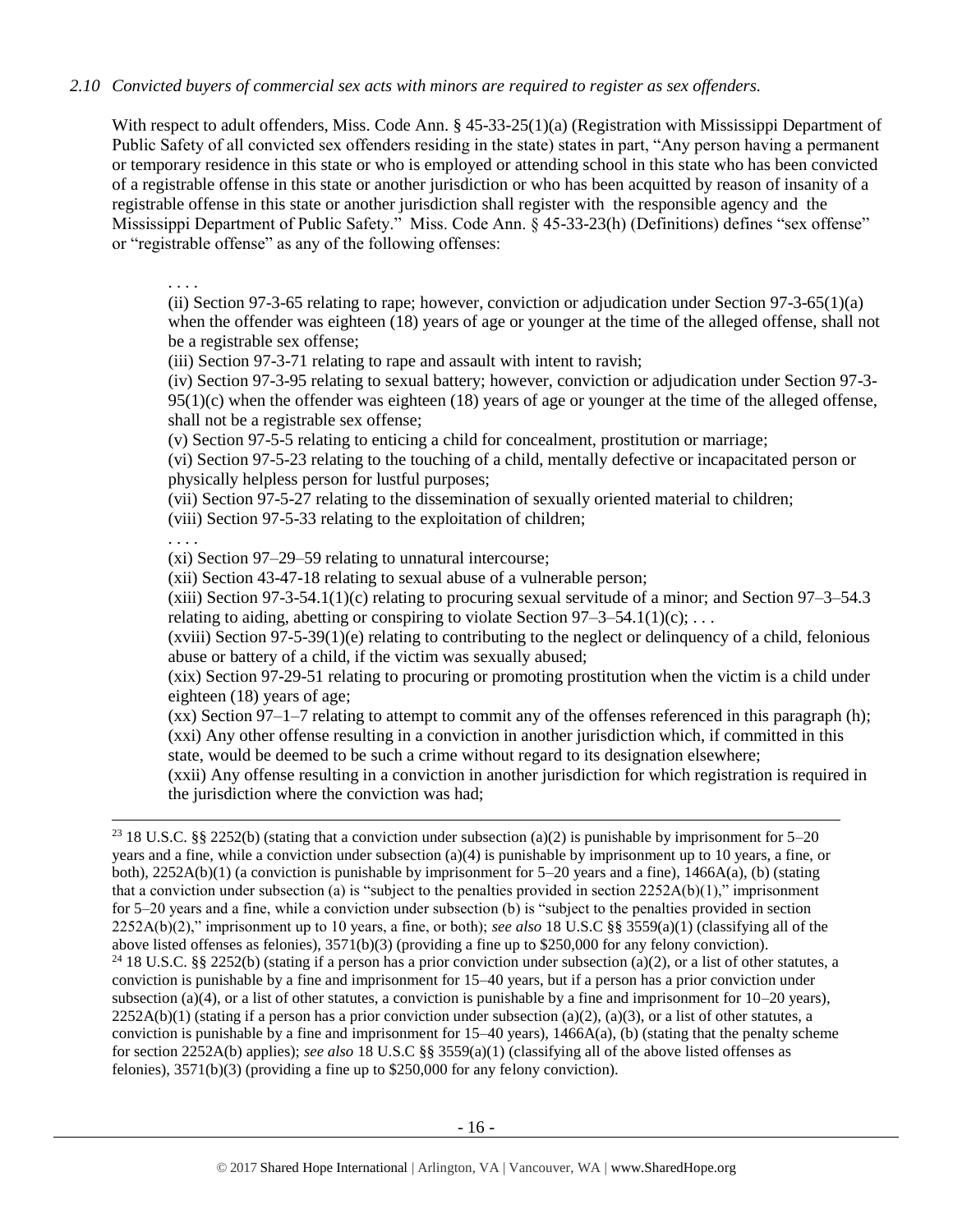(xxiii) Any conviction of conspiracy to commit, accessory to commission, or attempt to commit any offense listed in this section;

(xxiv) Capital murder when one (1) of the above-described offenses is the underlying crime.

Accordingly, buyers convicted of sex trafficking, CSEC, and possession of images of child sexual exploitation (ICSE) under Miss. Code Ann. §§ 97-3-54.1, 97-29-51, and 97-5-33, respectively, will be required to register as sex offenders.

Miss. Code Ann. § 45-33-25(1)(b) also requires offenders adjudicated delinquent by the youth court for sex offenses to register as sex offenders if force was used against the victim in committing any of the following sex offenses:

(i) Section 97-3-71 relating to rape and assault with intent to ravish;

(ii) Section 97-3-95 relating to sexual battery;

(iii) Section 97-3-65 relating to statutory rape; or

(iv) Conspiracy to commit, accessory to the commission of, or attempt to commit any offense listed in this paragraph.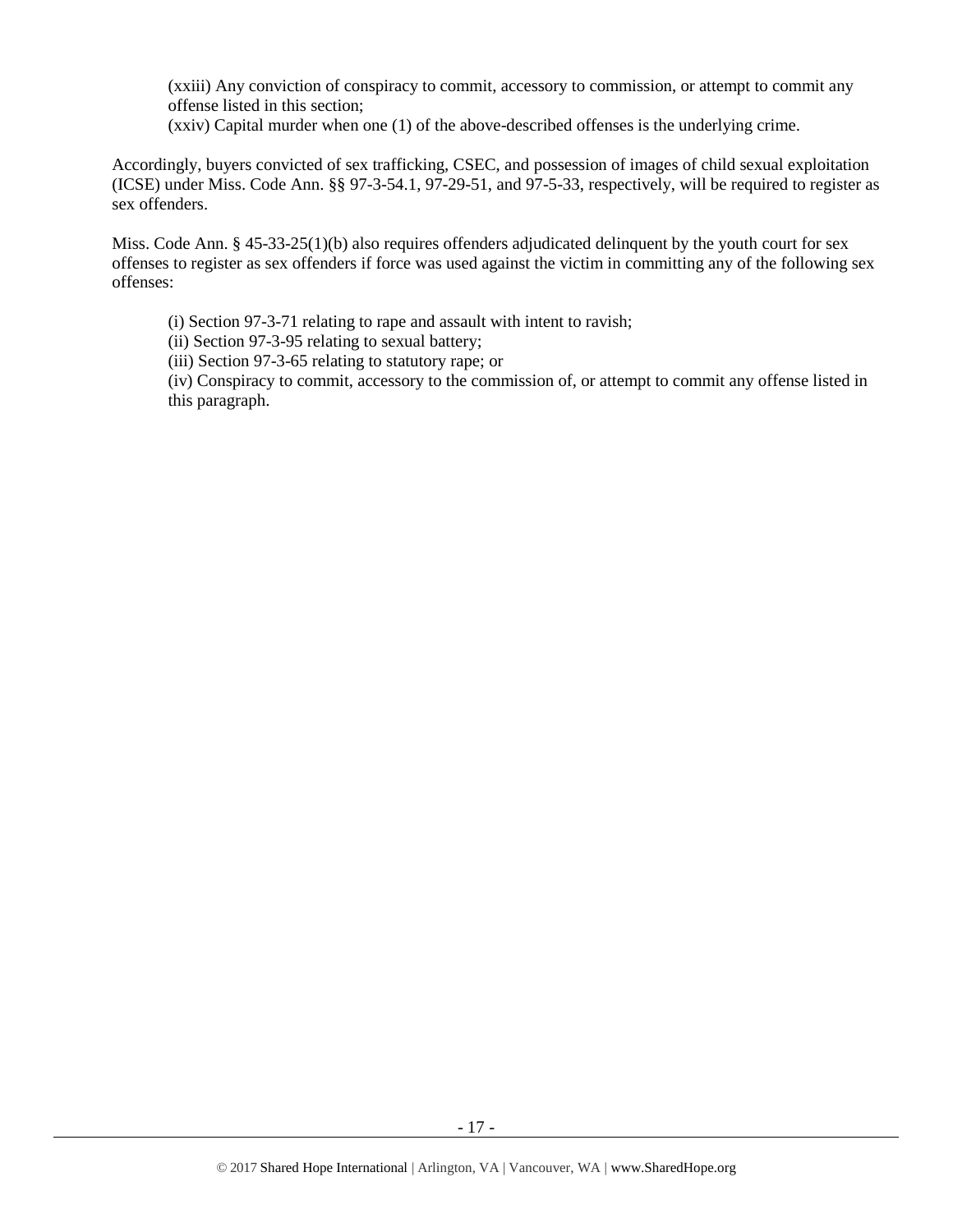#### FRAMEWORK ISSUE 3: CRIMINAL PROVISIONS FOR TRAFFICKERS

#### *Legal Components:*

- *3.1 Penalties for trafficking a child for sexual exploitation are as high as federal penalties.*
- *3.2 Creating and distributing images of child sexual exploitation carries penalties as high as similar federal offenses.*
- *3.3 Using the Internet or electronic communications to lure, entice, recruit, or sell commercial sex acts with a minor is a separate crime or results in an enhanced penalty for traffickers.*
- *3.4 Financial penalties for traffickers, including asset forfeiture, are sufficiently high*.
- *3.5 Convicted traffickers are required to register as sex offenders.*
- *3.6 Laws relating to termination of parental rights include sex trafficking or commercial sexual exploitation of children (CSEC) offenses as grounds for termination in order to prevent traffickers from exploiting their parental rights as a form of control.*

*\_\_\_\_\_\_\_\_\_\_\_\_\_\_\_\_\_\_\_\_\_\_\_\_\_\_\_\_\_\_\_\_\_\_\_\_\_\_\_\_\_\_\_\_\_\_\_\_\_\_\_\_\_\_\_\_\_\_\_\_\_\_\_\_\_\_\_\_\_\_\_\_\_\_\_\_\_\_\_\_\_\_\_\_\_\_\_\_\_\_\_\_\_\_*

## *Legal Analysis:*

l

*3.1 Penalties for trafficking a child for sexual exploitation are as high as federal penalties.* 

Miss. Code Ann. § 97-3-54.1(1)(c) (Human Trafficking Act; prohibited conduct; penalty) carries a sentence of 5–30 years and a possible fine of \$50,000–\$500,000. Miss. Code Ann. § 97-3-54.1(1)(c). A trafficker may also be convicted under Miss. Code Ann. § 97-29-51(2)(a) (Prostitution; misdemeanor procuring services of prostitute; felony promoting prostitution; penalties) for promoting prostitution and a conviction when a minor is victimized is punishable by imprisonment for "not less than five (5) years, nor more than thirty (30) years, or by a fine of not less than Fifty Thousand Dollars (\$50,000.00) nor more than Five Hundred Thousand Dollars (\$500,000.00), or both." Miss. Code Ann. § 97-29-51(2)(c).

Traffickers may also be convicted under other criminal statutes for their crimes. Under Miss. Code Ann. § 97- 5-5 (Enticing child for concealment, prostitution or marriage), convicted traffickers "shall, on conviction, be imprisoned in the custody of the Department of Corrections for not less than two (2) years nor more than ten (10) years, or fined not more than Ten Thousand Dollars (\$10,000.00), or both. Investigation and prosecution of a defendant under this section does not preclude prosecution of the defendant for a violation of other applicable criminal laws, including, but not limited to, the Mississippi Human Trafficking Act, Sections 97–3– 54 et seq." A conviction under Miss. Code Ann. § 97-5-33 (Exploitation of children; prohibitions) is punishable by imprisonment for 5–40 years and \$50,000–\$500,000 fine. Miss Code Ann. § 97-5-35. A subsequent conviction is punishable by imprisonment of 20 years to life and a \$100,000–\$1,000,000 fine. Miss Code Ann. § 97-5-35. A conviction under Miss. Code Ann. § 97-5-39(1)(a) (Contributing to the neglect or delinquency of a child; felonious abuse and/or battery of a child) is punishable as a misdemeanor by up to 1 year in jail, a fine of up to \$1,000, or both. A conviction under Miss Code Ann. § 97-5-39(1)(e) is punishable by imprisonment of up to 10 years, a fine of up to \$10,000, or both. Miss. Code Ann. § 97-5-39(1)(e).

A trafficking enterprise<sup>25</sup> and its agents or employees are also subject to criminal liability under Mississippi law. Miss. Code Ann. § 97-3-54.1(3) states,

An enterprise may be prosecuted for an offense under this chapter if:

 $25$  "Enterprise" is defined to mean "any individual, sole proprietorship, partnership, corporation, union or other legal entity, or any association or group of individuals associated in fact regardless of whether a legal entity has been formed pursuant to any state, federal or territorial law. It includes illicit as well as licit enterprises and governmental as well as other entities." Miss. Code Ann. § 97-3-54.4(f).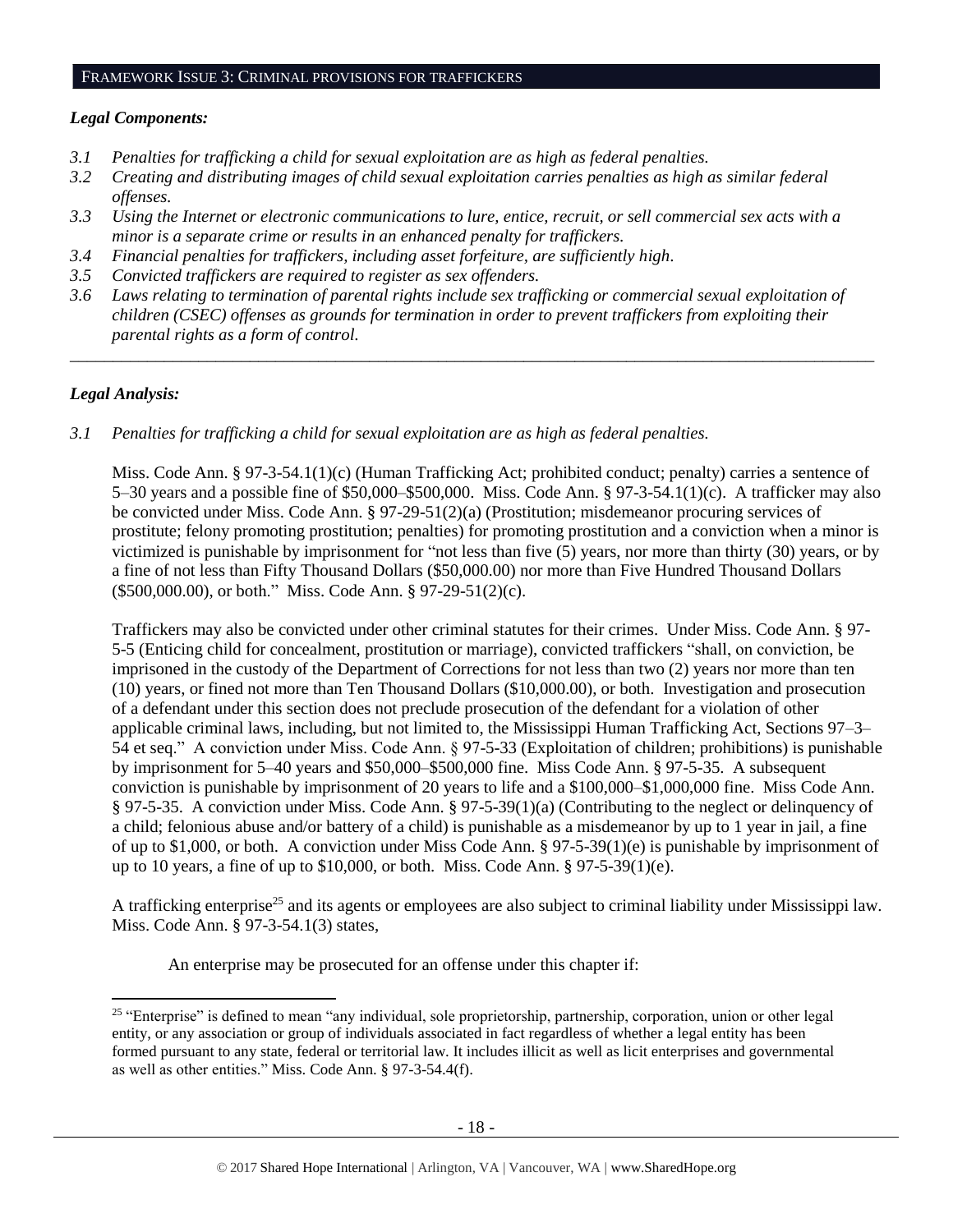(a) An agent of the enterprise knowingly engages in conduct that constitutes an offense under this chapter while acting within the scope of employment and for the benefit of the entity. (b) An employee of the enterprise engages in conduct that constitutes an offense under this chapter and the commission of the offense was part of a pattern of illegal activity for the benefit of the enterprise, which an agent of the enterprise either knew was occurring or recklessly disregarded, and the agent failed to take effective action to stop the illegal activity.

Trafficking enterprises are subject to enhanced fines. Pursuant to Miss. Code Ann. § 97-3-54.1(3)(d), "[t]he court may consider the severity of the enterprise's offense and order penalties, including: (i) a fine of not more than One Million Dollars (\$1,000,000.00); (ii) disgorgement of profit; and (iii) debarment from government contracts. Additionally, the court may order any of the relief provided in Section 97–3– 54.7 [Forfeiture of assets and disposition of proceeds]."

A conviction under Miss. Code Ann. § 97-5-27(3)(a) (Use of computer for purpose of luring or inducing persons under eighteen years of age to engage in sexual contact) is punishable as a felony by commitment up to 3 years to the Department of Corrections and a fine not exceeding \$10,000. Miss. Code Ann. § 97-5-27(3)(e).

Lastly, traffickers could be found guilty of money laundering under Miss. Code Ann. § 97-23-101, which prohibits the following conduct:

(1) (a) Whoever, knowing that the property involved in a financial transaction represents the proceeds of some form of unlawful activity,<sup> $26$ </sup> conducts or attempts to conduct such a financial transaction<sup>27</sup> which in fact involves the proceeds of specified unlawful activity:

<span id="page-18-0"></span>(i) With the intent to promote the carrying on of specified unlawful activity; or

. . . . . . . .

l

(2) With intent to engage in conduct constituting a violation of Section 7201 or 7206 of the Internal Revenue Code of 1986; or

. . . .

(ii) Knowing that the transaction is designed in whole or in part:

<span id="page-18-1"></span>1. To conceal or disguise the nature, the location, the source, the ownership, or the control of the proceeds of specified unlawful activity; or

2. To avoid a transaction reporting requirement under state or federal law, shall be sentenced to a fine of not more than Five Hundred Thousand Dollars (\$ 500,000.00) or twice the value of the property involved in the transaction, whichever is greater, or imprisonment for not more than twenty (20) years, or both.

In comparison, if the victim is under the age of 14, a conviction under the Trafficking Victims Protection Act (TVPA) for child sex trafficking is punishable by 15 years to life imprisonment and a fine not to exceed \$250,000. 18 U.S.C. §§ 1591(b)(1), 3559(a)(1), 3571(b)(3). If the victim is between the ages of 14–17, a conviction is punishable by 10 years to life imprisonment and a fine not to exceed \$250,000. 18 U.S.C.

<sup>&</sup>lt;sup>26</sup> Miss. Code Ann. § 97-23-101(3)(a) states, "The term 'knowing that the property involved in a financial transaction represents the proceeds of some form of unlawful activity' means that the person knew the property involved in the transaction represented proceeds from some form, though not necessarily which form, of activity that constitutes a felony under state or federal law."

<sup>&</sup>lt;sup>27</sup> Miss. Code Ann. § 97-23-101(3)(c) states, "The term 'transaction' includes a purchase, sale, loan, pledge, gift, transfer, delivery, or other disposition, and with respect to a financial institution includes a deposit, withdrawal, transfer between accounts, exchange of currency, loan, extension of credit, purchase or sale of any stock, bond, certificate of deposit, or other monetary instrument, or any other payment, transfer, or delivery by, through, or to a financial institution, by whatever means effected."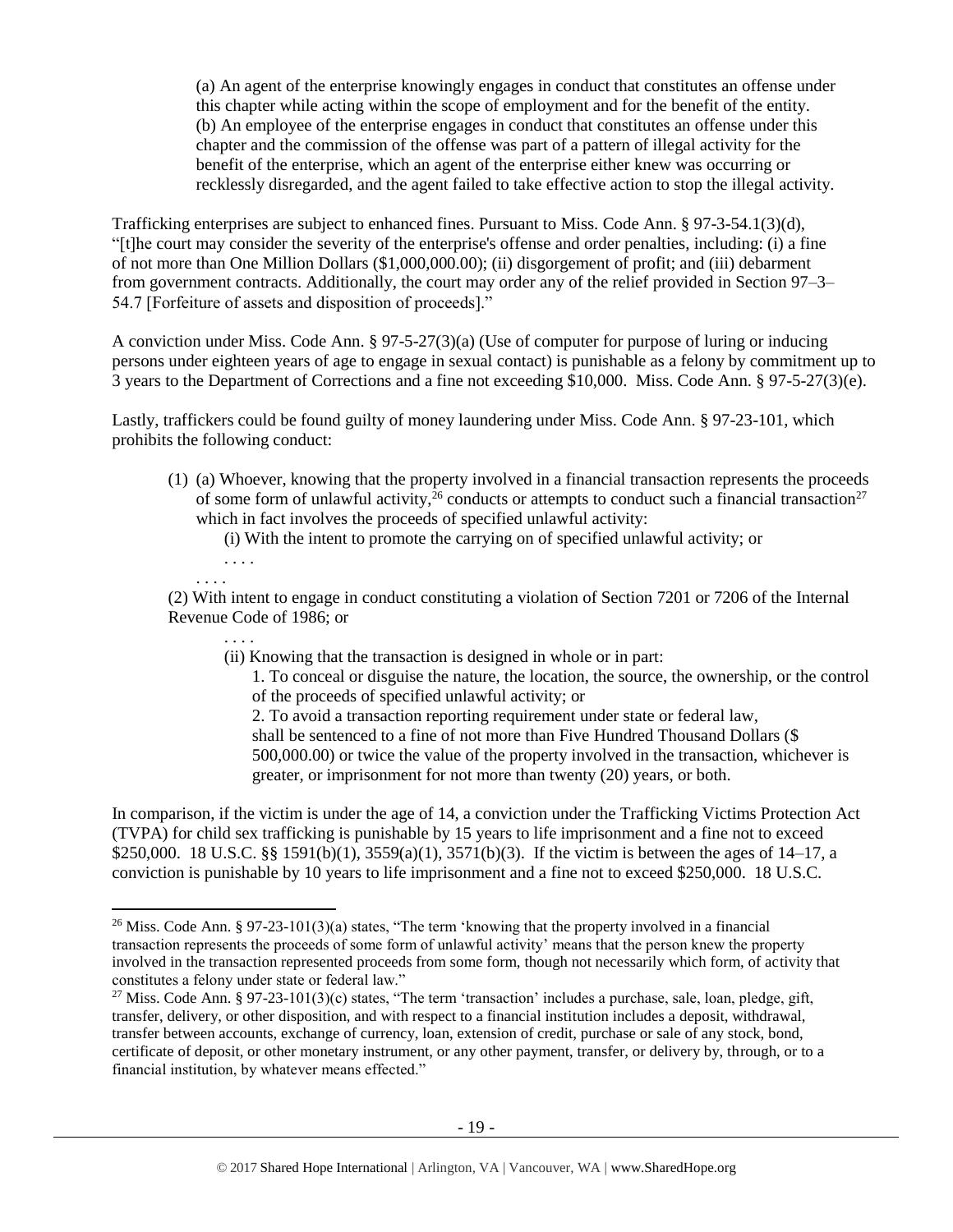§§ 1591(b)(2), 3559(a)(1), 3571(b)(3). A conviction is punishable by mandatory life imprisonment, however, if the trafficker has a prior conviction for a federal sex offense against a minor. 18 U.S.C. § 3559(e)(1).

*3.2 Creating and distributing images of child sexual exploitation carries penalties as high as similar federal offenses.*

Miss. Code Ann. § 97-5-33(1)–(2), (7) (Exploitation of children; prohibitions) prohibits the creation and distribution of images of child sexual exploitation (ICSE). A first-time offender faces imprisonment for 5–40 years and a \$50,000–\$500,000 fine. Miss. Code Ann. § 97-5-35. The penalty increases for subsequent offenses to 20 years to life and a \$100,000–\$1,000,000 fine. Miss. Code Ann. § 97-5-35.

In comparison, if the victim is under the age of 14, a conviction under the TVPA for child sex trafficking is punishable by 15 years to life imprisonment and a fine not to exceed \$250,000. 18 U.S.C. §§ 1591(b)(1), 3559(a)(1), 3571(b)(3). If the victim is between the ages of 14–17, a conviction is punishable by 10 years to life imprisonment and a fine not to exceed \$250,000. 18 U.S.C. §§ 1591(b)(2), 3559(a)(1), 3571(b)(3). A conviction is punishable by mandatory life imprisonment, however, if the trafficker has a prior conviction for a federal sex offense<sup>28</sup> against a minor. 18 U.S.C. § 3559(e)(1). Additionally, a federal conviction for distribution of ICSE<sup>29</sup> is generally punishable by imprisonment for  $5-20$  years and a fine not to exceed \$250,000.<sup>30</sup> Subsequent convictions, however, are punishable by imprisonment up to 40 years and a fine not to exceed \$250,000.<sup>31</sup>

*3.3 Using the Internet or electronic communications to lure, entice, recruit, or sell commercial sex acts with a minor is a separate crime or results in an enhanced penalty for traffickers.*

Although not expressly commercial, Miss. Code Ann. § 97-5-27(3)(a) (Dissemination of sexually oriented material to persons under eighteen years of age; use of computer for purpose of luring or inducing persons under eighteen years of age to engage in sexual contact) penalizes a person who knowingly engages in sexuallyoriented communication with a minor by use of a computer. Miss. Code Ann. § 97-5-27(3)(a) states,

A person is guilty of computer luring when:

(i) Knowing the character and content of any communication of sexually oriented material, he intentionally uses any computer communication system allowing the input, output, examination or transfer of computer data or computer programs from one computer to another, to initiate or engage in such communication with a person under the age of eighteen (18); and

 $\overline{\phantom{a}}$ 

<sup>28</sup> *See supra* note [19.](#page-11-0)

<sup>&</sup>lt;sup>29</sup> 18 U.S.C. §§ 2252(a)(1), (a)(2), (a)(3) (Certain activities relating to material involving the sexual exploitation of minors),  $2252A(a)(2)$ , (a)(3) (Certain activities relating to material constituting or containing child pornography), 1466A(a) (Obscene visual representations of the sexual abuse of children).

<sup>&</sup>lt;sup>30</sup> 18 U.S.C. §§ 2252(b) (stating that a conviction under subsection (a)(1), (a)(2), or (a)(3) is punishable by imprisonment for 5–20 years and a fine), 2252A(b)(1) (a conviction is punishable by imprisonment for 5–20 years and a fine), 1466A(a), (b) (stating that a conviction under subsection (a) is "subject to the penalties provided in section 2252A(b)(1)," imprisonment for 5–20 years and a fine, while a conviction under subsection (b) is "subject to the penalties provided in section 2252A(b)(2)," imprisonment up to 10 years, a fine, or both); *see also* 18 U.S.C §§  $3559(a)(1)$  (classifying all of the above listed offenses as felonies),  $3571(b)(3)$  (providing a fine up to \$250,000 for any felony conviction).

 $31\,18\,$  U.S.C. §§ 2252(b) (stating if a person has a prior conviction under subsection (a)(1), (a)(2), or (a)(3) or a list of other statutes, a conviction is punishable by a fine and imprisonment for 15–40 years), 2252A(b)(1) (stating if a person has a prior conviction under subsection (a)(2), (a)(3), or a list of other statutes, a conviction is punishable by a fine and imprisonment for  $15-40$  years),  $1466A(a)$ , (b) (stating that the penalty scheme for section  $2252A(b)$ applies); *see also* 18 U.S.C §§ 3559(a)(1) (classifying all of the above listed offenses as felonies), 3571(b)(3) (providing a fine up to \$250,000 for any felony conviction).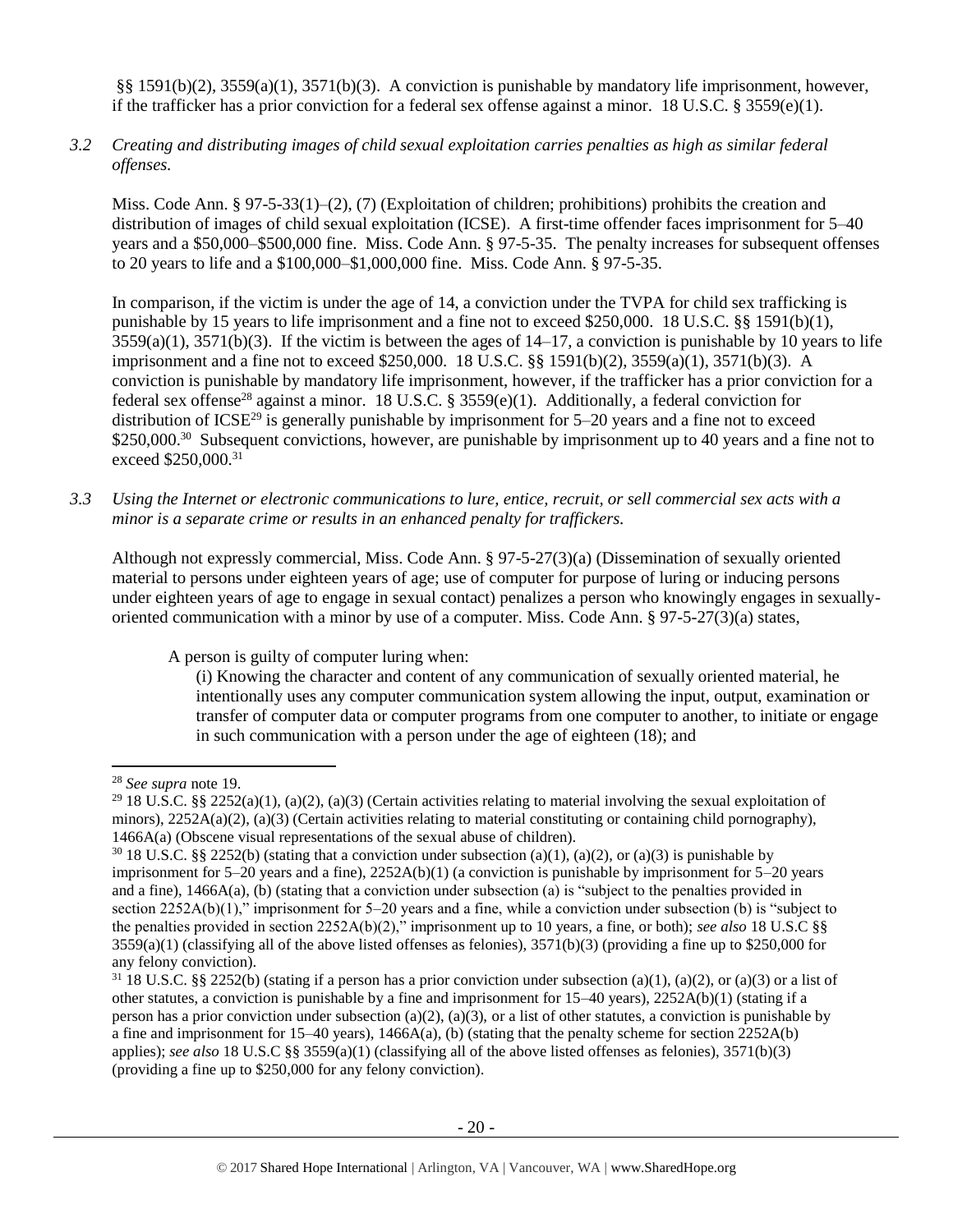(ii) By means of such communication he importunes, invites or induces a person under the age of eighteen (18) years to engage in sexual intercourse, deviant sexual intercourse or sexual contact with him, or to engage in a sexual performance, obscene sexual performance or sexual conduct for his benefit.

The penalty for conviction under Miss. Code Ann.  $\S 97-5-27(3)(a)$  is commitment up to 3 years to the Department of Corrections and a maximum fine of \$10,000. Miss. Code Ann. § 97-5-27(3)(e). Pursuant to Miss. Code Ann. § 97-5-27(4), "[i]nvestigation and prosecution of a defendant under this section does not preclude prosecution of the defendant for a violation of other applicable criminal laws, including, but not limited to, the Mississippi Human Trafficking Act, Section 97–3–54 et seq."

Neither Miss. Code Ann. §§ 97-3-54 to 97-3-54.9 (Mississippi Human Trafficking Act) nor Miss. Code Ann. § 97-5-35 (Exploitation of Children; penalties) specifically provide enhanced penalties when the offender uses the Internet to commit these crimes.

## *3.4 Financial penalties for traffickers, including asset forfeiture, are sufficiently high.*

A conviction under Miss. Code Ann. § 97-3-54.1(1)(c) (Human Trafficking Act; prohibited conduct; penalty) carries a fine of \$50,000–\$500,000. A conviction for promoting the prostitution of a minor under Miss. Code Ann. § 97-29-51(2)(c) is punishable with a fine of \$50,000.00–\$500,000.00. If convicted under Miss. Code Ann. § 97-5-33 (Exploitation of children; prohibitions), a trafficker faces a fine of \$50,000–\$500,000, or \$100,000–\$1,000,000 for a subsequent conviction, and traffickers convicted under Miss. Code Ann. § 97-5-5 (Enticing child for concealment, prostitution or marriage) face a fine up to \$10,000. Miss Code Ann. § 97-5-35, 97-5-5. Pursuant to Miss. Code Ann. § 99-19-75 (Assessment on certain offenses against children to be deposited in Mississippi Children's Trust Fund), the court shall impose a special assessment of \$1,000 against persons convicted of certain listed crimes, including statutory rape and convictions under § 97-5-1 et. seq. (Offenses affecting children) in addition to any fines that the court levies as part of the judgment. The special assessment is paid into the Mississippi Children's Trust fund. Miss. Code Ann. § 99-19-75.

In addition to fines, traffickers are also subject to forfeiture under Miss. Code Ann. § 97-3-54.7 (Forfeiture of assets and disposition of proceeds). Miss. Code Ann. § 97-3-54.7(1)(a) states,

In addition to any other civil or criminal penalties provided by law, any property used in the commission of a violation of this act shall be forfeited as provided herein.

(a) The following property shall be subject to forfeiture if used or intended for use as an instrumentality in or used in furtherance of a violation of this act:

(i) Conveyances, including aircraft, vehicles or vessels;

(ii) Books, records, telecommunication equipment, or computers;

(iii) Money or weapons;

(iv) Everything of value furnished, or intended to be furnished, in exchange for an act in violation and all proceeds traceable to the exchange;

(v) Negotiable instruments and securities;

(vi) Any property, real or personal, directly or indirectly acquired or received in a violation or as an inducement to violate;

(vii) Any property traceable to proceeds from a violation; and

(viii) Any real property, including any right, title and interest in the whole of or any part of any lot or tract of land used in furtherance of a violation of this act.

Traffickers are also subject to mandatory restitution and a possible civil judgment pursuant to Miss Code Ann. § 97-3-54.6(2)–(3), which states,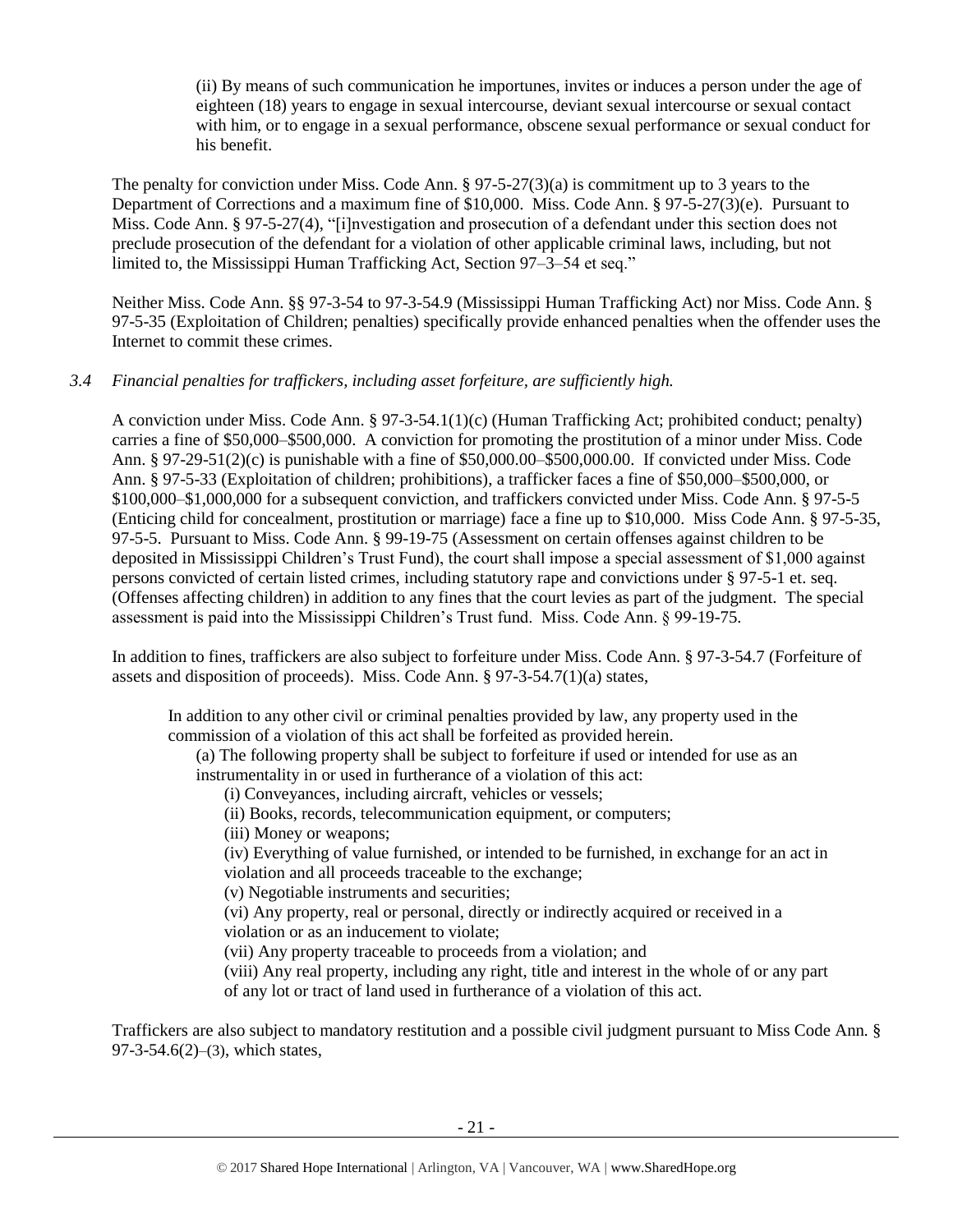(2) Notwithstanding any provisions to the contrary in Section 99–37–1 et seq., the court shall order restitution to the victim for any offense under this chapter. The order of restitution under this section shall direct the defendant to pay the victim, through the appropriate court mechanism, the full amount of the victim's pecuniary damages. For the purposes of determining restitution, the term "victim" means the individual harmed as a result of a crime under this chapter, including, in the case of a victim who is under eighteen (18) years of age, incompetent, incapacitated, or deceased, the legal guardian of the victim or a representative of the victim's estate, or another family member, or any other person appointed as suitable by the court, but in no event shall the defendant be named as such a representative or guardian. The court may order restitution even if the victim is absent from the jurisdiction or unavailable. (3) Any person who is injured by reason of any violation of the provisions of this chapter shall have a cause of action against any person or enterprise convicted of engaging in activity in violation of this chapter for threefold the actual damages sustained and, when appropriate, punitive damages. The person shall also recover attorney's fees in the trial and appellate courts and reasonable costs of investigation and litigation.

Discretionary restitution to victims of any crime is authorized under Miss Code Ann. § 99-37-3 (Imposition and amount of restitution), which states in part, "(1) When a person is convicted of criminal activities which have resulted in pecuniary damages, in addition to any other sentence it may impose, the court may order that the defendant make restitution to the victim; provided, however, that the justice court shall not order restitution in an amount exceeding Five Thousand Dollars (\$ 5,000.00)." The discretionary decision by the court must take into account, among other things, the defendant's ability to pay. Miss Code Ann. § 99-37-3(2).

A trafficker convicted under the money laundering statute may be fined up to \$500,000 or "twice the value of the property involved in the transaction, whichever is greater." Miss. Code Ann.  $\S 97-23-101(1)(a)$ .

Human trafficking enterprises may be subject to court ordered restraints on future enterprises. Miss Code Ann. § 97-3-54.6 (Human Trafficking Act; injunctive and other relief for victims of trafficking; confidentiality) states that any circuit court may, after making due provision for the rights of trafficked persons, enjoin violations of the provisions of this act by issuing appropriate orders and judgments, including, but not limited to:

(a) Ordering any defendant to divest himself of any interest in any enterprise, including real property.

(b) Imposing reasonable restrictions upon the future activities or investments of any defendant, including, but not limited to, prohibiting any defendant from engaging in the same type of endeavor as the enterprise in which he was engaged in violation of the provisions of this act. (c) Ordering the dissolution or reorganization of any enterprise.

(d) Ordering the suspension or revocation of a license or permit granted to any enterprise by any agency of the state.

(e) Ordering the forfeiture of the charter of a corporation organized under the laws of the state, or the revocation of a certificate authorizing a foreign corporation to conduct business within the state, upon finding that the board of directors or a managerial agent acting on behalf of the corporation in conducting the affairs of the corporation, has authorized or engaged in conduct in violation of this chapter and that, for the prevention of future criminal activity, the public interest requires the charter of the corporation forfeited and the corporation dissolved or the certificate revoked.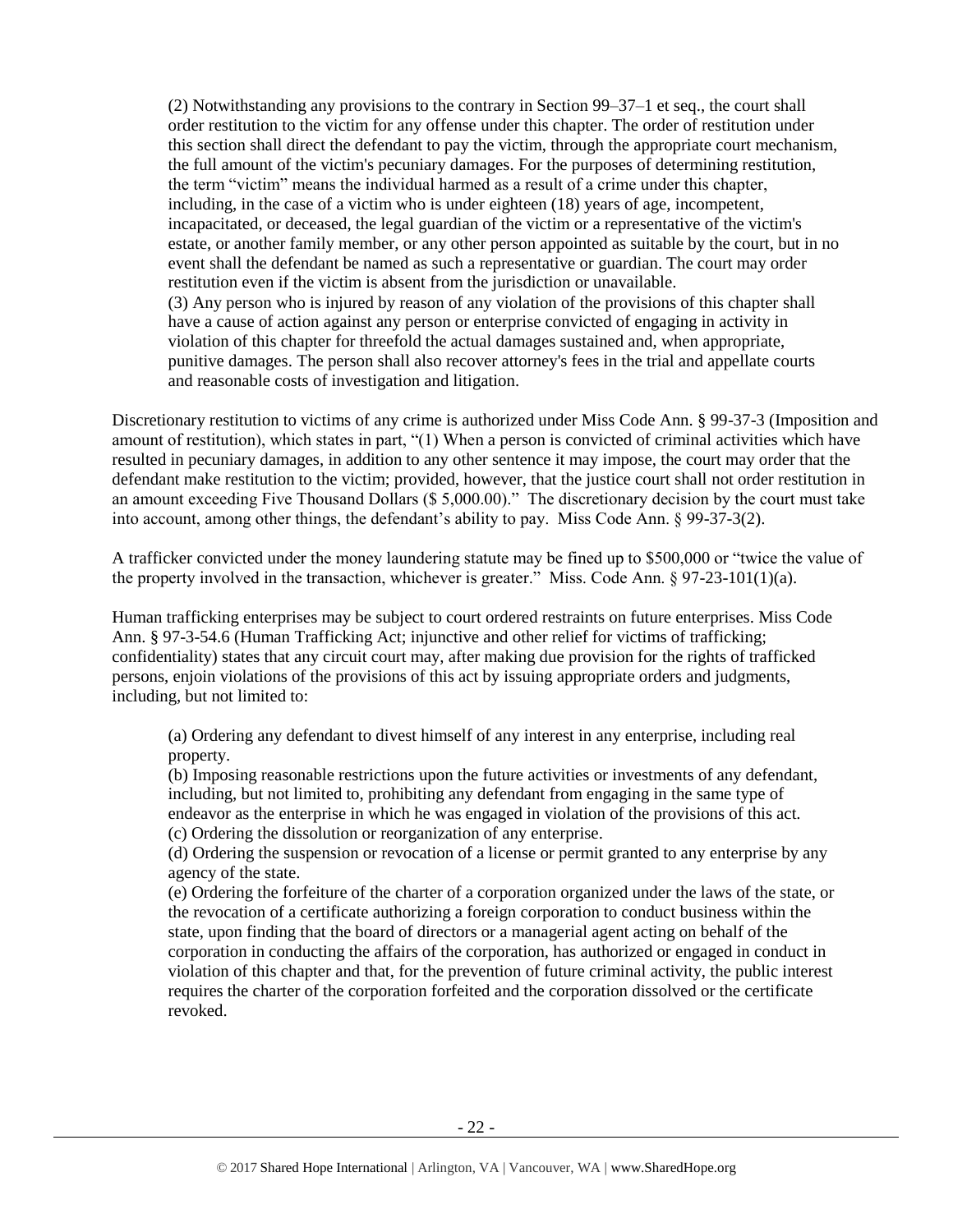Trafficking enterprises are also subject to fines, asset forfeiture, and rescission of government contracts. Pursuant to Miss. Code Ann. § 97-3-54.1(3)(d), "[t]he court may consider the severity of the enterprise's offense and order penalties, including: (i) a fine of not more than One Million Dollars (\$1,000,000.00); (ii) disgorgement of profit; and (iii) debarment from government contracts. Additionally, the court may order any of the relief provided in Section 97–3–54.7 [Forfeiture of assets and disposition of proceeds]."<sup>32</sup>

## *3.5 Convicted traffickers are required to register as sex offenders.*

Miss. Code Ann. § 45-33-23(h) (Definitions), includes Miss. Code Ann. § 97-3-54.1(1)(c) (Human Trafficking Act; prohibited conduct; penalty), § 97-3-54.3 (Human Trafficking Act; aiding, abetting, or conspiring to violate human trafficking provisions), § 97-5-5 (Enticing a child for concealment, prostitution or marriage), § 97-5-33 (Exploitation of children; prohibitions), and § 97-29-51 (Prostitution; misdemeanor procuring services of prostitute; felony promoting prostitution) in its definition of "registrable offense." Accordingly, traffickers will be required to register as sex offenders if convicted of human trafficking, CSEC, or creating images of child sexual exploitation (ICSE).

*3.6 Laws relating to termination of parental rights include sex trafficking or commercial sexual exploitation of children (CSEC) offenses as grounds for termination in order to prevent traffickers from exploiting their parental rights as a form of control.* 

Miss. Code Ann. § 93-15-121<sup>33</sup> (Grounds for termination) sets forth the grounds for terminating parental rights, which include human trafficking and certain CSEC offenses. Miss. Code Ann. § 93-15-121 states,

Any of following, if established by clear and convincing evidence, may be grounds for termination of the parent's parental rights if reunification between the parent and child is not desirable toward obtaining a satisfactory permanency outcome:

(g) The parent has committed an abusive act for which reasonable efforts to maintain the children in the home would not be required under Section 43-21-603, or a series of physically, mentally, or emotionally abusive incidents, against the child or another child, whether related by consanguinity or affinity or not, making future contacts between the parent and child undesirable; or (h) (i) The parent has been convicted of any of the following offenses against any child:

- 1. Rape of a child under Section 97-3-65;
- 2. Sexual battery of a child under Section 97-3-95(c);
- 3. Touching a child for lustful purposes under Section 97-5-23;
- 4. Exploitation of a child under Sections 97-5-31 through 97-5-37;
- 5. Felonious abuse or battery of a child under Section 97-5-39(2); or

7. Human trafficking of a child under Section 97-3-54.1; or

. . . .

l

. . . .

. . . .

 $32$  Miss. Code Ann. § 97-3-54.1(c) stipulates that "It is an affirmative defense to a prosecution of an enterprise that the enterprise had in place adequate procedures, including an effective complaint procedure, designed to prevent persons associated with the enterprise from engaging in the unlawful conduct and to promptly correct any violations of this chapter."

<sup>&</sup>lt;sup>33</sup> The text of Miss. Code Ann. § 93-15-121 cited here and elsewhere in this report includes amendments made by the enactment of Senate Bill 2342 during the 2017 1st Regular Session of the Mississippi Legislature (effective March 20, 2017).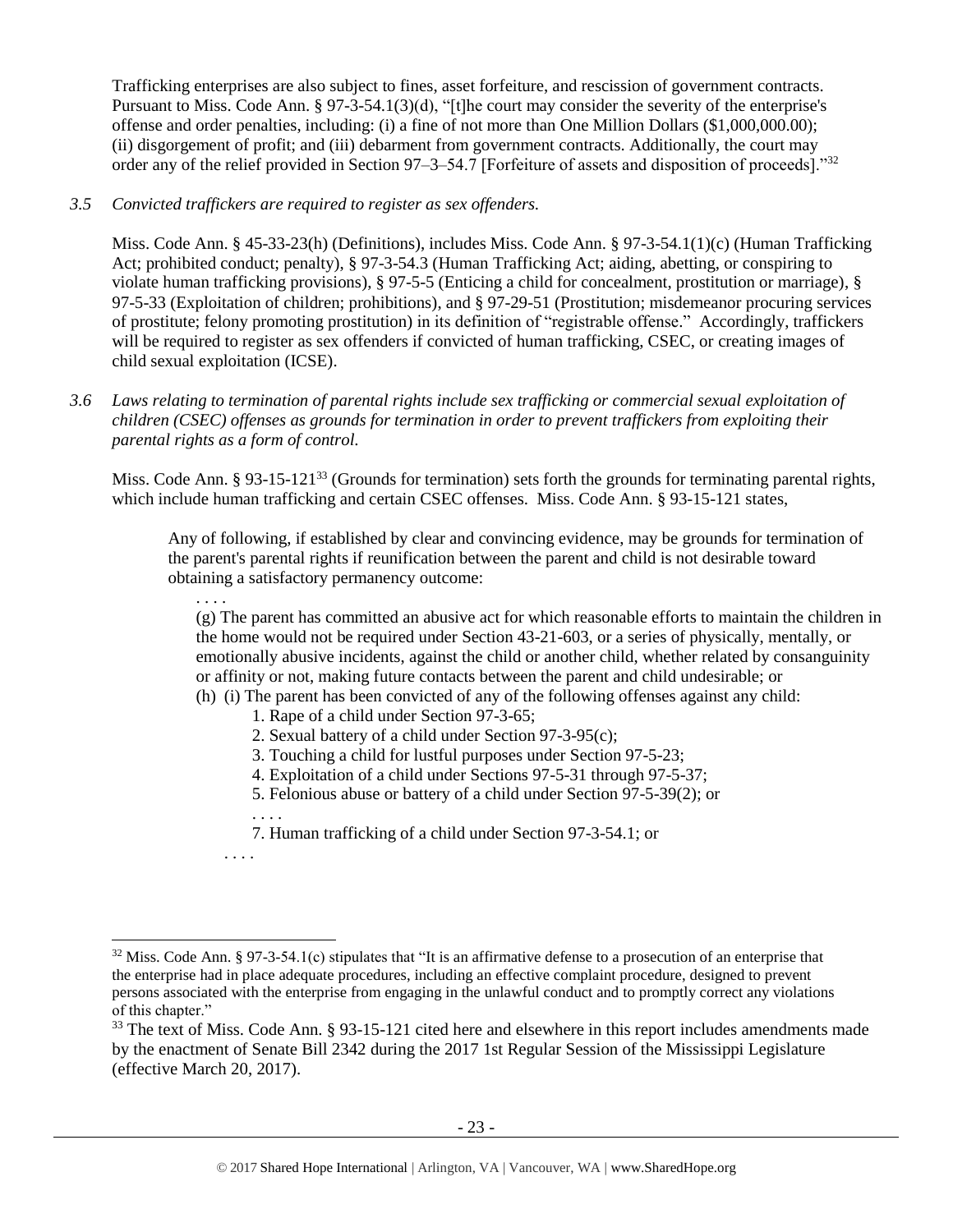#### *Legal Components:*

- *4.1 The acts of assisting, enabling, or financially benefitting from child sex trafficking are included as criminal offenses in the state sex trafficking statute.*
- *4.2 Financial penalties, including asset forfeiture laws, are in place for those who benefit financially from or aid and assist in committing domestic minor sex trafficking.*
- *4.3 Promoting and selling child sex tourism is illegal.*
- *4.4 Promoting and selling images of child sexual exploitation carries penalties as high as similar federal offenses. \_\_\_\_\_\_\_\_\_\_\_\_\_\_\_\_\_\_\_\_\_\_\_\_\_\_\_\_\_\_\_\_\_\_\_\_\_\_\_\_\_\_\_\_\_\_\_\_\_\_\_\_\_\_\_\_\_\_\_\_\_\_\_\_\_\_\_\_\_\_\_\_\_\_\_\_\_\_\_\_\_\_\_\_\_\_\_\_\_\_\_\_\_\_*

#### *Legal Analysis:*

l

*4.1 The acts of assisting, enabling, or financially benefitting from child sex trafficking are included as criminal offenses in the state sex trafficking statute.*

Miss. Code Ann. § 97-3-54.3 (Human Trafficking Act; aiding, abetting, or conspiring to violate human trafficking provisions) makes persons who aid or abet traffickers criminally liable as principals under the human trafficking law. Miss. Code Ann. § 97-3-54.3 states that "[a] person who knowingly aids, abets or conspires with one or more persons to violate the Mississippi Human Trafficking Act shall be considered a principal in the offense and shall be indicted and punished as such whether the principal has been previously convicted or not." Thus, a person who aids or abets the commission of procuring sexual servitude of a minor pursuant to Miss. Code Ann. § 97-3-54.1(1)(c) (Human Trafficking Act; prohibited conduct; penalty) faces a sentence of 5–30 years and a possible fine of \$50,000–\$500,000. Miss. Code Ann. §§ 97-3-54.1(1)(c), 99-19-32. In addition, Miss. Code Ann. § 97-3-54.1(2) provides in part, "A person who is convicted of an offense set forth in subsection (1)(a) or (b) [Trafficking for forced labor or services and involuntary servitude] of this section, or who benefits, whether financially or by receiving anything of value, from participation in a venture that has engaged in an act described in this section" is subject to a maximum sentence of 20 years and a possible maximum fine of \$10,000. Miss. Code Ann. §§ 97-3-54.1(2), 99-19-32. In addition, Miss. Code Ann. § 97-3-54.1(1)(c) contains the words "harbors" and "transports," which could reach the conduct of some facilitators.

An enterprise that facilitates human trafficking is also subject to criminal liability under Mississippi law. Miss. Code Ann. § 97-3-54.1(3) states that

An enterprise may be prosecuted for an offense under this chapter if:

(a) An agent of the enterprise knowingly engages in conduct that constitutes an offense under this chapter while acting within the scope of employment and for the benefit of the entity. (b) An employee of the enterprise engages in conduct that constitutes an offense under this chapter and the commission of the offense was part of a pattern of illegal activity for the benefit of the enterprise, which an agent of the enterprise either knew was occurring or recklessly disregarded, and the agent failed to take effective action to stop the illegal activity.

In addition to the Mississippi Human Trafficking Act, there are other laws that may apply to a facilitator of domestic minor sex trafficking. Pursuant to Miss. Code Ann. § 97-5-27(3)(d)(i)–(ii) (Dissemination of sexually oriented material to persons under eighteen years of age; use of computer for purpose of luring or inducing persons under eighteen years of age to engage in sexual contact),  $34$ 

<sup>34</sup> Pursuant to Miss. Code Ann. § 99-19-75 (Assessment on certain offenses against children to be deposited in Mississippi Children's Trust Fund), the court shall impose a special assessment of \$1,000 against persons convicted of certain listed crimes, including statutory rape and convictions under § 97-5-1 et. seq. (Offenses affecting children)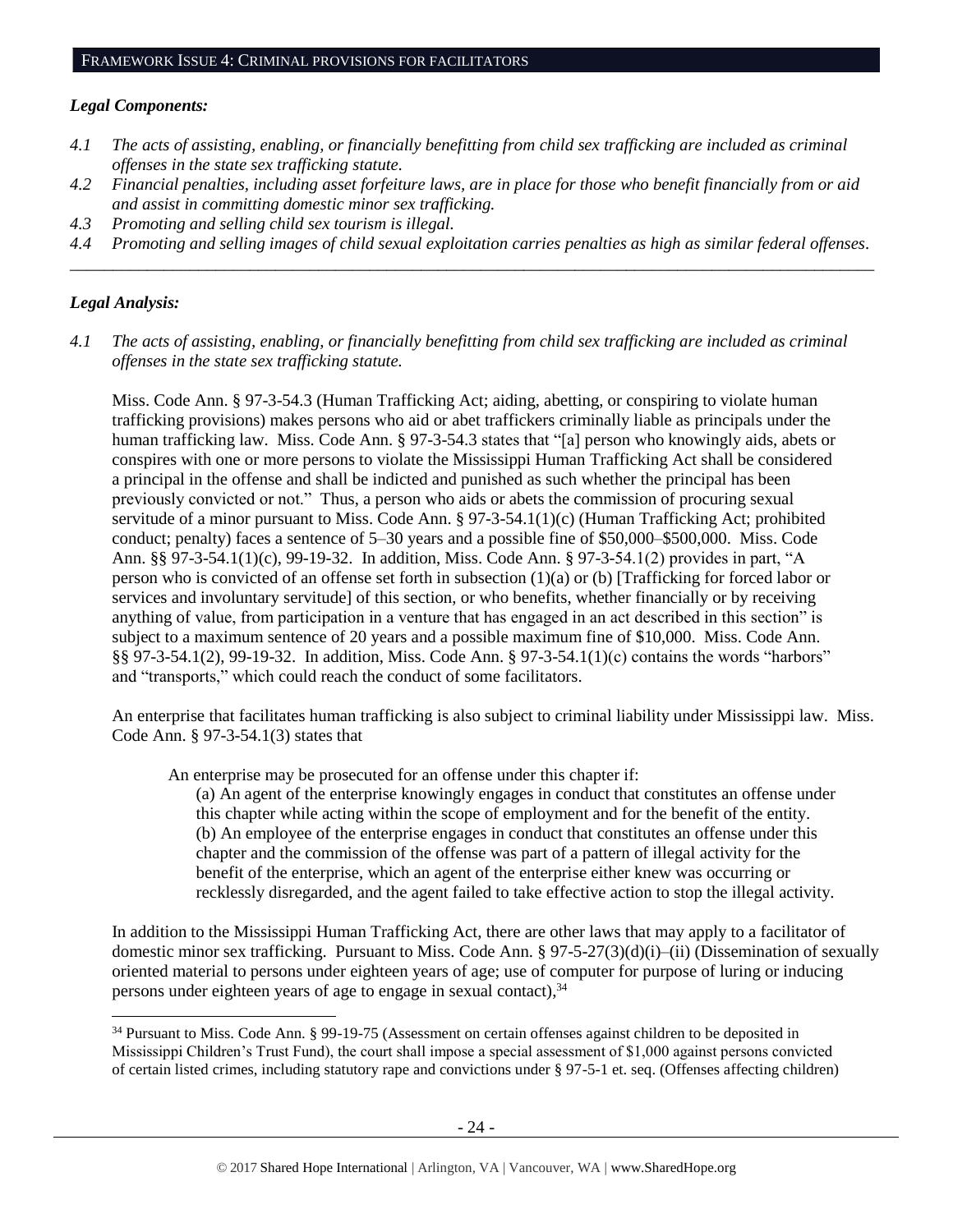(i) No person shall be held to have violated this subsection (3) solely for providing access or connection to or from a facility, system, or network not under that person's control, including transmission, downloading, intermediate storage, access software or other related capabilities that are incidental to providing such access or connection that do not include the creation of the content of the communication.

(ii) No employer shall be held liable for the actions of an employee or agent unless the employee's or agent's conduct is within the scope of his employment or agency or the employer, having knowledge of such conduct, authorizes or ratifies such conduct, or recklessly disregards such conduct.

However, under subsection (3)(d)(iii), "The limitations provided by this paragraph (d) shall not be applicable to a person who is a conspirator with an entity actively involved in the creation or knowing distribution of communications that violate such provisions, or who knowingly advertises the availability of such communications, [or] a person who provides access or connection to a facility, system or network engaged in the violation of such provisions that is owned or controlled by such person." Miss. Code Ann. § 97-5-  $27(3)(d)(iii)$ .

Facilitators could also be convicted for promoting prostitution. Miss. Code Ann. § 97-29-51(2)(a) (Prostitution; misdemeanor procuring services of prostitute; felony promoting prostitution; penalties) states that a person commits the felony of promoting prostitution if the person:

A person commits the felony of promoting prostitution if the person:

. . . . (ii) Knowingly or intentionally solicits or offers or agrees to solicit, or receives or gives, or agrees to receive or give any money or thing of value for soliciting, or attempting to solicit, another person for the purpose of prostitution;

(iii) Knowingly induces, persuades, or encourages a person to come into or leave this state for the purpose of prostitution;

(iv) Having control over the use of a place or vehicle, knowingly or intentionally permits another person to use the place or vehicle for prostitution;

(v) Accepts, receives, levies or appropriates money or other property of value from a prostitute, without lawful consideration, with knowledge or reasonable cause to know it was earned, in whole or in part, from prostitution; or

(vi) Conducts, directs, takes, or transports, or offers or agrees to take or transport, or aids or assists in transporting, any person to any vehicle, conveyance, place, structure, or building, or to any other person with knowledge or reasonable cause to know that the purpose of such directing, taking or transporting is prostitution.

Finally, facilitators could be found guilty of money laundering under Miss. Code Ann. § 97-23-101, which in subsection  $(1)(a)$  prohibits the following conduct:

(a) Whoever, knowing that the property involved in a financial transaction represents the proceeds of some form of unlawful activity,  $35$  conducts or attempts to conduct such a financial transaction  $36$  which in fact involves the proceeds of specified unlawful activity:

- (i) 1. With the intent to promote the carrying on of specified unlawful activity; or
	- 2. With intent to engage in conduct constituting a violation of Section 7201 or 7206 of the

l

in addition to any fines that the court levies as part of the judgment. The special assessment is paid into the Mississippi Children's Trust fund. Miss. Code Ann. § 99-19-75.

<sup>35</sup> *See supra* note [26.](#page-18-0)

<sup>36</sup> *See supra* note [27.](#page-18-1)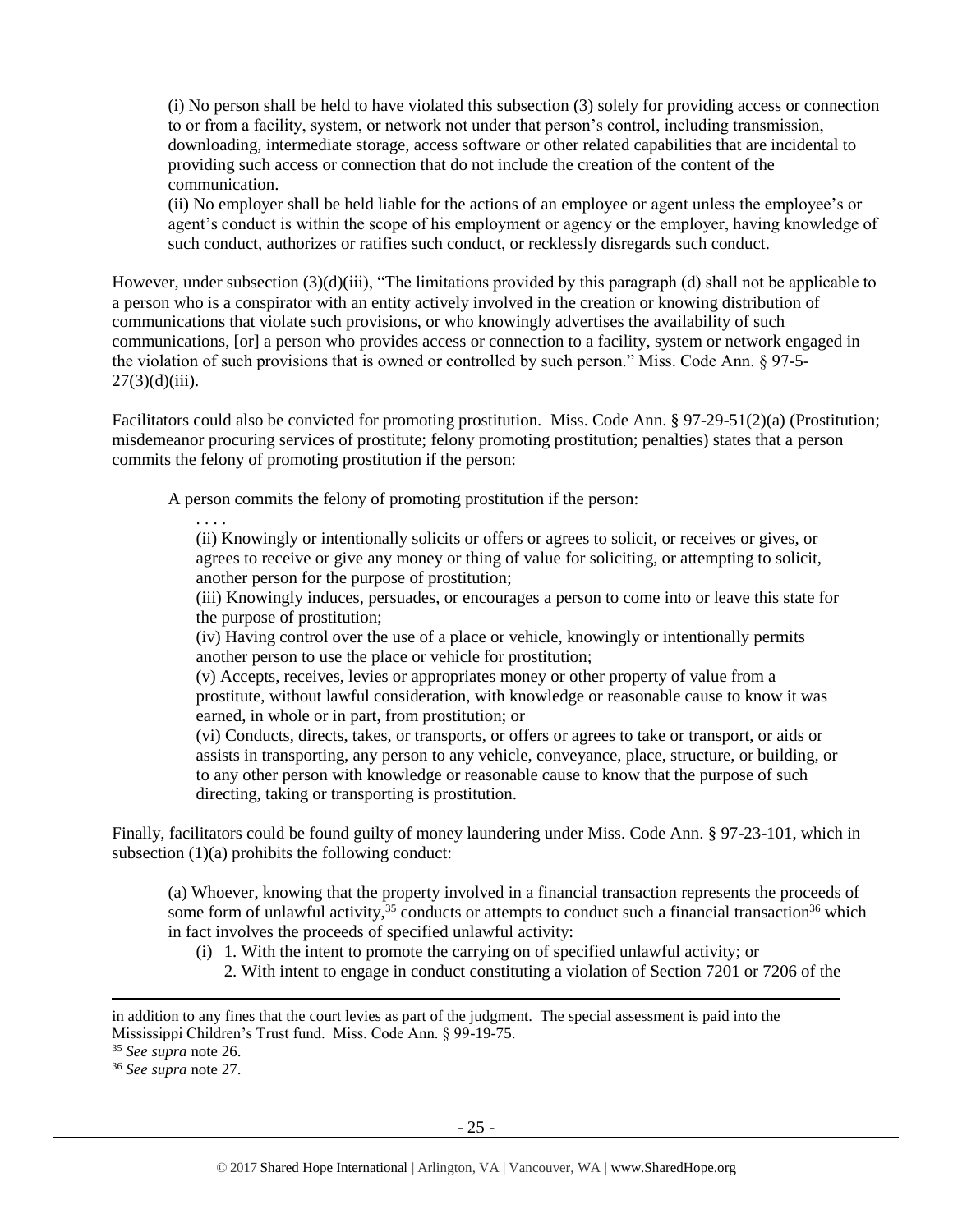Internal Revenue Code of 1986; or

(ii) Knowing that the transaction is designed in whole or in part:

1. To conceal or disguise the nature, the location, the source, the ownership, or the control of the proceeds of specified unlawful activity; or

2. To avoid a transaction reporting requirement under state or federal law shall be sentenced to a fine of not more than Five Hundred Thousand Dollars (\$ 500,000.00) or twice the value of the property involved in the transaction, whichever is greater, or imprisonment for not more than twenty (20) years, or both.

*4.2 Financial penalties, including asset forfeiture laws, are in place for those who benefit financially from or aid and assist in committing domestic minor sex trafficking.*

A facilitator convicted under Miss. Code Ann. § 97-3-54. 3 (Aiding or abetting human trafficking) or Miss. Code Ann. § 97-29-51(2)(a) (Prostitution; misdemeanor procuring services of prostitute; felony promoting prostitution; penalties) faces a fine of \$50,000-\$500,000. Miss. Code Ann. §§ 97-3-54.1(1)(c), 97-29- 51(2)(a)(vi), 97-29-51(2)(c). Facilitators convicted of conspiracy to commit computer luring pursuant to Miss. Code Ann. § 97-5-27(3)(a) (Dissemination of sexually oriented material to persons under eighteen years of age; use of computer for purpose of luring or inducing persons under eighteen years of age to engage in sexual contact) face up to a \$10,000 fine. Miss. Code Ann.  $\S$ § 99-19-32, 97-5-27(3)(d)(iii), (3)(e). If an enterprise is convicted under the Mississippi Human Trafficking Act,

[T]he court may consider the severity of the enterprise's offense and order penalties, including:

- (i) a fine of not more than One Million Dollars (\$1,000,000.00);
- (ii) disgorgement of profit; and
- (iii) debarment from government contracts.

Similarly, pursuant to Miss. Code Ann. § 97-29-51(4), "Any partnership, association, corporation or other entity violating any provision of subsection (2) against the promotion of prostitution shall, upon conviction, be punished by a fine not exceeding Fifty Thousand Dollars (\$50,000.00). If the person whose services are promoted is under eighteen (18) years of age, the partnership, association, corporation or other legal entity convicted shall be punished by a fine not exceeding One Million Dollars (\$1,000,000.00)."

In addition, facilitators are also subject to forfeiture under Miss. Code Ann. § 97-3-54.7 (Forfeiture of assets and disposition of proceeds). Miss. Code Ann. § 97-3-54.7(1)(a) states,

(1) In addition to any other civil or criminal penalties provided by law, any property used in the commission of a violation of this act shall be forfeited as provided herein.

(a) The following property shall be subject to forfeiture if used or intended for use as an instrumentality in or used in furtherance of a violation of this act:

(i) Conveyances, including aircraft, vehicles or vessels;

(ii) Books, records, telecommunication equipment, or computers;

(iii) Money or weapons;

(iv) Everything of value furnished, or intended to be furnished, in exchange for an act in violation and all proceeds traceable to the exchange;

(v) Negotiable instruments and securities;

(vi) Any property, real or personal, directly or indirectly acquired or received in a violation or as an inducement to violate;

(vii) Any property traceable to proceeds from a violation; and

(viii) Any real property, including any right, title and interest in the whole of or any part of any lot or tract of land used in furtherance of a violation of this act.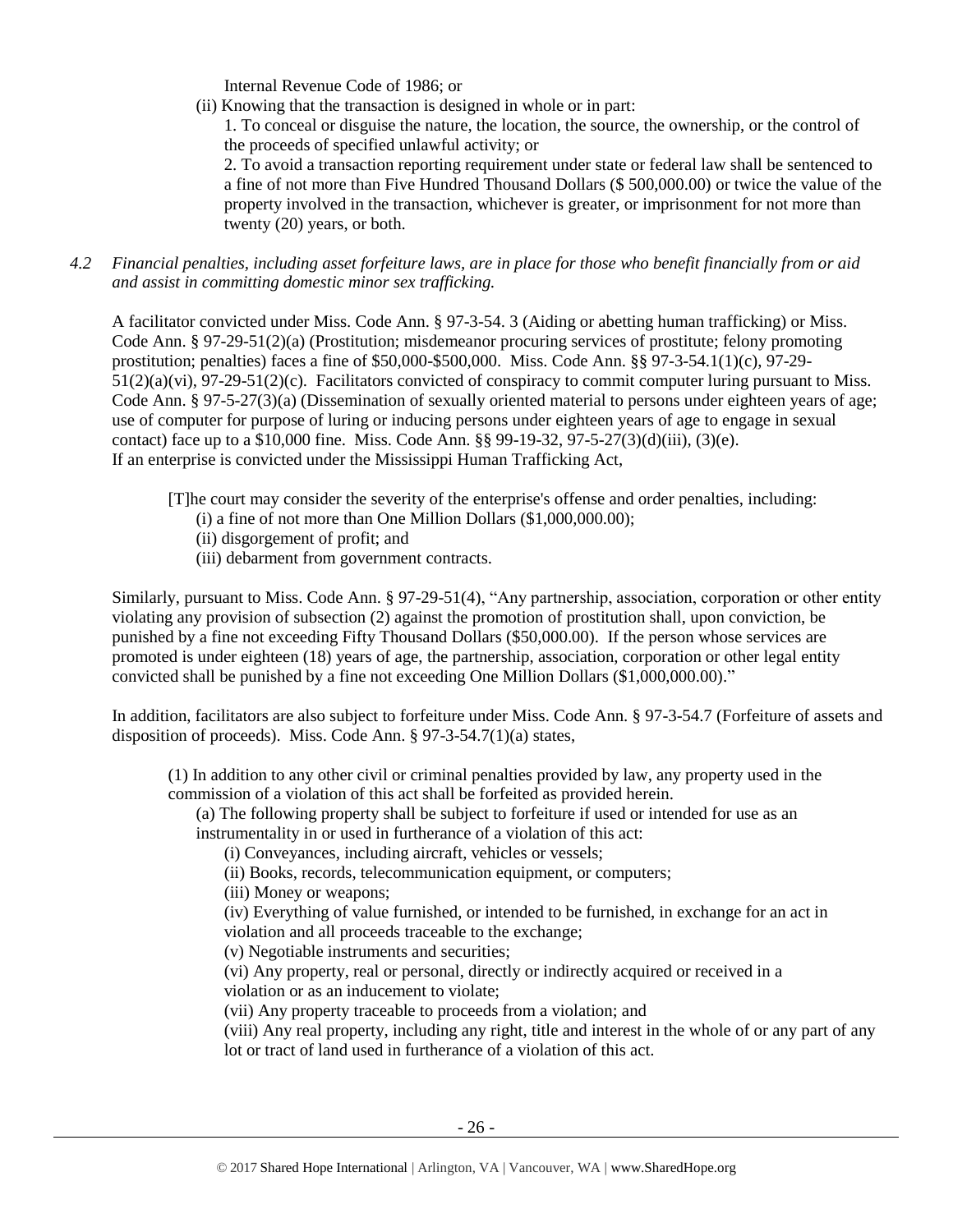Facilitators convicted of engaging in a human trafficking enterprise may be subject to court ordered restraints on future enterprises. Miss Code Ann. § 97-3-54.6(1) (Human Trafficking Act; injunctive and other relief for victims of trafficking; confidentiality) states that any circuit court may, after making due provision for the rights of trafficked persons, enjoin violations of the provisions of this act by issuing appropriate orders and judgments, including, but not limited to:

(a) Ordering any defendant to divest himself of any interest in any enterprise, including real property.

(b) Imposing reasonable restrictions upon the future activities or investments of any defendant, including, but not limited to, prohibiting any defendant from engaging in the same type of endeavor as the enterprise in which he was engaged in violation of the provisions of this act. (c) Ordering the dissolution or reorganization of any enterprise.

(d) Ordering the suspension or revocation of a license or permit granted to any enterprise by any agency of the state.

(e) Ordering the forfeiture of the charter of a corporation organized under the laws of the state, or the revocation of a certificate authorizing a foreign corporation to conduct business within the state, upon finding that the board of directors or a managerial agent acting on behalf of the corporation in conducting the affairs of the corporation, has authorized or engaged in conduct in violation of this chapter and that, for the prevention of future criminal activity, the public interest requires the charter of the corporation forfeited and the corporation dissolved or the certificate revoked.

Facilitators also face mandatory restitution and a possible civil judgment for threefold the actual damages sustained by the victim under Miss Code Ann.  $\S$  97-3-54.6(2)–(3) which states,

(2) Notwithstanding any provisions to the contrary in Section 99–37–1 et seq., the court shall order restitution to the victim for any offense under this chapter. The order of restitution under this section shall direct the defendant to pay the victim, through the appropriate court mechanism, the full amount of the victim's pecuniary damages. For the purposes of determining restitution, the term "victim" means the individual harmed as a result of a crime under this chapter, including, in the case of a victim who is under eighteen (18) years of age, incompetent, incapacitated, or deceased, the legal guardian of the victim or a representative of the victim's estate, or another family member, or any other person appointed as suitable by the court, but in no event shall the defendant be named as such a representative or guardian. The court may order restitution even if the victim is absent from the jurisdiction or unavailable.

(3) Any person who is injured by reason of any violation of the provisions of this chapter shall have a cause of action against any person or enterprise convicted of engaging in activity in violation of this chapter for threefold the actual damages sustained and, when appropriate, punitive damages. The person shall also recover attorney's fees in the trial and appellate courts and reasonable costs of investigation and litigation.

Discretionary restitution to victims of any crime is authorized under Miss Code Ann. § 99-37-3 (Imposition and amount of restitution), which states in part, "(1) When a person is convicted of criminal activities which have resulted in pecuniary damages, in addition to any other sentence it may impose, the court may order that the defendant make restitution to the victim; provided, however, that the justice court shall not order restitution in an amount exceeding Five Thousand Dollars (\$ 5,000.00)." The discretionary decision by the court must take into account, among other things, the defendant's ability to pay. Miss Code Ann. § 99-37-3(2).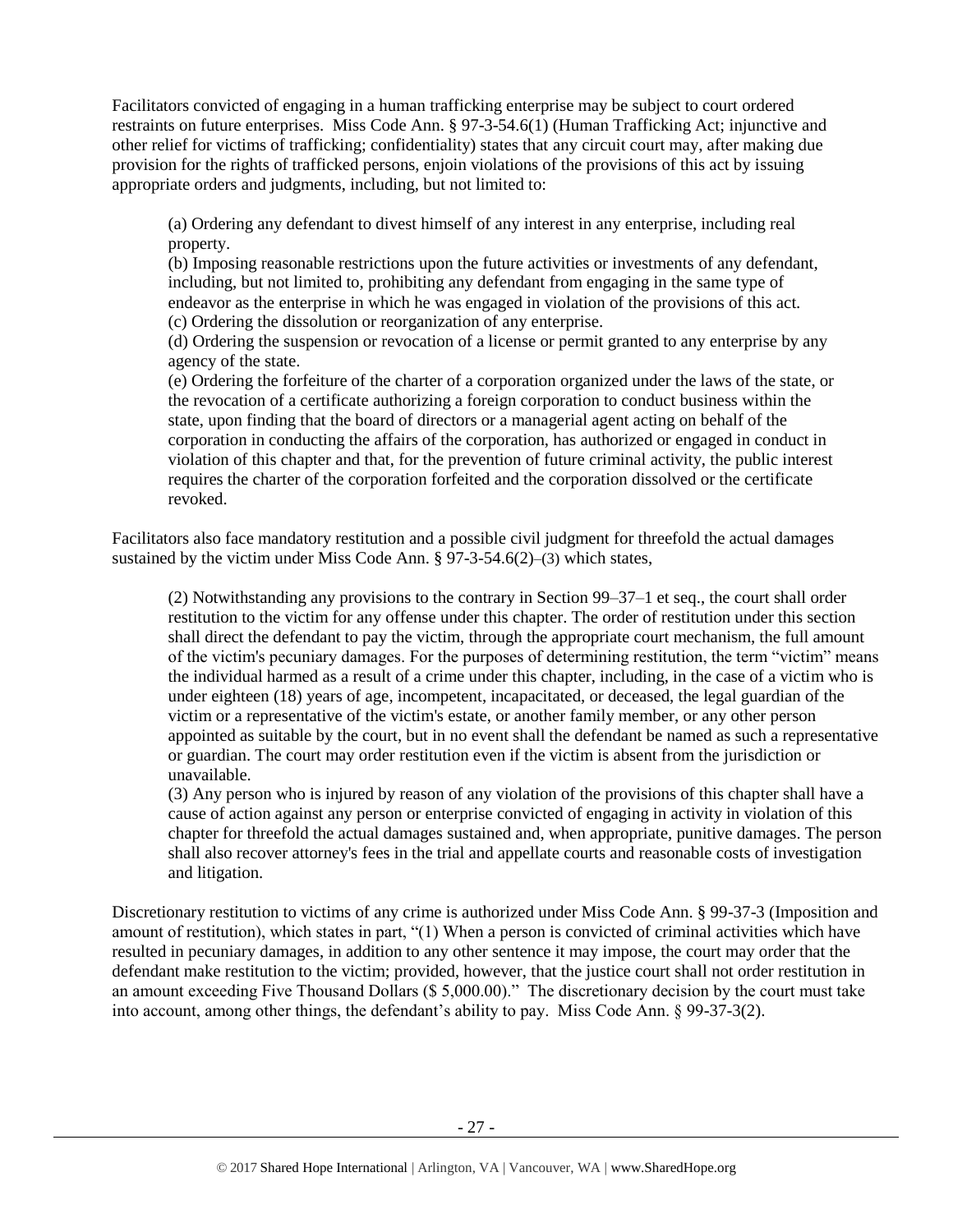## *4.3 Promoting and selling child sex tourism is illegal*.

l

Mississippi has no provision related to sex tourism.

4.3.1 Recommendation: Enact a law prohibiting selling or offering to sell travel services that include or facilitate travel for the purpose of engaging in commercial sexual exploitation of a minor or prostitution of a minor if the travel is occurring in Mississippi.

## *4.4 Promoting and selling images of child sexual exploitation carries penalties as high as similar federal offenses.*

Miss. Code Ann. § 97-5-33 (Exploitation of children; prohibitions) prohibits the promotion or sale of images of child sexual exploitation (ICSE). Under subsection (4), "No person shall, by any means including computer, receive with intent to distribute, distribute for sale, sell or attempt to sell in any manner any photograph, drawing, sketch, film, video tape or other visual depiction of an actual child engaging in sexually explicit conduct." Under subsection (3), "No person shall, by any means including computer, knowingly send, transport, transmit, ship, mail or receive any photograph, drawing, sketch, film, video tape or other visual depiction of an actual child engaging in sexually explicit conduct." Pursuant to Miss. Code Ann. § 97-5-35, a first conviction under Miss. Code Ann. § 97-5-33 is punishable by imprisonment for 5–40 years and a \$50,000– \$500,000 fine. Repeat offenders face 20 years to life imprisonment and a \$100,000–\$1,000,000 fine. Miss. Code Ann. § 97-5-35.

Miss. Code Ann. § 97-29-101 (Distribution or wholesale distribution of obscene materials or performances; character and reputation as evidence; prosecutor's bond) states in part,

A person commits the offense of distributing obscene materials or obscene performances when he sells, rents, leases, advertises, publishes or exhibits to any person any obscene material or obscene performance of any description knowing the obscene nature thereof, or offers to do so, or possesses such material with the intent to do so. A person commits the offense of wholesale distributing obscene materials or obscene performances when he distributes for the purpose of resale any obscene material or obscene performance of any description knowing<sup>37</sup> the obscene nature thereof, or offers to do so, or possesses such material with the intent to do so.

Under Miss. Code Ann. § 97-29-109 (Penalties), the penalty for conviction under Miss. Code Ann. § 97-29-101 depends on whether the defendant is convicted of distribution or wholesale distribution. Distribution, for the first offense, is a misdemeanor punishable by a maximum fine of \$5,000, or up to 6 months in jail, or both. If the defendant has previously been convicted for violating § 97-29-101, § 97-29-105 (Distribution or wholesale distribution of unlawful sexual devices), § 97-5-27 (Dissemination of sexually oriented material to persons under eighteen years of age; use of computer for purpose of luring or inducing persons under eighteen years of age to engage in sexual contact), or § 97-5-29 (Public display of sexually oriented materials), the defendant may be fined between \$2,500–\$10,000, imprisoned for up to one year, or both. Wholesale distribution<sup>38</sup> of obscene materials is punishable by a maximum fine of \$10,000, up to a year in jail for the first offense, or both. If the defendant has previously been convicted for violating § 97-29-101, § 97-29-105, § 97-5-27, or § 97-5-29, the defendant may be fined between \$2,500–\$50,000, imprisoned for up to one year, or both. If the defendant is a

<sup>37</sup> Pursuant to Miss. Code Ann. § 97-29-101, "The word 'knowing' as used in this section means either actual or constructive knowledge of the obscene contents of the subject matter, and a person has constructive knowledge of the obscene contents if he has knowledge of facts which would put a reasonable and prudent person on notice as to the suspect nature of the material."

<sup>38</sup> Under Miss. Code Ann. § 97-29-103(5) (Definitions), "wholesale distributes" means "to distribute for the purpose of resale."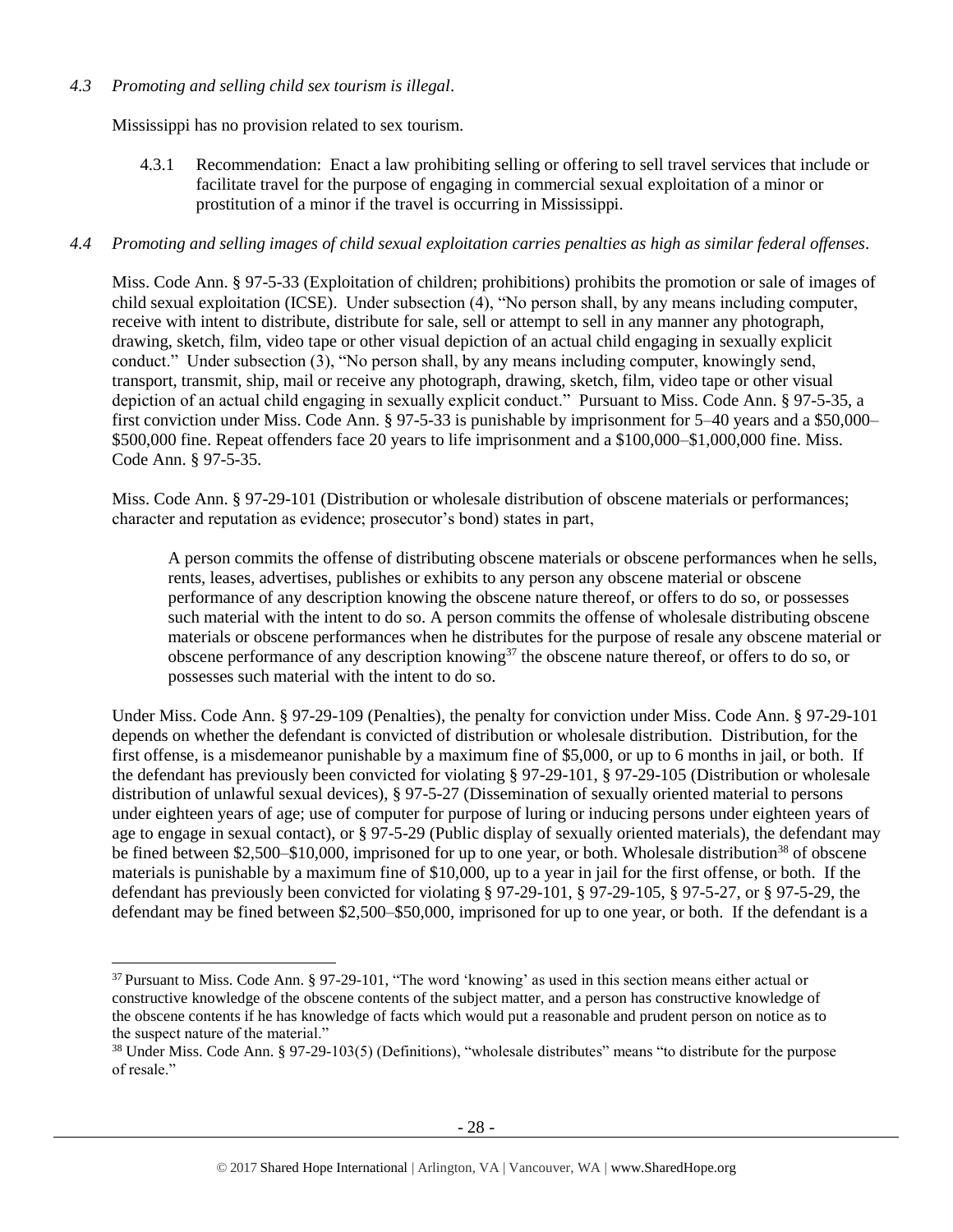corporation or partnership, the penalty is a fine of \$1,000–\$10,000. If the non-individual entity defendant is a subsequent offender, the penalty is a fine of \$5,000–\$50,000. Miss. Code Ann. § 97-29-109.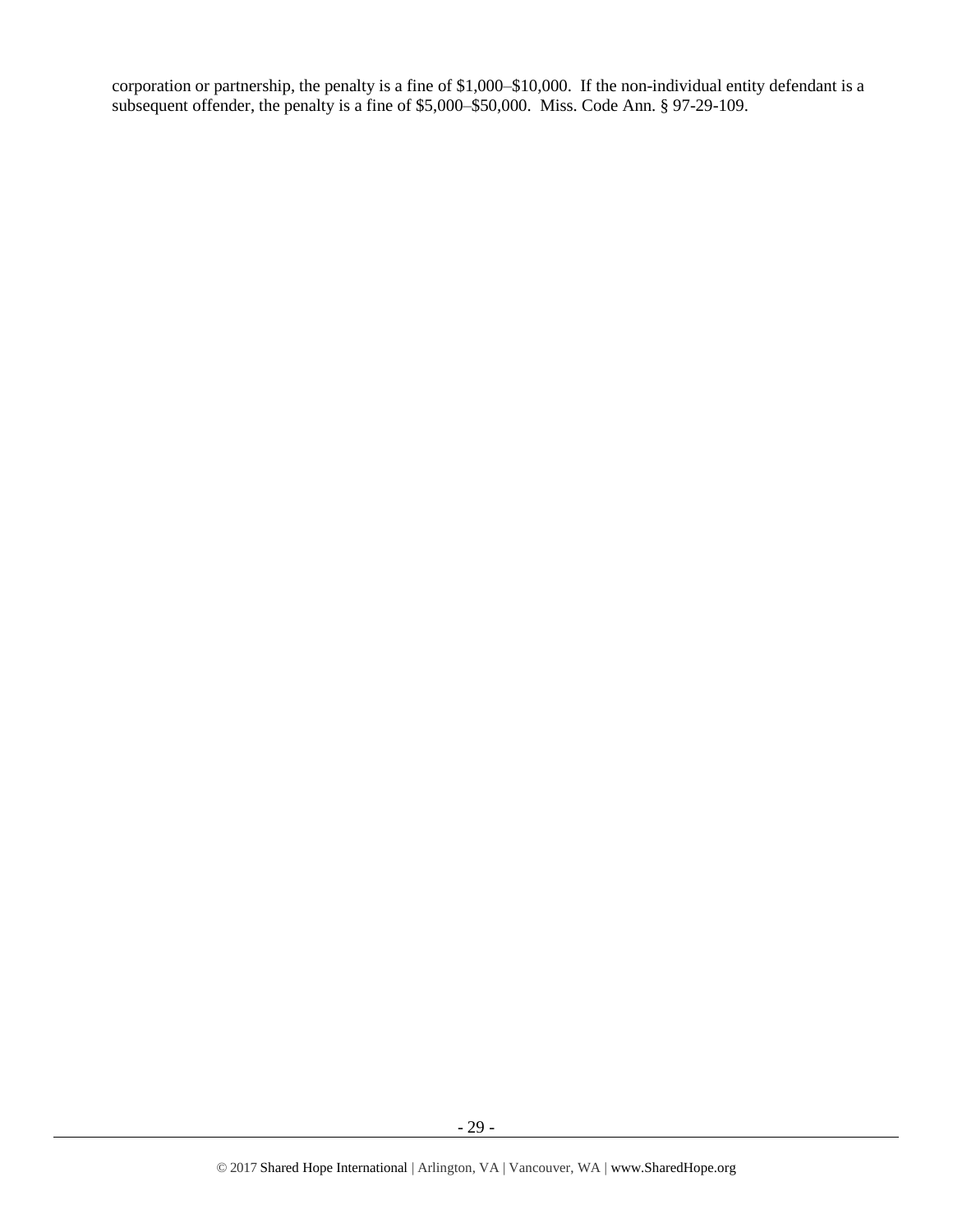#### FRAMEWORK ISSUE 5: PROTECTIVE PROVISIONS FOR THE CHILD VICTIMS

#### *Legal Components:*

- *5.1 Victims under the core child sex trafficking offense include all commercially sexually exploited children.*
- *5.2 The state sex trafficking statute expressly prohibits a defendant from asserting a defense based on the willingness of a minor under 18 to engage in the commercial sex act.*
- *5.3 State law prohibits the criminalization of minors under 18 for prostitution offenses.*
- *5.4 State law provides a non-punitive avenue to specialized services through one or more points of entry.*
- *5.5 Child sex trafficking is identified as a type of abuse and neglect within child protection statutes.*
- *5.6 The definition of "caregiver" or another related term in the child welfare statutes is not a barrier to a sex trafficked child accessing the protection of child welfare.*
- *5.7 Crime victims' compensation is specifically available to a child victim of sex trafficking or commercial sexual exploitation of children (CSEC).*
- *5.8 Victim-friendly procedures and protections are provided in the trial process for minors under 18.*
- *5.9 Child sex trafficking victims may vacate delinquency adjudications and expunge related records for prostitution and other offenses arising from trafficking victimization, without a waiting period.*
- *5.10 Victim restitution and civil remedies for victims of domestic minor sex trafficking or commercial sexual exploitation of children (CSEC) are authorized by law.*
- *5.11 Statutes of limitations for civil and criminal actions for child sex trafficking or commercial sexual exploitation of children (CSEC) offenses are eliminated or lengthened to allow prosecutors and victims a realistic opportunity to pursue criminal action and legal remedies.*

*\_\_\_\_\_\_\_\_\_\_\_\_\_\_\_\_\_\_\_\_\_\_\_\_\_\_\_\_\_\_\_\_\_\_\_\_\_\_\_\_\_\_\_\_\_\_\_\_\_\_\_\_\_\_\_\_\_\_\_\_\_\_\_\_\_\_\_\_\_\_\_\_\_\_\_\_\_\_\_\_\_\_\_\_\_\_\_\_\_\_\_\_\_*

## *Legal Analysis:*

l

*5.1 Victims under the core child sex trafficking offense include all commercially sexually exploited children.<sup>39</sup>*

Not all commercially sexually exploited minors are identifiable as victims of sex trafficking under The Mississippi Human Trafficking Act, Miss. Code Ann. §§ 97-3-54 to 97-3-54.9. Pursuant to Miss. Code Ann. § 97-3-54.1(1)(c) (Human Trafficking Act; prohibited conduct; penalty), when the victim is a minor, the means of force, fraud, or coercion are not required.<sup>40</sup> However, the human trafficking law only applies to buyers in a few, limited circumstances; thus, buying sex with a person who is under the age of eighteen will unlikely rise to the offense of human trafficking.<sup>41</sup> Miss. Code Ann. § 97-3-54.1(1)(c). Additionally, the offense of human trafficking, under Miss. Code Ann. § 97-3-54.1(1)(c), requires that a trafficker or controlling third party be identified, as the "service" of "commercial sexual activity" under Miss. Code Ann. § 97-3-54.4(j) requires "an ongoing relationship between a person and the actor in which the person performs [commercial sexual] activities under the supervision of or for the benefit of the actor or third party." Consequently, Mississippi's human trafficking offense does not include all children who are bought for sex, as only children who have an ongoing relationship with a controlling third party or trafficker and identify that third party or trafficker will be defined as victims of child sex trafficking.

<sup>39</sup> *See generally* **SHARED HOPE INTERNATIONAL**, "Eliminating the Third Party Control Barrier to Identifying Juvenile Sex Trafficking Victims," JuST Response Policy Paper (2015), [http://sharedhope.org/wp](http://sharedhope.org/wp-content/uploads/2015/08/Policy-Paper_Eliminating-Third-Party-Control_Final1.pdf)[content/uploads/2015/08/Policy-Paper\\_Eliminating-Third-Party-Control\\_Final1.pdf](http://sharedhope.org/wp-content/uploads/2015/08/Policy-Paper_Eliminating-Third-Party-Control_Final1.pdf) (discussing need to include all commercially sexually exploited children within sex trafficking definitions and corresponding need to include buyer conduct in core sex trafficking offenses regardless of whether victim is under control of a third party). <sup>40</sup> *See supra* discussion in Component 1.1.

<sup>41</sup> *See supra* discussion of buyer applicability in Component 2.1.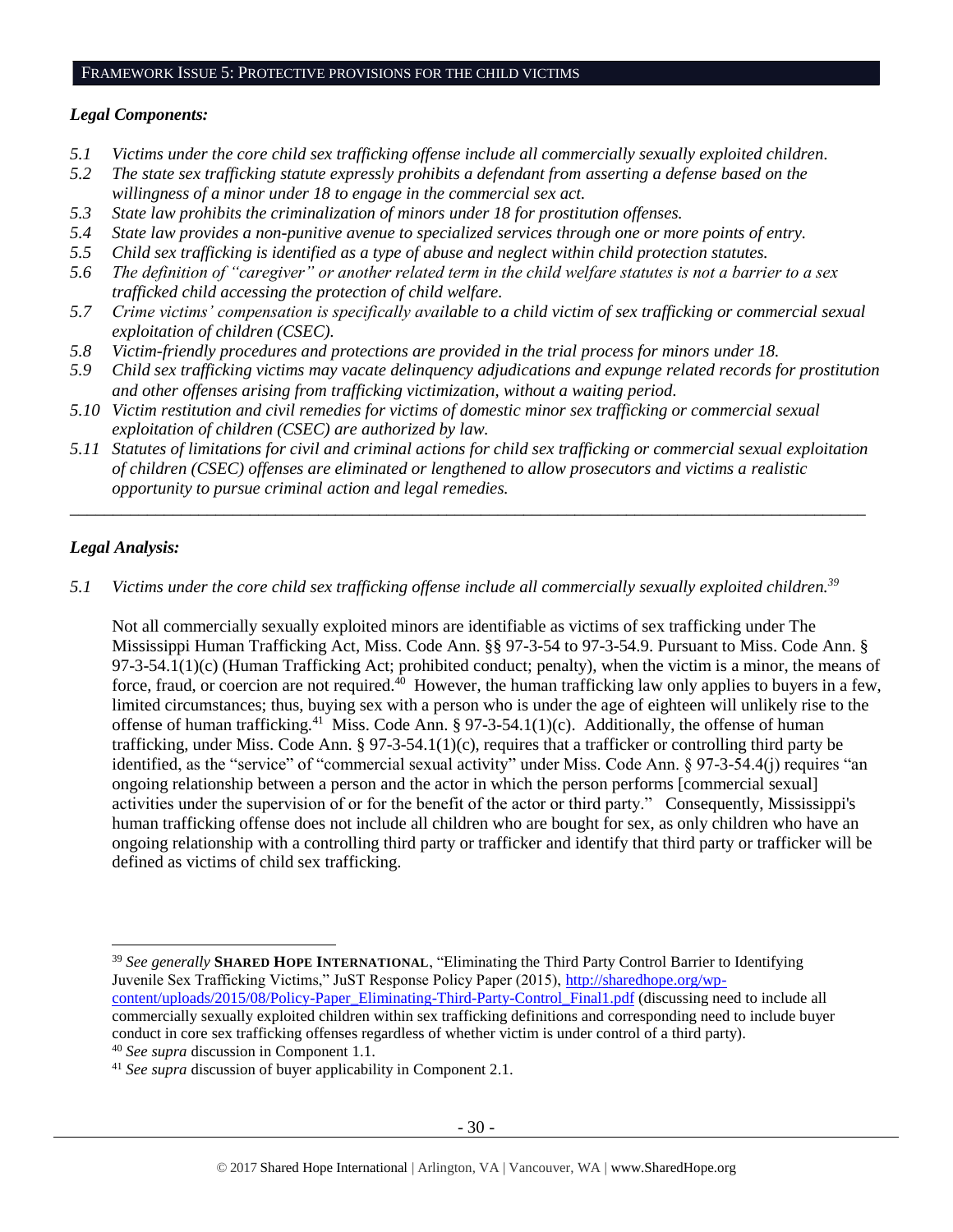- 5.1.1 Recommendation: Amend Miss. Code Ann. § 97-3-54.1 (Human Trafficking Act; prohibited conduct; penalty) to ensure that all commercially sexually exploited children are identifiable as victims and eligible for protections pursuant to their victim status.
- *5.2 The state sex trafficking statute expressly prohibits a defendant from asserting a defense based on the willingness of a minor under 18 to engage in the commercial sex act.<sup>42</sup>*

Miss. Code Ann. § 97-3-54.1(1)(c) (Human Trafficking Act; prohibited conduct; penalty) prohibits a defense to prosecution based on the willingness of the minor to engage in the commercial sex act. It states, "It is not a defense in a prosecution under this section that a minor consented to engage in the commercial sexual activity, sexually explicit performance, or the production of sexually oriented material . . . ." Miss. Code Ann. § 97-3-  $54.1(1)(c)$ .

*5.3 State law prohibits the criminalization of minors under 18 for prostitution offenses.<sup>43</sup>*

Under Miss. Code Ann. § 97-29-49(4) (Prostitution), minors under 18 are specifically protected from prosecution for prostitution offenses as trafficking victims. Miss. Code Ann. § 97-29-49(4) states,

If it is determined that a person suspected of or charged with engaging in prostitution is engaging in those acts as a direct result of being a trafficked person, as defined by Section 97-3-54.4, that person shall be immune from prosecution for prostitution as a juvenile or adult and, if a minor, the provisions of Section 97-3-54.1(4)<sup>44</sup> shall be applicable.

Pursuant to Miss. Code Ann. § 97-3-54.4(q) (Human Trafficking Act; definitions), '[t]rafficked person' means a person subjected to the practices prohibited by this act regardless of whether a perpetrator is identified, apprehended, prosecuted or convicted, and is a term used interchangeably with the terms 'victim,' 'victim of trafficking' and 'trafficking victim.'" Since anyone who "causes or attempts to cause a minor to engage in commercial sexual activity . . . ." commits an offense under § 97-3-54.1(1)(c) (Human Trafficking Act; prohibited conduct; penalty), any minor who engages in prostitution would not be subject to prosecution under Miss. Code Ann. § 97-29-49(4) as a victim of trafficking.

However, since the definition of a "trafficked person" requires third party control,<sup>45</sup> some commercially sexually exploited minors may not be identified as victims for purposes of benefiting from the protections of Miss. Code Ann. § 97-29-49(4).

http://go.sharedhope.org/stateimpactmemo.

<sup>45</sup> *See supra* Component 5.1.

 $\overline{\phantom{a}}$ 

 $42$  The analysis in this component is predicated upon the recommendation in 5.1 being simultaneously or previously enacted.

<sup>&</sup>lt;sup>43</sup> For more information regarding recent federal legislation impacting this component see:

<sup>44</sup> Miss. Code. Ann. § 97-3-54.1(4) states,

In addition to the mandatory reporting provisions contained in Section 97-5-51, any person who has reasonable cause to suspect that a minor under the age of eighteen (18) is a trafficked person shall immediately make a report of the suspected child abuse or neglect to the Department of Human Services and to the Statewide Human Trafficking Coordinator. The Department of Human Services shall then immediately notify the law enforcement agency in the jurisdiction where the suspected child abuse or neglect occurred as required in Section 43-21-353, and the department shall also commence an initial investigation into the suspected abuse or neglect as required in Section 43-21-353 . . . .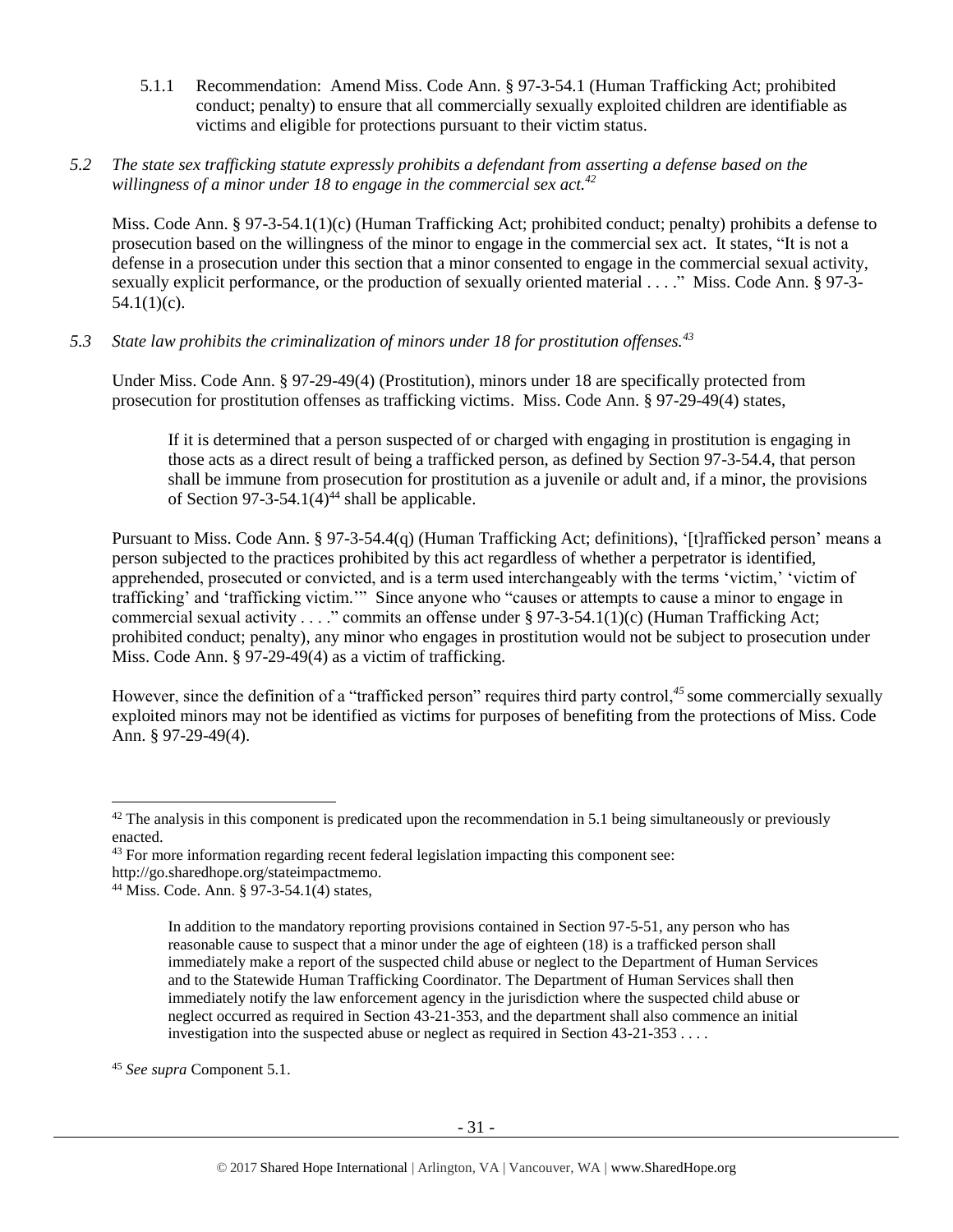If a minor is charged with a trafficking offense, Miss. Code Ann. § 97-3-54.1(4) (Human Trafficking Act; prohibited conduct) provides in part, "[a] minor who has been identified as a victim of trafficking shall not be liable for criminal activity in violation of this section."

*5.4 State law provides a non-punitive avenue to specialized services through one or more points of entry.*

## **System response to child engaged in commercial sex act**

l

Under Mississippi law, a juvenile sex trafficking victim will likely be identified as dependent or in need of services, rather than as delinquent, and given access to a range of services; however, these services are not statutorily required to be specialized to the needs of these children.

Miss. Code Ann. § 97-3-54.1(4) (Human Trafficking Act; prohibited conduct; penalty) contains special mandatory reporting requirements and procedures for assisting juvenile sex trafficking victims; it states,

any person who has reasonable cause to suspect that a minor under the age of eighteen (18) is a trafficked person shall immediately make a report of the suspected child abuse or neglect to the Department of Human Services and to the Statewide Human Trafficking Coordinator. The Department of Human Services shall then immediately notify the law enforcement agency in the jurisdiction where the suspected child abuse or neglect occurred as required in Section 43-21-353 [Duty to inform state agencies and officials; duty to inform individual about whom report has been made of specific allegations], and the department shall also commence an initial investigation into the suspected abuse or neglect as required in Section 43-21-353  $\dots$ .<sup>46</sup>

Similarly, Miss. Code Ann. § 97-29-49(3) (Prostitution) requires a law enforcement officer who takes a minor suspected of engaging in prostitution into custody to file a report of suspected child sexual abuse. Miss. Code Ann. § 97-29-49(3) states,

any law enforcement officer who takes a minor under eighteen (18) years of age into custody for suspected prostitution shall immediately make a report to the Department of Human Services as required in Section 43-21-353 for suspected child sexual abuse or neglect, and the department shall

<sup>46</sup> Further, the Mississippi Child Protection Act of 2012 mandates that sex crimes, including trafficking and exploitation of children, be reported to law enforcement. Miss. Code Ann, § 97-5-51(2) (Mississippi Child Protection Act of 2012). However, the reporting system established under this provision focuses on notification to law enforcement without mandating referrals for treatment or specialized services.

Notably, Miss. Code Ann. § 43-15-51 (Formation of multidisciplinary child protection teams to evaluate and investigate reports of child abuse and neglect; membership; order of Youth Court prerequisite to formation of teams; participation by experts and child advocacy centers; disclosure of information obtained from task force meetings prohibited) provides for the creation of multidisciplinary teams to intervene in alleged instances of severe or potentially felonious exploitation, maltreatment, or physical or sexual child abuse. Under Miss. Code Ann. § 43-15- 51(1),

district attorneys or the Department of Human Services may initiate formal cooperative agreements with the appropriate agencies to create multidisciplinary child protection teams in order to implement a coordinated multidisciplinary team approach to intervention in reports involving alleged severe or potential felony child physical or sexual abuse, exploitation, or maltreatment . . . . The purpose of the team or task force shall be to assist in the evaluation and investigation of reports and to provide consultation and coordination for agencies involved in child protection cases.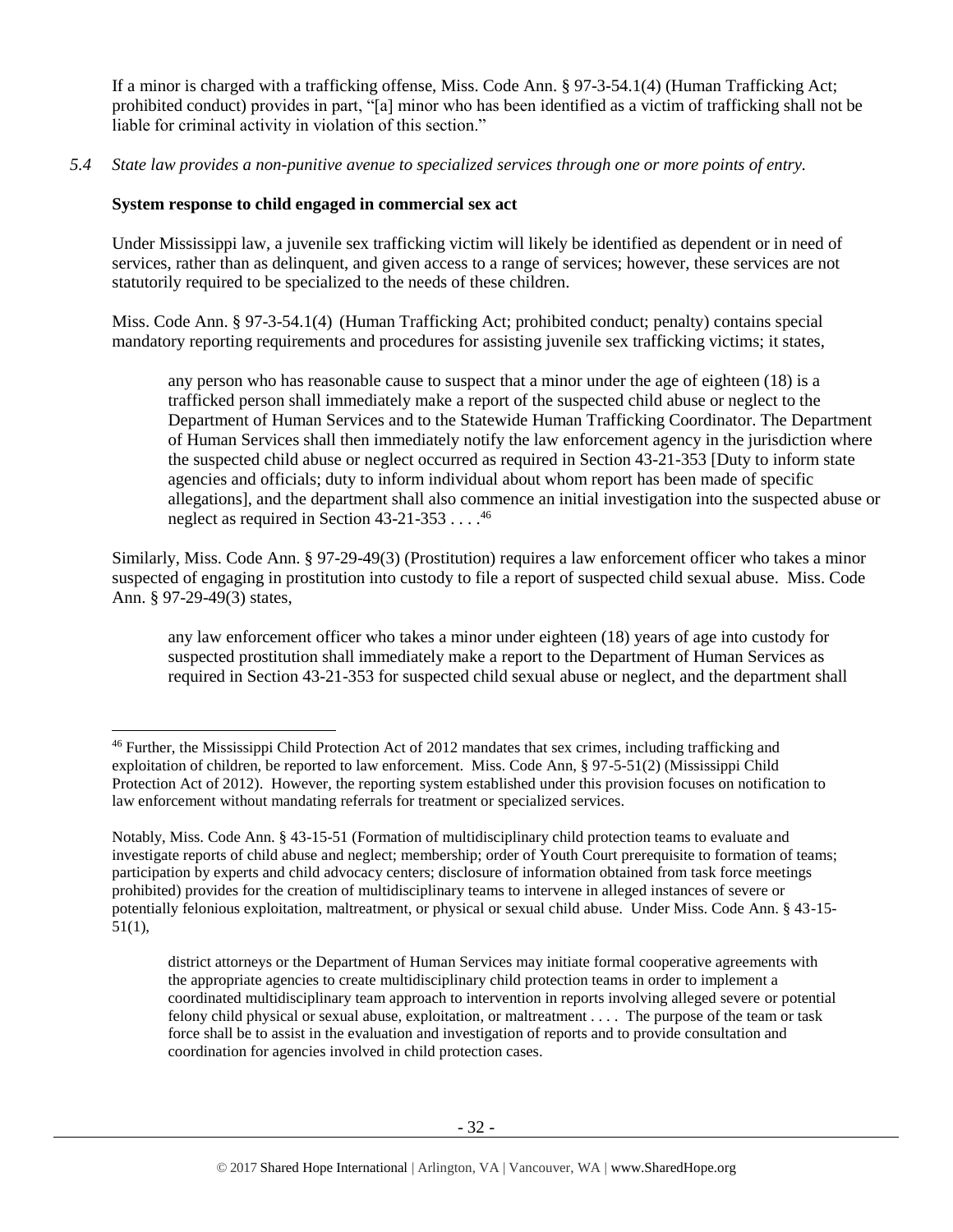commence an initial investigation into suspected child sexual abuse or neglect as required in Section 43-21-353.

Additionally, Miss. Code Ann. § 97-29-49(4) prohibits a juvenile sex trafficking victim from being adjudicated as delinquent<sup>47</sup> for prostitution, stating,

If it is determined that a person suspected of or charged with engaging in prostitution is engaging in those acts as a direct result of being a trafficked person, as defined by Section 97-3-54.4,<sup>48</sup> that person shall be immune from prosecution for prostitution as a juvenile or adult and, if a minor, the provisions of Section 97-3-54.1(4)<sup>49</sup> shall be applicable.

## **Summary**

Although Mississippi law mandates the referral of juvenile sex trafficking victims to child welfare and allows delinquency adjudications to be avoided based on non-criminalization for prostitution offenses, services are not required to be specialized to the needs of these children.

- 5.4.1 Recommendation: Amend Mississippi's protective response for juvenile sex trafficking victims to require specialized services. 50
- *5.5 Child sex trafficking is identified as a type of abuse and neglect within child protection statutes.<sup>51</sup>*

Human trafficking and sexual exploitation are identified as a type of child abuse.<sup>52</sup> Miss. Code Ann. § 43-21-105(m) (Definitions) defines an "abused child" as "a child whose parent, guardian or custodian or any person responsible for his care or support, whether legally obligated to do so or not, has caused or allowed to be caused, upon the child, sexual abuse, sexual exploitation, emotional abuse, mental injury, nonaccidental physical injury or other maltreatment." Victims of human trafficking are expressly included within the definition of "abused child" under Miss. Code Ann. § 43-21-105(m), which includes "a child who is or has been trafficked within the meaning of the Mississippi Human Trafficking Act by any person, without regard to the relationship of the person to the child."

Additionally, Miss. Code Ann. § 43-21-105(n) defines "sexual abuse" as "obscene or pornographic photographing, filming or depiction of children for commercial purposes, or the rape, molestation, incest, prostitution or other such forms of sexual exploitation of children under circumstances which indicate that the child's health or welfare is harmed or threatened."

l

 $47$  Pursuant to Miss. Code Ann. §  $43-21-105(i)$  (Definitions), a delinquent child is defined as a child who is at least 10 years of age and committed a delinquent act. A delinquent act is defined as "any act, which if committed by an adult, is designated as a crime under state or federal law, or municipal or county ordinance other than offenses punishable by life imprisonment or death . . . ." Miss. Code Ann. § 43-21-105(j) (Definitions).

<sup>48</sup> *See supra* Component 1.1 for definition of "trafficked persons," pursuant to Miss. Code Ann. § 97-3-54.4 (Anti-Human trafficking act; definitions).

<sup>49</sup> *See supra* Component 1.1.

<sup>&</sup>lt;sup>50</sup> The recommendation in this component is predicated upon the recommendation in 5.1 being simultaneously or previously enacted.

 $<sup>51</sup>$  For more information regarding recent federal legislation impacting this component see:</sup>

http://go.sharedhope.org/stateimpactmemo.

 $52$  The analysis in this component is predicated upon the recommendation in 5.1 being simultaneously or previously enacted.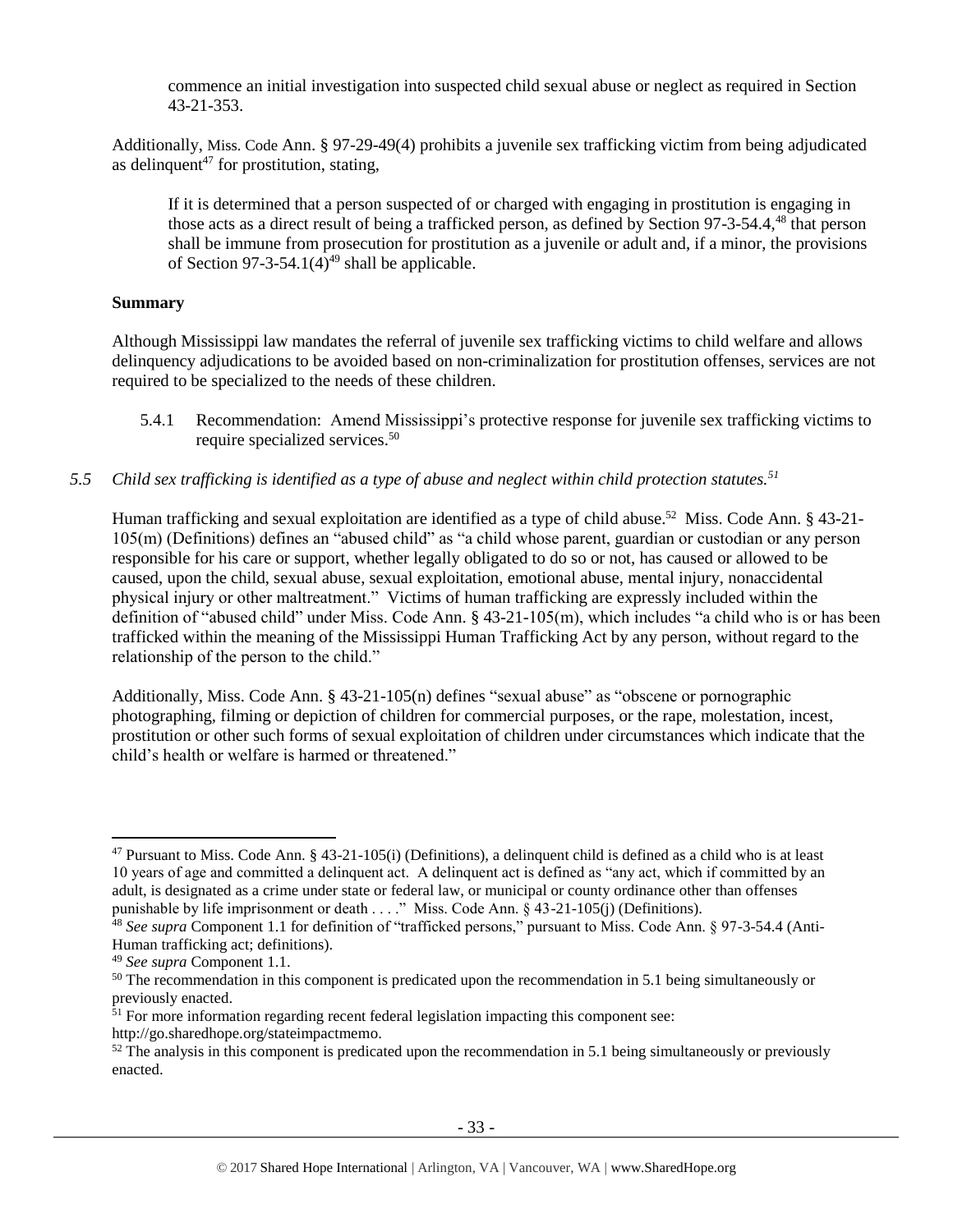*5.6 The definition of "caregiver" or another related term in the child welfare statutes is not a barrier to a sex trafficked child accessing the protection of child welfare.<sup>53</sup>*

Mississippi does not require that a parent or caregiver be the perpetrator of abuse in order to identify a juvenile sex trafficking victim as abused or neglected. Victims of human trafficking are expressly included within the definition of "abused child" under Miss. Code Ann. § 43-21-105(m) (Definitions), which states that "abused child also means a child who is or has been trafficked within the meaning of the Mississippi Human Trafficking Act by any person, without regard to the relationship of the person to the child." The "without regard to the relationship of the person to the child" language removes the "parent, guardian, custodian, or responsible person" limitation in trafficking cases; thus Miss. Code Ann. § 43-21-105(m) is sufficiently broad to allow for child welfare intervention into non-familial trafficking cases.

*5.7 Crime victims' compensation is specifically available to a child victim of sex trafficking or commercial sexual exploitation of children (CSEC).*

A prostituted child could fall under one or more of the ineligibility factors for compensation under Miss. Code Ann. § 99-41-17 (Compensation awards; conditions; exceptions; reduction). Pursuant to Miss. Code Ann. § 99- 41-17,

1. Compensation shall not be awarded under this chapter:

(a) Unless the criminally injurious conduct occurred after July 1, 1991;

(b) Unless the claim has been filed with the director within thirty-six (36) months after the crime occurred, or in cases of child sexual abuse, within thirty-six (36) months after the crime was reported to law enforcement or the Department of Human Services, but in no event later than the child's twenty-fifth birthday. For good cause, the director may extend the time period allowed for filing a claim for an additional period not to exceed twelve (12) months;

(c) To a claimant or victim who was the offender or an accomplice to the offender, or, except in cases of children under the age of consent as specified in Section 97-3-65 [Statutory rape; enhanced penalty for forcible sexual intercourse or statutory rape by administering certain substances], 97-3- 97 [Sexual battery; definitions] or 97-5-23 [Touching, handling, etc., child, mentally defective or incapacitated person or physically helpless person], Mississippi Code of 1972, who encouraged or in any way knowingly participated in criminally injurious conduct;

. . . .

l

(e) Unless the criminally injurious conduct resulting in injury or death was reported to a law enforcement officer within seventy-two (72) hours after its occurrence or unless it is found that there was good cause for the failure to report within such time;

. . . . (j) To any claimant or victim who has been under the actual or constructive supervision of a department of corrections for a felony conviction within five (5) years prior to the injury or death for which application has been made;

(k) To any claimant or victim who, at the time of the criminally injurious conduct upon which the claim for compensation is based, engaged in conduct unrelated to the crime upon which the claim for compensation is based that either was (i) a felony, or (ii) a delinquent act which, if committed by an adult, would constitute a felony.

(l) To any claimant or victim who knowingly furnishes any false and misleading information or knowingly fails or omits to disclose a material fact or circumstance.

2. Compensation otherwise payable to a claimant shall be diminished to the extent:

(a) That the economic loss is recouped from other sources, including collateral sources; and

<sup>&</sup>lt;sup>53</sup> The analysis in this component is predicated upon the recommendation in 5.1 being simultaneously or previously enacted.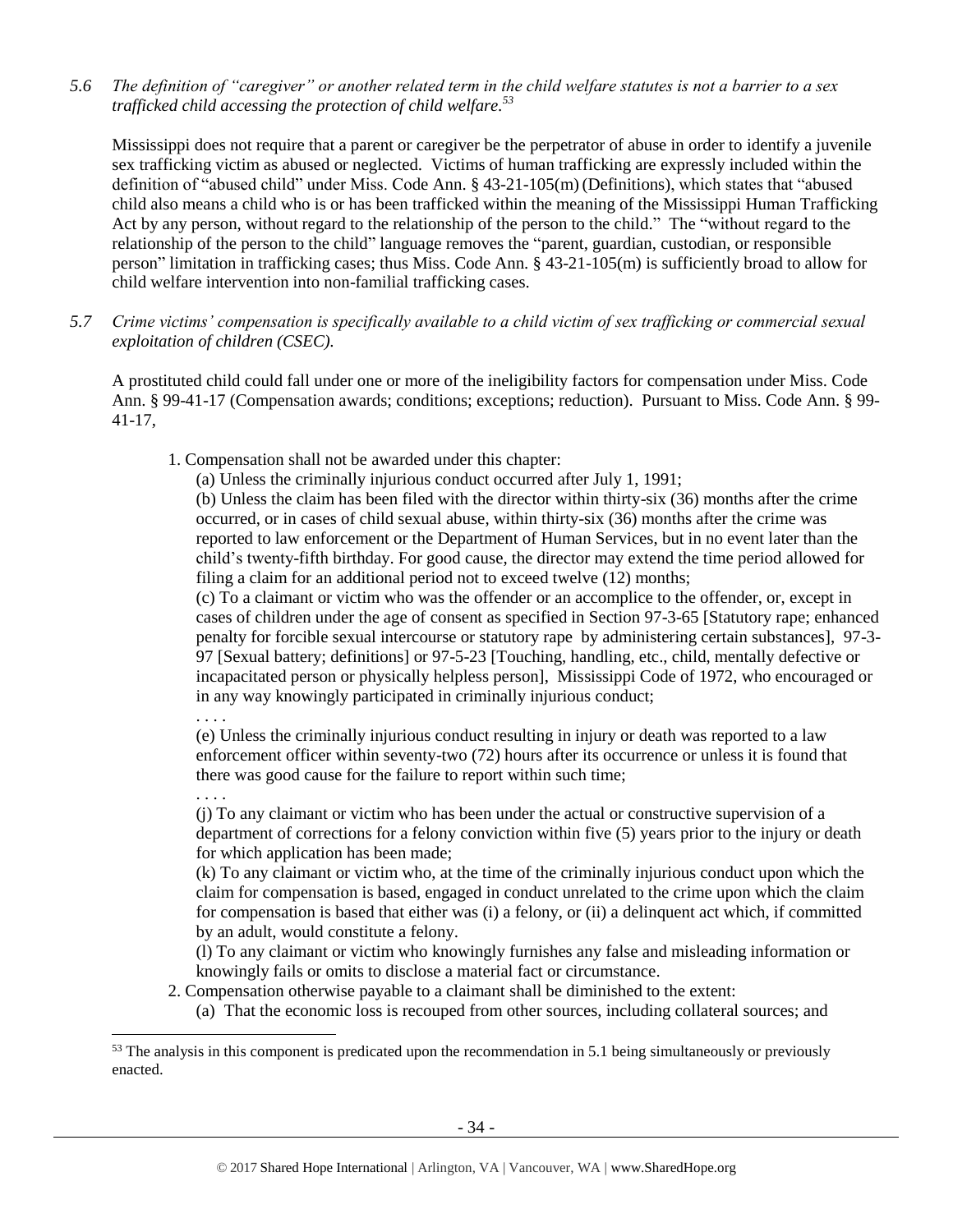(b) Of the degree of responsibility for the cause of injury or death attributable to the victim or claimant.

3. Upon a finding that the claimant or victim has not fully cooperated with appropriate law enforcement agencies and prosecuting attorneys, an award of compensation may be denied, withdrawn or reduced. 4. Compensation otherwise payable to a claimant or victim may be denied or reduced to a claimant or victim who, at the time of the crime upon which the claim for compensation is based, was engaging in or attempting to engage in other unlawful activity unrelated to the crime upon which the claim for compensation is based.

5.7.1 Recommendation: Amend Miss. Code Ann. § 99-41-17 (Compensation awards; conditions; exceptions; reduction) to expressly provide compensation to minor victims of commercial sexual exploitation without regard to the listed ineligibility factors when the crimes are committed as part of the trafficking and create a good cause exception for the ineligibility factor in Miss. Code Ann. § 99-41-17(3).<sup>54</sup>

## *5.8 Victim-friendly procedures and protections are provided in the trial process for minors under 18.*

Miss. Code Ann. § 13-1-405 (Use of closed circuit television to show child's testimony) provides for the use of closed circuit television for certain child victims or witnesses. Subsection (1) states, "Upon motion and hearing in camera, the trial court may order that the testimony of a child under the age of sixteen (16) that an unlawful sexual act, contact, intrusion, penetration or other sexual offense was committed upon him or her, or that he or she witnessed its perpetration upon another child, be taken outside of the courtroom and shown in the courtroom by means of closed circuit television, upon a finding based on specific behavioral indicators described in Section  $13$ -1-411,<sup>55</sup> that there is a substantial likelihood that the child will suffer traumatic emotional or mental distress if compelled to testify in open court." Pursuant to Miss. Code Ann. § 13-1-405(2), "The motion may be filed by the child, his attorney, parent, legal guardian or guardian ad litem, or any party to the case. The court may also raise the matter on its own motion." The court may exclude the defendant from the room where questioning is conducted if his presence is likely to cause "traumatic emotional or mental distress to the child." Miss. Code Ann. § 13-1-405(4). However, "In any case in which the defendant is so excluded, arrangements must be made for the defense attorney to be in continual contact with the defendant by any appropriate private electronic or telephonic method throughout the questioning. The defendant and the jury must be able to observe the demeanor of the child witness at all times during the questioning." Miss. Code Ann. § 13-1-405(4).

Miss. Code Ann. § 99-1-27 (Victim of sex offenses not required to submit to truth telling devices as condition for proceeding with investigation of offense) provides that victims of sex offenses are not required to submit to

l

The evidence described in this section shall be provided by competent witnesses, including but not limited to child psychologists, child psychiatrists and other qualified witnesses.

<sup>&</sup>lt;sup>54</sup> The recommendation in this component is predicated upon the recommendation in 5.1 being simultaneously or previously enacted.

<sup>&</sup>lt;sup>55</sup> Miss. Code Ann. § 13-1-411 (Behavioral indicators used to determine applicability of evidentiary provisions), states,

The phrase "specific behavioral indicators" when used herein to refer to evidence (regardless of admissibility) that a child has suffered physical or sexual abuse or might suffer traumatic emotional or mental distress if required to testify in court, shall include, by way of illustration and not of limitation, indications of physical or psychological trauma which are (a) well defined, (b) positively correlated or causally linked with the likelihood of traumatic emotional or mental distress on testifying, and (c) rarely, if at all, present in children who have not suffered child abuse, considering the combination or intensity present in the child at issue.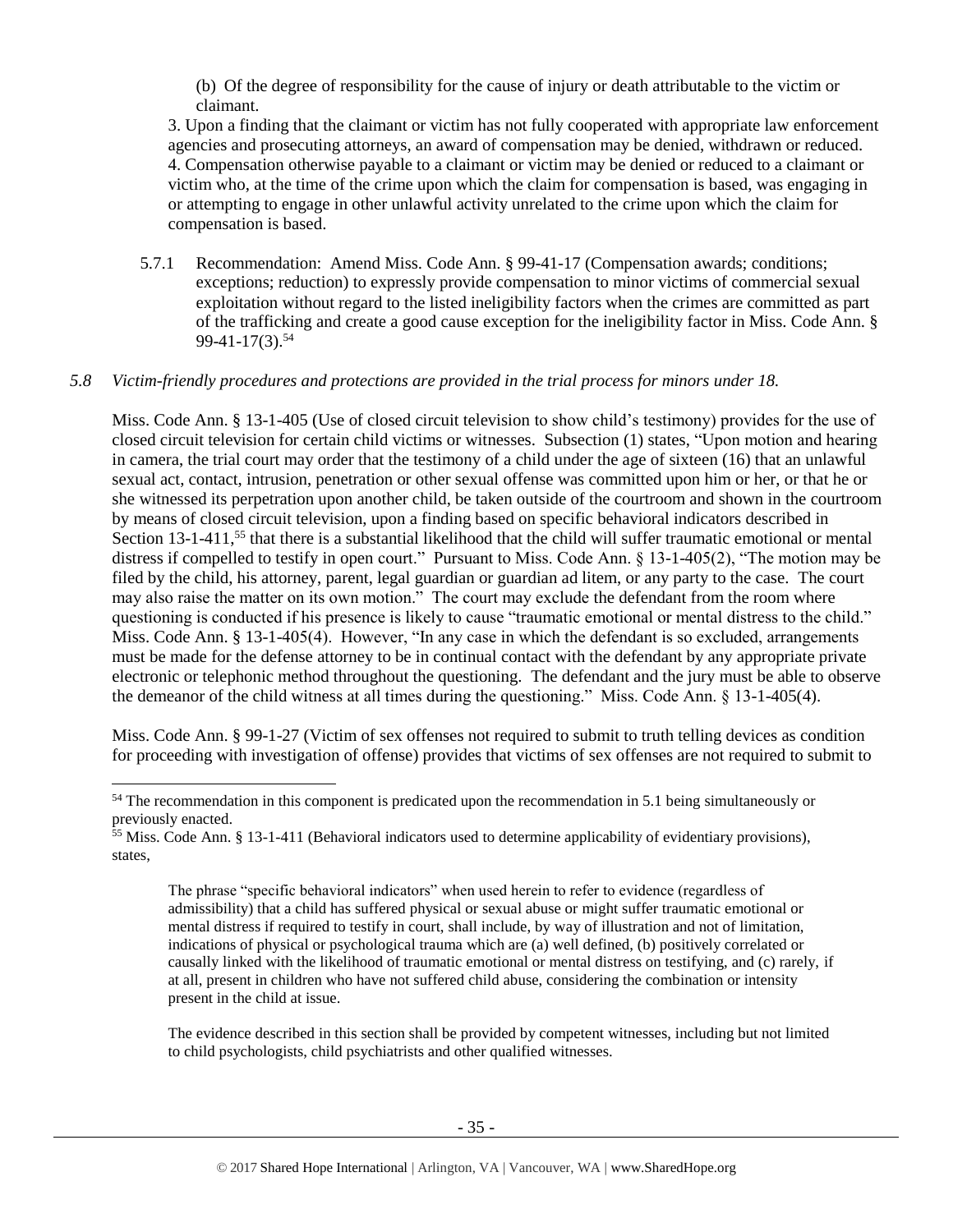"truth telling device[s]," such as polygraph tests, for investigation of the offense to proceed. Miss. Code Ann. § 99-1-27(1), (2). This provision provides in part, "[n]o law enforcement officer, prosecutor or other government official shall ask or require an adult, youth or child victim of a sex offense [as defined in Miss. Code Ann. § 45-33-23(h) (Definitions)] to submit to a polygraph examination or other truth telling device as a code The set of the investigation of the offense." Miss. Code Ann. § 99-1-27(1). The definition condition for proceeding with the investigation of the offense." of "sex offense" provided in Miss. Code Ann. 45-33-23(h) includes the exploitation crimes in Miss. Code Ann. § 97-5-33 (Exploitation of children; prohibitions), procuring sexual servitude of a minor in Miss. Code Ann. § 97-3-54.1(1)(c) (Human Trafficking Act; prohibited conduct; penalty), and "procuring or promoting prostitution when the victim is a child under eighteen (18) years of age" in Miss. Code Ann. § 97-29-51 (Prostitution; misdemeanor procuring services of prostitute; felony promoting prostitution).

The rape statute at Miss. Code Ann. § 97-3-68 (Rape; procedure for introducing evidence of sexual conduct of complaining witness; "complaining witness" defined) provides some evidentiary protection for complaining witnesses. Under this statute, the defense may not attack the complaining witness's credibility by raising evidence of sexual conduct unless the defense first files a written motion accompanied by an affidavit with an offer of the proof regarding the evidence's relevance. Miss. Code Ann. § 97-3-68 (1)(a). This protection applies to prosecutions under Miss. Code Ann. § 97-3-65 (Statutory rape; enhanced penalty for forcible sexual intercourse or statutory rape by administering certain substances) and § 97-3-71 (Rape; assault with intent to ravish). Miss. Code Ann. § 97-3-68 (1). The court decides whether the offer of proof is sufficient to show that the evidence is relevant, and if the court finds it sufficiently relevant, the witness may be questioned in a closed hearing in chambers, outside the jury's presence. Miss. Code Ann. § 97-3-68 (1)(c). After hearing the evidence, the court will then issue an order regarding what evidence the defense may offer. Miss. Code Ann. § 97-3-68(1)(d). This protection from inquiry relating to past sexual behavior is specifically extended to victims of human trafficking during a prosecution or civil action for damages under Miss. Code Ann. § 97-3-54.6(6) (Human Trafficking Act; injunctive and other relief for victims of trafficking; confidentiality) which states,

In a prosecution or civil action for damages for an offense under this act [Mississippi Human Trafficking Act] in which there is evidence that the alleged victim was subjected to sexual servitude, reputation or opinion evidence of past sexual behavior of the alleged victim is not admissible, unless admitted in accordance with the Mississippi Rules of Evidence.

Further, law enforcement and prosecutors are responsible for taking "all reasonable efforts to keep the identity of the victim and the victim's family confidential by ensuring that the names and identifying information of those individuals are not disclosed to the public." Miss. Code Ann. § 97-3-54.6(7).

The Mississippi Crime Victims' Bill of Rights, Miss. Code Ann. § 99-43-1 to § 99-43-49, sets out procedures intended to protect crime victims during the criminal justice process. Several provisions have particular relevance for minor victims of commercial sexual exploitation. Miss Code Ann. § 99-43-5(3) provides that "[i]f the victim is a minor, the parent, guardian or other immediate family of the victim, or a designated representative as determined by the court, may exercise all of the rights of the victim on behalf of the victim." If practical, the court must provide a waiting area for the victim separate from the defendant and the defendant's relatives and witnesses. Miss Code Ann. § 99-43-23 (Separate waiting area; minimizing contact with defendant, defendant's relatives and defense witnesses) states, "If a separate waiting area is not available, or its use impractical, the court shall minimize contact of the victim with the defendant, relatives of the defendant, and defense witnesses during court proceedings." Under Miss. Code Ann. § 99-43-25(1) (Victim residence and identification information; petition, hearing and confidentiality), where the victim is reasonably apprehensive of "acts or threats of physical violence or intimidation by the defendant, the family of the defendant, or by anyone at the direction of the defendant, against the victim or the immediate family of the victim, the prosecutor may petition the court to direct that the victim or any other witness not be compelled to testify during pre-trial proceedings or in any trial, facts that could divulge the identity, residence, or place of employment of the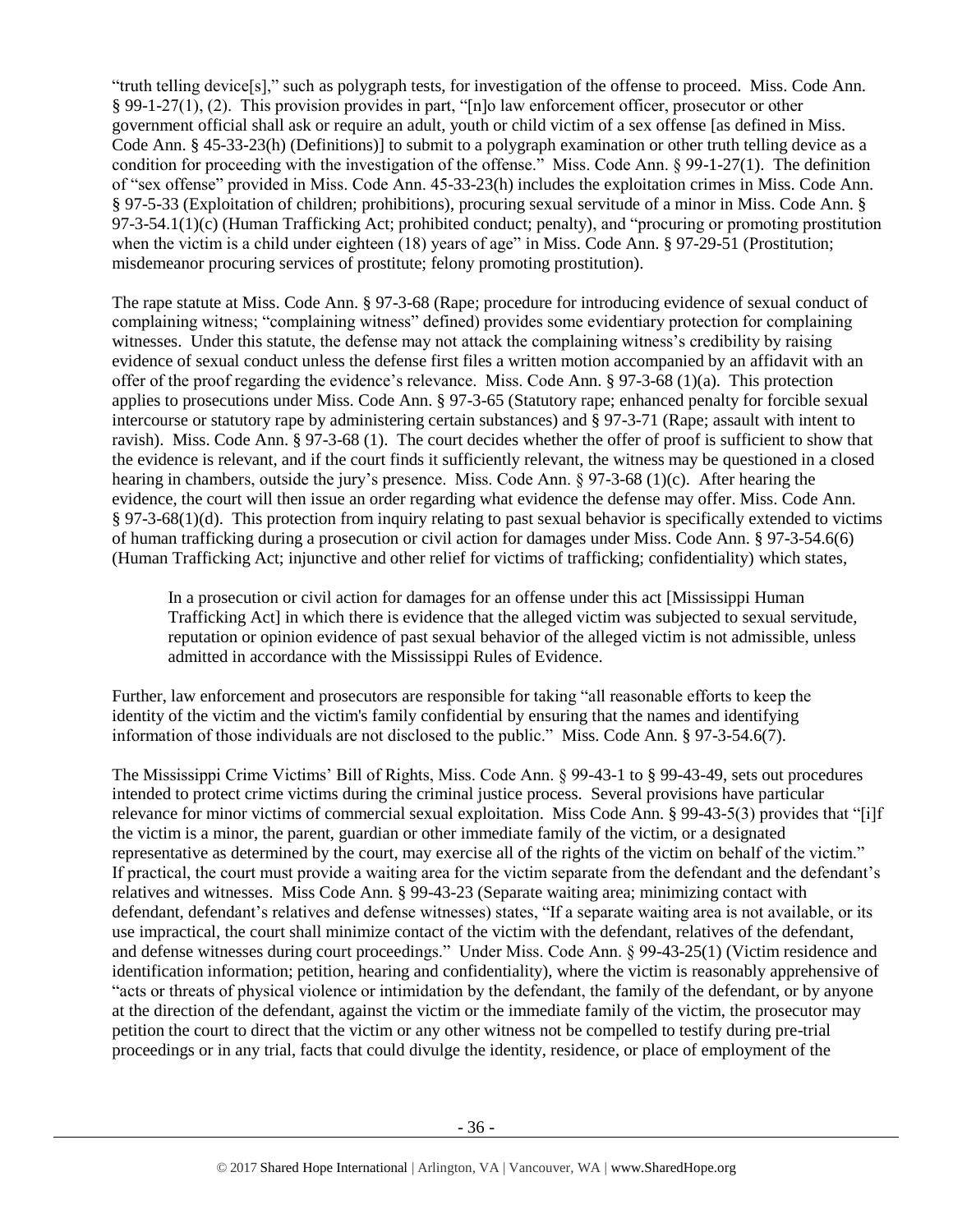victim, or other related information, without consent of the victim unless necessary to the prosecution of the criminal proceeding." Under Miss. Code Ann. § 99-43-31 (Victim impact statements to probation officers; duty to consider victim impact), the victim may also "submit a written impact statement or make an oral impact statement to the probation officer for use in preparing a pre-sentence report. The probation officer shall consider the economic, physical, and psychological impact that the criminal offense has had on the victim and the immediate family of the victim."

The Crime Victims' Bill of Rights also requires prosecutors to confer with victims before the start of the trial and before disposition of the case pursuant to Miss. Code Ann. § 99-43-11 (Prosecutor's duty to confer with victim prior to disposition) and § 99-43-13 (Prosecutor's duty to confer with victim prior to trial; confidentiality). Under Miss. Code Ann. § 99-43-29 (Notice regarding disposition and sentencing), prosecutors shall keep victims informed, including whether there has been an acquittal, conviction or other disposition of the case.

*5.9 Child sex trafficking victims may vacate delinquency adjudications and expunge related records for prostitution and other offenses arising from trafficking victimization, without a waiting period.*

Mississippi law does not provide a mechanism for minors to vacate delinquency adjudications related to trafficking victimization, and juvenile records may only be sealed after a waiting period or destroyed at the court's discretion. 56

Regarding record sealing, Miss. Code Ann. § 43-21-263 (Sealing of records) states,

- (1) The youth court may order the sealing of records involving children:
	- (a) if the child who was the subject of the cause has attained twenty (20) years of age;
	- (b) if the youth court dismisses the cause; or

l

(c) if the youth court sets aside an adjudication in the cause.

(2) The youth court may, at any time, upon its own motion or upon application of a party to a youth court cause, order the sealing or unsealing of the records involving children.

As for record destruction, Miss. Code Ann. § 43-21-265 (Destruction of records) provides,

The youth court, in its discretion, may order the destruction of any records involving children except medical or mental health examinations as defined in Section 43-21-253. This order shall be directed to all persons maintaining the records, shall order their physical destruction by an appropriate means specified by the youth court and shall require the persons to file with the youth court a written report of compliance with the order. No records, however, may be destroyed without the approval of the director of the department of archives and history.

Because records may be unsealed at any time and because record destruction is left to the court's discretion, however, child sex trafficking victims may face collateral consequence associated with having accessible delinquency records. 57

<sup>&</sup>lt;sup>56</sup> Additional laws provide for the expungement of certain records, but these provisions are limited to cases that have been dismissed or not adjudicated. Specifically, Miss. Code Ann. § 99-19-71(4) (Expunction of misdemeanor conviction of first offender upon petition; expunction of certain felony convictions upon petition) provides for the expungement of arrest records if "the person arrested was released and the case was dismissed or the charges were dropped or there was no disposition of such case." A person may also apply for expungement under Miss. Code Ann. § 99-15-59 (Expunction of misdemeanor charges) if a person "is arrested, issued a citation, or held for any misdemeanor and not formally charged or prosecuted with an offense within twelve (12) months of arrest" or the charge is dismissed.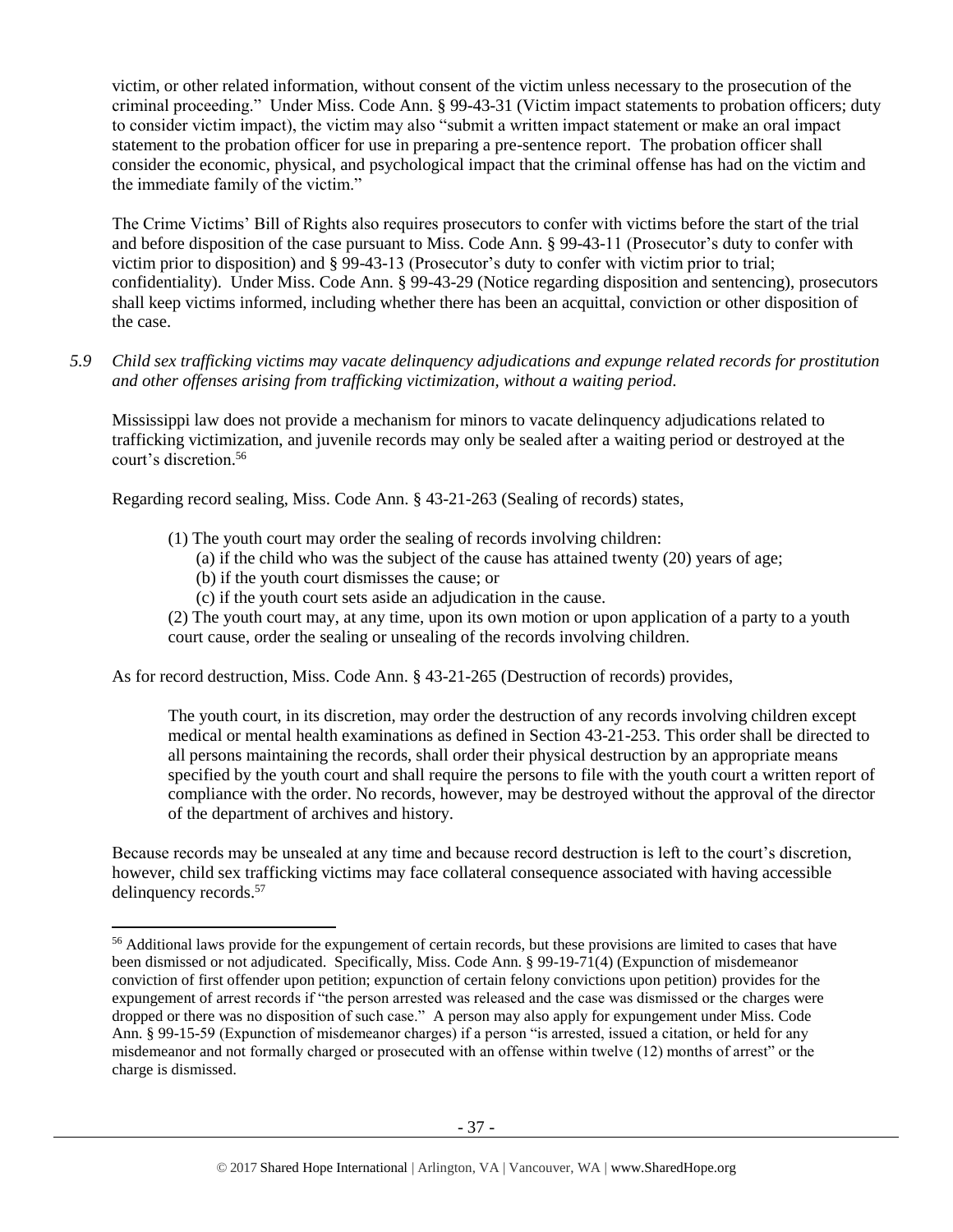Regarding vacatur, Miss. Code Ann. § 97-3-54.6(5) (Human trafficking Act; injunctive relief and other relief for victims of trafficking; confidentiality) states,

At any time after a conviction under this act, the court in which the conviction was entered may, upon appropriate motion, vacate the conviction if the court finds the defendant's participation in the offense was the result of being a victim. Official documentation from a federal, state or local government agency as to the defendant's status as a victim at the time of the offense creates a presumption that the defendant's participation in the offense was a result of being a victim, but official documentation is not required to grant a motion under this subsection.

However, Miss. Code Ann. § 97-3-54.6(5) applies specifically to "convictions," and Miss. Code Ann. § 43-21- 561(5) (Adjudication of status, standard of proof, and findings) states, "no adjudication upon the status of any child . . . shall be deemed a conviction." Accordingly, a child sex trafficking victim would be unable to vacate a delinquency adjudication under Miss. Code Ann. § 97-3-54.6(5).

Further, Miss. Code Ann. § 97-3-54.6(5) applies only to convictions under the Human Trafficking Act, foreclosing the law's applicability to other offenses related to trafficking victimization. Finally, record expungement is not automatic upon granting vacatur, making separate proceedings necessary to obtain both forms of relief.

- 5.9.1 Recommendation: Amend Miss. Code Ann. § 97-3-54.6(5) (Human trafficking Act; injunctive relief and other relief for victims of trafficking; confidentiality) to allow child sex trafficking victims to vacate delinquency adjudications and expunge related records for prostitution and other offenses arising from trafficking victimization, without a waiting period. 58
- *5.10 Victim restitution and civil remedies for victims of domestic minor sex trafficking or commercial sexual exploitation of children (CSEC) are authorized by law.<sup>59</sup>*

Miss. Code Ann. § 97-3-54.6 (Human Trafficking Act; injunctive and other relief for victims of trafficking; confidentiality), provides mandatory restitution and civil remedies for victims of any offense under the Act. Miss. Code Ann. § 97-3-54.6 states,

. . . .

l

(2) Notwithstanding any provisions to the contrary in Section 99–37–1 et seq., the court shall order restitution to the victim for any offense under this chapter. The order of restitution under this section shall direct the defendant to pay the victim, through the appropriate court mechanism, the full amount of the victim's pecuniary damages. For the purposes of determining restitution, the term "victim" means the individual harmed as a result of a crime under this chapter, including, in the case of a victim who is under eighteen (18) years of age, incompetent, incapacitated, or deceased, the legal guardian of the victim or a representative of the victim's estate, or another family member, or any other person appointed as suitable by the court, but in no event shall the defendant be named as such a representative or guardian. The court may order restitution even if the victim is absent from the jurisdiction or unavailable.

<sup>57</sup> Miss. Code Ann. § 43-21-261 (Disclosure of records), however, provides for the confidentiality of juvenile delinquency records.

<sup>&</sup>lt;sup>58</sup> The recommendation in this component is predicated upon the recommendation in 5.1 being simultaneously or previously enacted.

 $59$  The analysis in this component is predicated upon the recommendation in 5.1 being simultaneously or previously enacted.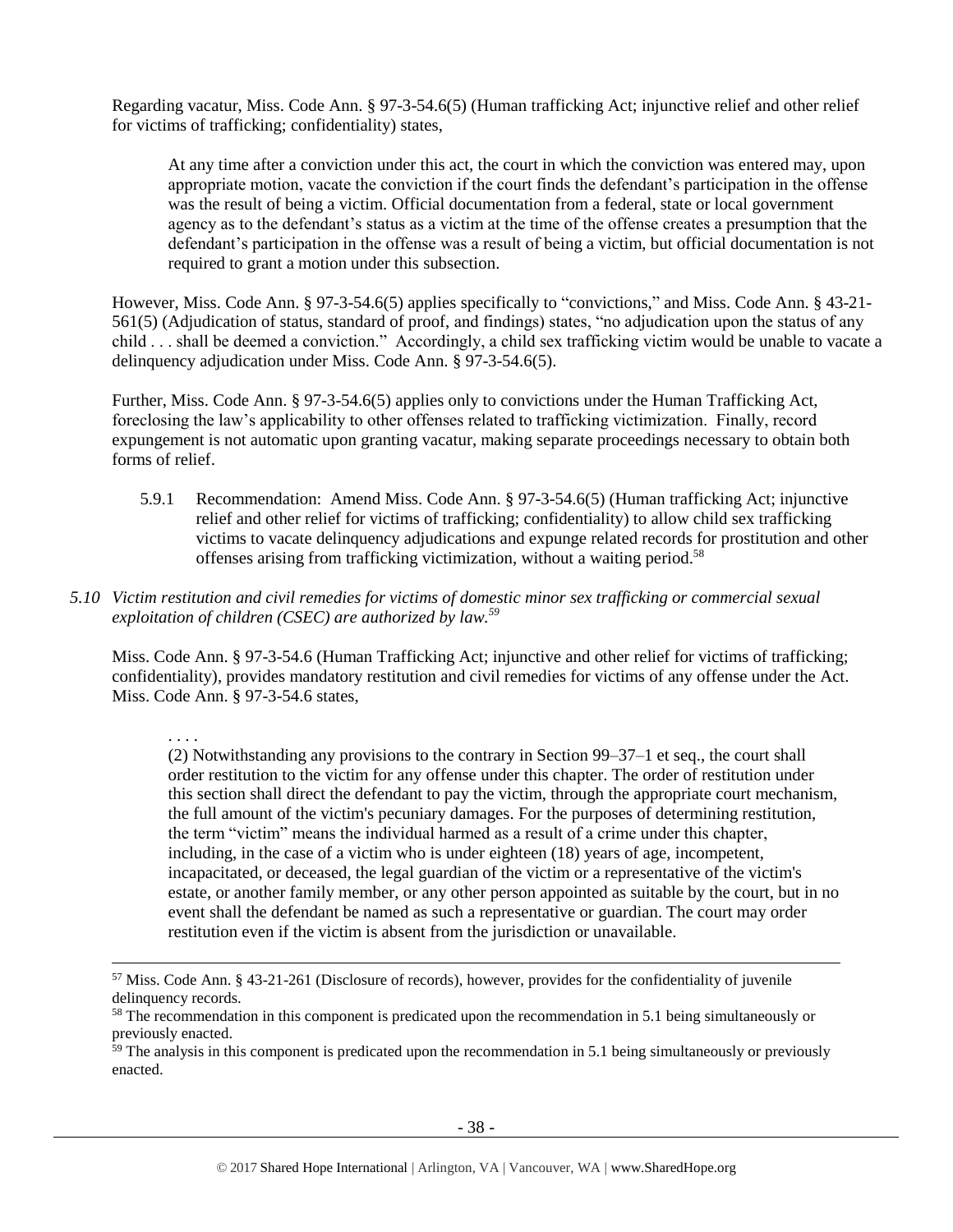(3) Any person who is injured by reason of any violation of the provisions of this chapter shall have a cause of action against any person or enterprise convicted of engaging in activity in violation of this chapter for threefold the actual damages sustained and, when appropriate, punitive damages. The person shall also recover attorney's fees in the trial and appellate courts and reasonable costs of investigation and litigation.

(4) The application of one (1) civil remedy under any provision of this act shall not preclude the application of any other remedy, civil or criminal, under this act or any other provision of law. Civil remedies under this act are supplemental.

However, the exploitation laws, Miss. Code Ann. § 97-5-31 to § 97-5-37 (Exploitation of children), do not specifically provide restitution for victims or a statutory civil cause of action. Miss Code Ann. § 99-37-3 (Imposition and amount of restitution) permits a court, at its discretion, to order restitution for victims of any crime who have incurred pecuniary damages. "Pecuniary damages" is defined in Miss. Code Ann. § 99-37-1(b) as "all special damages, but not general damages, which a person could recover against the defendant in a civil action arising out of the facts or events constituting the defendant's criminal activities and shall include, but not be limited to, the money equivalent of property taken, destroyed, broken or otherwise harmed, and losses such as medical expenses." Restitution is capped at \$5,000.00, and the discretionary decision by the court must take into account, among other things, the defendant's ability to pay. Miss Code Ann. § 99-37-3(1), (2).

Miss Code Ann. § 97-43-9(6) (Powers and duties of circuit court; civil forfeiture of property; civil proceedings; injunctions; damages; attorneys fees; jury trial; intervention by attorney general; limitation of actions), codified in the chapter entitled "Racketeer Influenced and Corrupt Organization Act," provides a cause of action for persons injured as a result of violations of the chapter. Under this provision, "Any person who is injured by reason of any violation of the provisions of this chapter shall have a cause of action against any person or enterprise convicted of engaging in activity in violation of this chapter for threefold the actual damages sustained and, when appropriate, punitive damages." Miss Code Ann. § 97-43-9(6). The person can also recover reasonable attorneys' fees, investigation costs, and litigation costs. Miss Code Ann. § 97-43-9(6). Pursuant to Miss. Code Ann. § 97-43-9(6)(b), a civil plaintiff's rights to the assets would be superior to the state's forfeiture rights.

Miss. Code Ann. § 11-7-11 (Action for seduction of a child) states, "A parent may bring an action for the seduction of a child, although such child be not living with nor in the service of the plaintiff, and though there be no loss of service; but a recovery by the parent or child shall bar any other action for the same cause."

*5.11 Statutes of limitations for civil and criminal actions for child sex trafficking or commercial sexual exploitation of children (CSEC) offenses are eliminated or lengthened to allow prosecutors and victims a realistic opportunity to pursue criminal action and legal remedies.*

With regard to civil claims, Miss. Code Ann. § 15-1-59 (Saving in favor of persons under disabilities) provides that the statute of limitations is tolled until after a minor reaches the age of majority.

With regard to criminal sex trafficking offenses, Miss. Code Ann. § 99-1-5 (Limitations; exceptions) eliminates the statute of limitations for the following sex offenses: "rape, . . . felonious abuse or battery of a child as described in Section 97-5-39 [Contributing to the neglect or delinquency of a child; felonious abuse and/or battery of a child], touching or handling a child for lustful purposes as described in Section 97-5-23 [Dissemination of sexually oriented material to persons under eighteen years of age; use of computer for purpose of luring or inducing persons under eighteen years of age to engage in sexual conduct], sexual battery of a child as described in Section 97-3-95(1)(c), (d) or (2) [Sexual battery], or exploitation of children as described in Section 97-5-33 [Exploitation of children; prohibitions], promoting prostitution under Section 97– 29–51(2) when the person involved is a minor, or for any human trafficking offense described in Section 97–3–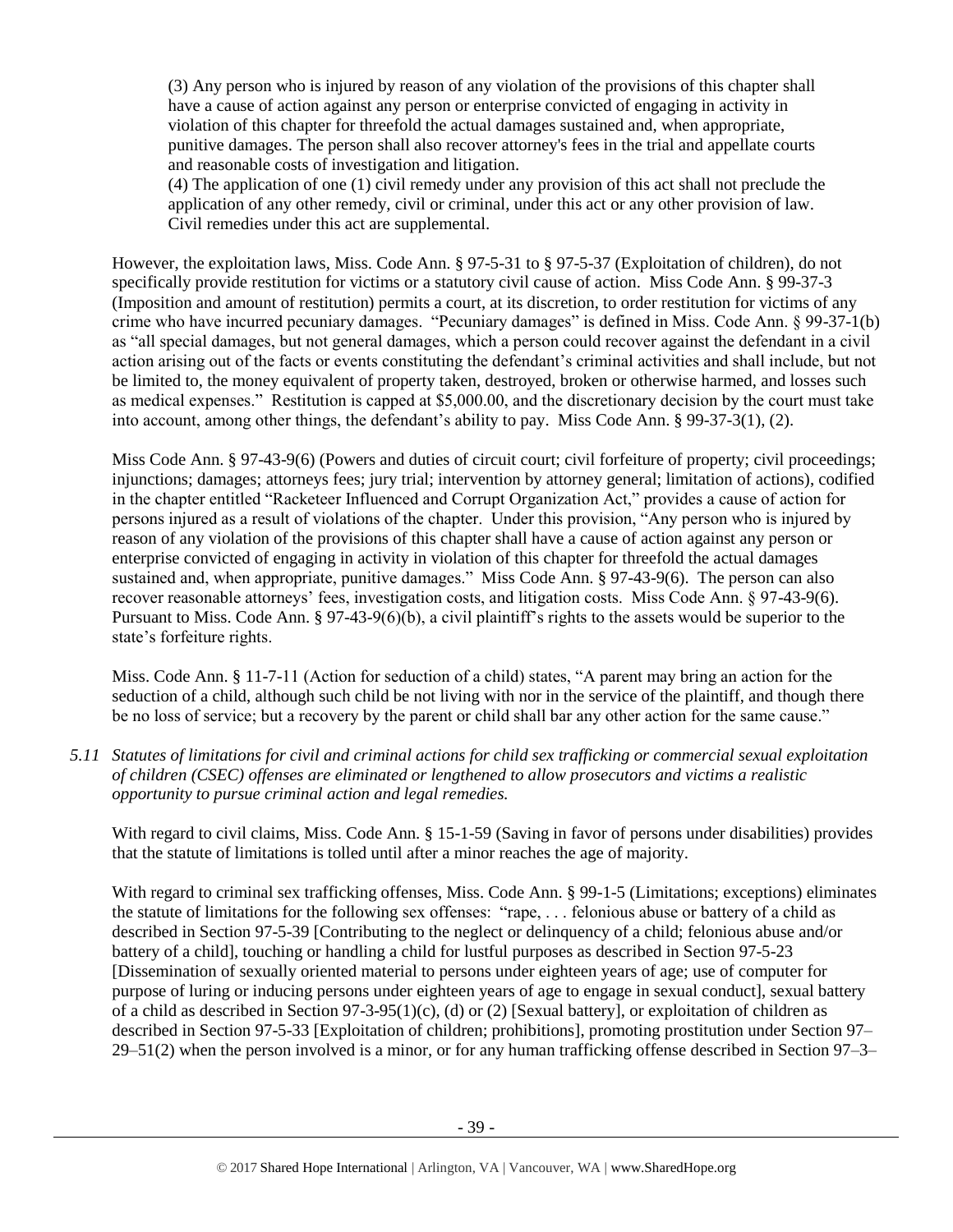54.1(1)(a), (1)(b) or (1)(c) [Human Trafficking Act; prohibited conduct; penalty], Section 97–3–54.2 [Human Trafficking Act; destruction, concealment, or confiscation of passport or other immigration document for purpose of preventing person's freedom of movement or ability to travel; penalties], or Section 97–3–54.3 [Human Trafficking Act; aiding, abetting, or conspiring to violate human trafficking provisions]." Traffickingrelated offenses are therefore not subject to the general statute of limitations and prosecution can be brought at any time. Miss. Code Ann. § 99-1-5.

5.11.1 Recommendation: Amend Miss. Code Ann. § 15-1-59 (Saving in favor of persons under disabilities) to extend the time for child sex trafficking victims to commence civil actions against their exploiters.<sup>60</sup>

l

<sup>&</sup>lt;sup>60</sup> The recommendation in this component is predicated upon the recommendation in 5.1 being simultaneously or previously enacted.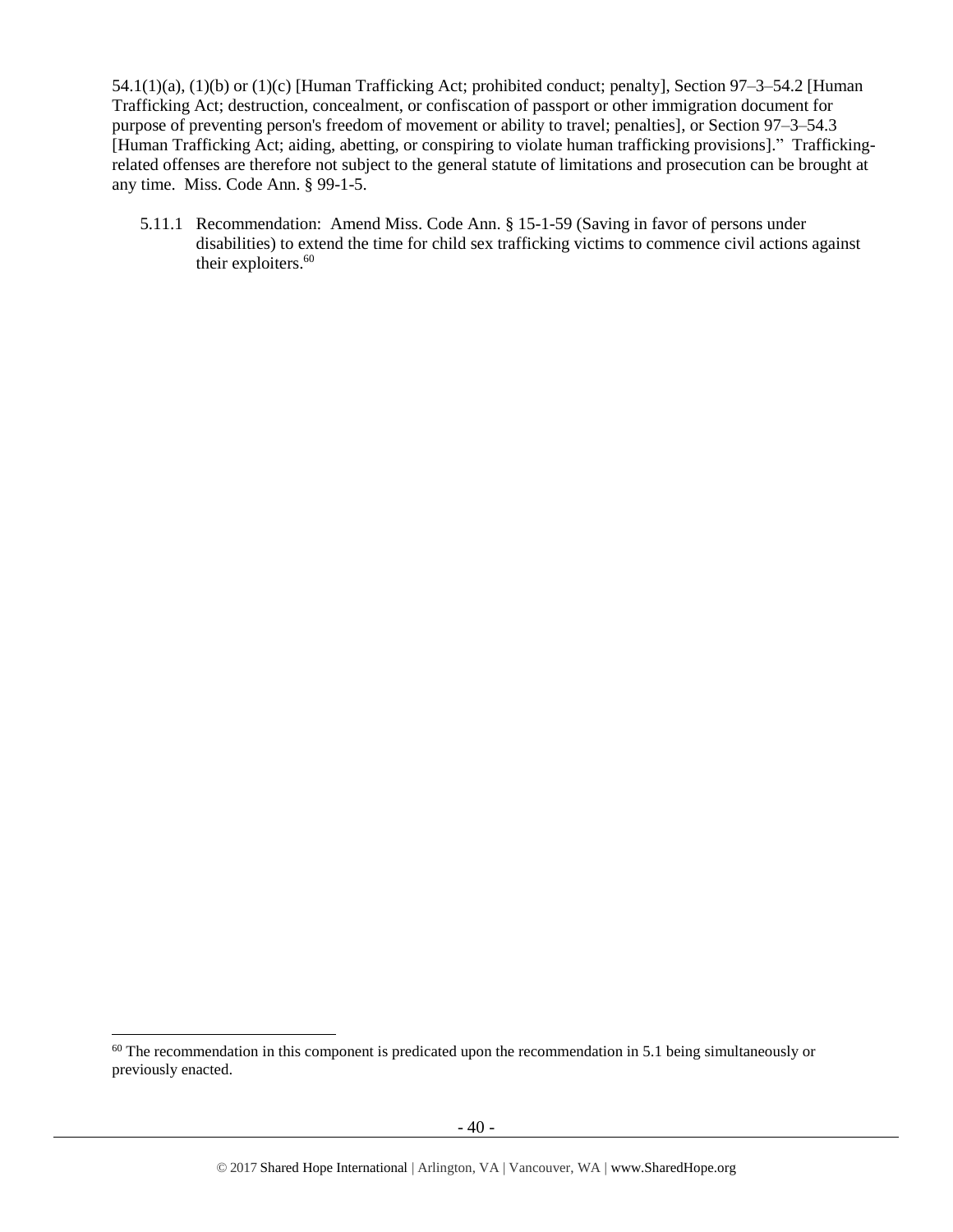## FRAMEWORK ISSUE 6: CRIMINAL JUSTICE TOOLS FOR INVESTIGATION AND PROSECUTIONS

## *Legal Components:*

- *6.1 Training on human trafficking and domestic minor sex trafficking for law enforcement is statutorily mandated or authorized.*
- *6.2 Single party consent to audiotaping is permitted in law enforcement investigations.*
- *6.3 Wiretapping is an available tool to investigate domestic minor sex trafficking and commercial sexual exploitation of children (CSEC).*
- *6.4 Using a law enforcement decoy posing as a minor to investigate buying or selling of commercial sex acts is not a defense to soliciting, purchasing, or selling sex with a minor.*

*\_\_\_\_\_\_\_\_\_\_\_\_\_\_\_\_\_\_\_\_\_\_\_\_\_\_\_\_\_\_\_\_\_\_\_\_\_\_\_\_\_\_\_\_\_\_\_\_\_\_\_\_\_\_\_\_\_\_\_\_\_\_\_\_\_\_\_\_\_\_\_\_\_\_\_\_\_\_\_\_\_\_\_\_\_\_\_\_\_\_\_\_\_\_*

- *6.5 Using the Internet or electronic communications to investigate buyers and traffickers is a permissible investigative technique.*
- *6.6 State law requires reporting of missing children and recovered missing children.*

## *Legal Analysis:*

*6.1 Training on human trafficking and domestic minor sex trafficking for law enforcement is statutorily mandated or authorized.*

Training or development of training materials for law enforcement officers on human trafficking has not been statutorily mandated or authorized in Mississippi. However, money received from the Relief for Victims of Human Trafficking Fund under Miss. Code Ann. § 97-3-54.8 (Human Trafficking Act; Relief for Victims of Human Trafficking Fund) is to be used in part for law enforcement training. Miss. Code Ann. § 97-3-54.8(2) states,

The monies in the Relief for Victims of Human Trafficking Fund shall be used by the Mississippi Attorney General's office solely for the administration of programs designed to assist victims of human trafficking, to conduct training on human trafficking to law enforcement, court personnel, attorneys, and nongovernmental service providers, and to support the duties of the statewide human trafficking coordinator as set forth in this act.

- 6.1.1 Recommendation: Enact a statute specifically authorizing or mandating training, or the development of training materials, for law enforcement on human trafficking, including domestic minor sex trafficking.
- *6.2 Single party consent to audiotaping is permitted in law enforcement investigations.*

Single party consent to audiotaping is permitted in Mississippi. Miss. Code Ann. § 41-29-531(d), (e) (Exceptions to civil liability for violation of this article) states that Mississippi's article on "Interception of Wire or Oral Communications" does not apply to, among others,

(d) A person acting under color of law who intercepts a wire, oral or other communication if the person is a party to the communication, or if one (1) of the parties to the communication has given prior consent to the interception; or

(e) A person not acting under color of law who intercepts a wire, oral or other communication if the person is a party to the communication, or if one (1) of the parties to the communication has given prior consent to the interception unless the communication is intercepted for the purpose of committing any criminal or tortious act in violation of the Constitution or laws of the United States or of this state, or for the purpose of committing any other injurious act.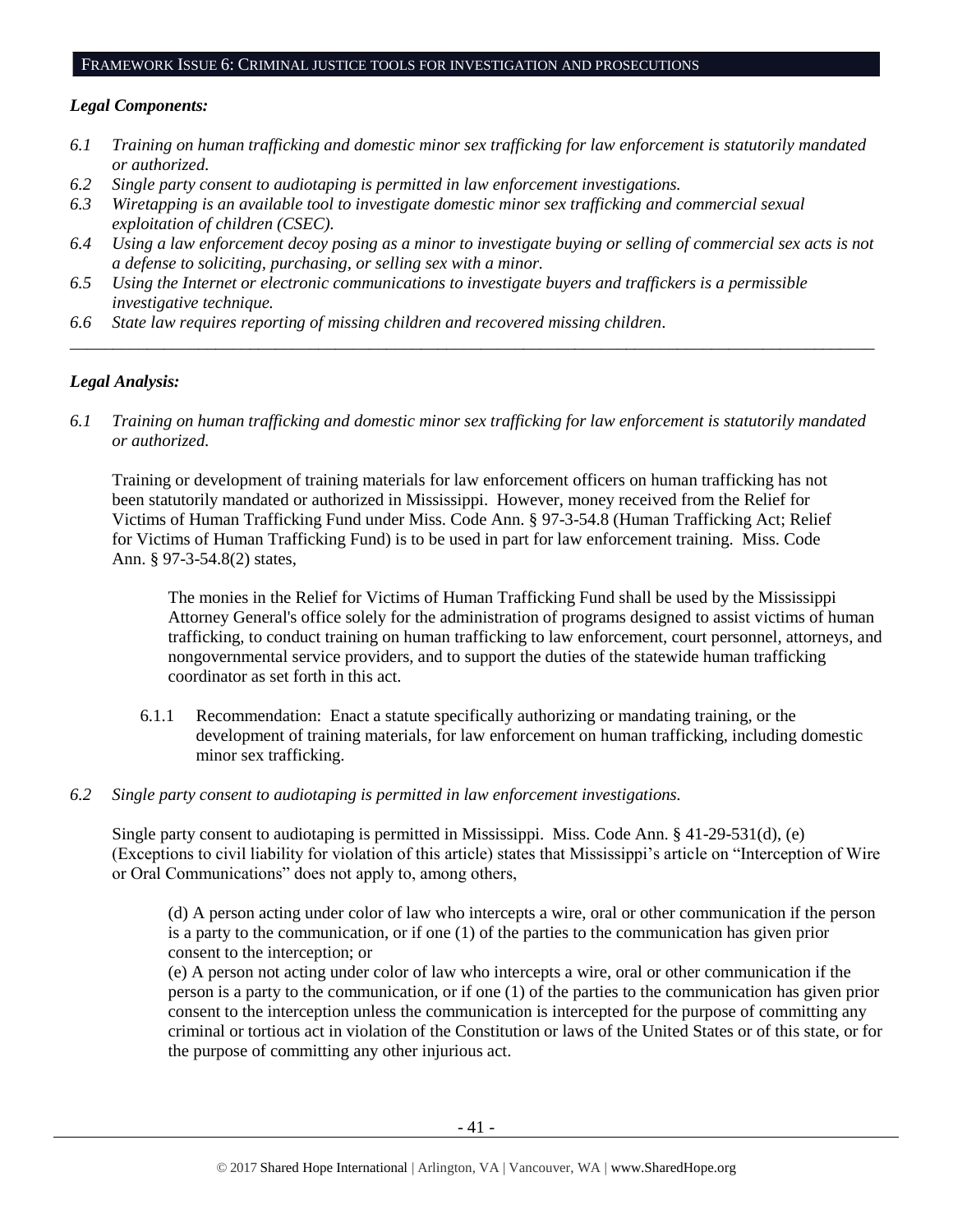*6.3 Wiretapping is an available tool to investigate domestic minor sex trafficking and commercial sexual exploitation of children (CSEC).* 

The wiretapping statutes, Miss. Code Ann. § 41-29-501 to § 41-29-536 (Interception of wire or oral communications) only permit wiretapping and use of the resulting evidence in cases involving a suspected violation of the Controlled Substances Law. Miss. Code Ann. § 41-29-515(1)(a) (Granting of order; grounds; form; compensation of those furnishing assistance; time limit; authorization for covert entry; reports to judge; recusal of judge).

6.3.1 Recommendation: Amend the wiretapping statutes, Miss. Code Ann. § 41-29-501 to § 41-29-536 (Interception of wire or oral communications) to permit wiretapping when there is probable cause to believe that the wiretapping will provide evidence of a violation of Miss. Code Ann. § 97-3- 54.1(1)(c) (Human Trafficking Act; prohibited conduct; penalty).

## *6.4 Using a law enforcement decoy posing as a minor to investigate buying or selling of commercial sex acts is not a defense to soliciting, purchasing, or selling sex with a minor.*

Use of a law enforcement decoy is not a defense to human trafficking. Miss. Code. Ann.§ 97-3-54.5 (Use of undercover operative in detection of offense permitted) states, "[t]he fact that an undercover operative or law enforcement officer was involved in any manner in the detection and investigation of an offense under this act shall not constitute a defense to a prosecution under this act." Additionally, Miss. Code Ann. § 97-5-33 (Exploitation of children) specifically provides that using a decoy is not a defense. Subsection (8) states, "The fact that an undercover operative or law enforcement officer posed as a child or was involved in any other manner in the detection and investigation of an offense under this section shall not constitute a defense to a prosecution under this section."

However, a defendant may still be able to assert a defense based on a law enforcement decoy posing as a minor to investigate other buyer-applicable offenses through reverse sting operations, which are the most likely situations in which a defendant would try to use such a defense. Miss. Code Ann. § 97-29-51 (Prostitution; misdemeanor procuring services of prostitute; felony promoting prostitution; penalties) is a buyer-applicable CSEC offense<sup>61</sup> that does not prohibit this defense, meaning that buyers charged for attempting to solicit or purchase sex with a minor under Miss. Code Ann. § 97-29-51 would not be prohibited from raising a defense based on the fact that an actual minor was not involved.

*6.5 Using the Internet or electronic communications to investigate buyers and traffickers is a permissible investigative technique.*

While Miss. Code. § Ann. 97-3-54.5 (Use of undercover operative in detection of offense permitted) and Miss. Code Ann. § 97-5-33(8) (Exploitation of children) specifically provide that it is not a defense that "an undercover operative or law enforcement officer [posed as a child or] was involved in [any] other manner in the detection and investigation of an offense under this section," the offense that could apply to use of the Internet to commit human trafficking or CSEC offenses, Miss. Code Ann. § 97-5-27(3)(a) (Dissemination of sexually oriented material to persons under eighteen years of age; use of computer for purpose of luring or inducing persons under eighteen years of age to engage in sexual contact), does not prohibit this defense.

l

<sup>61</sup> *See supra* Component 2.2 for more information about Miss. Code Ann. § 97-29-51(1).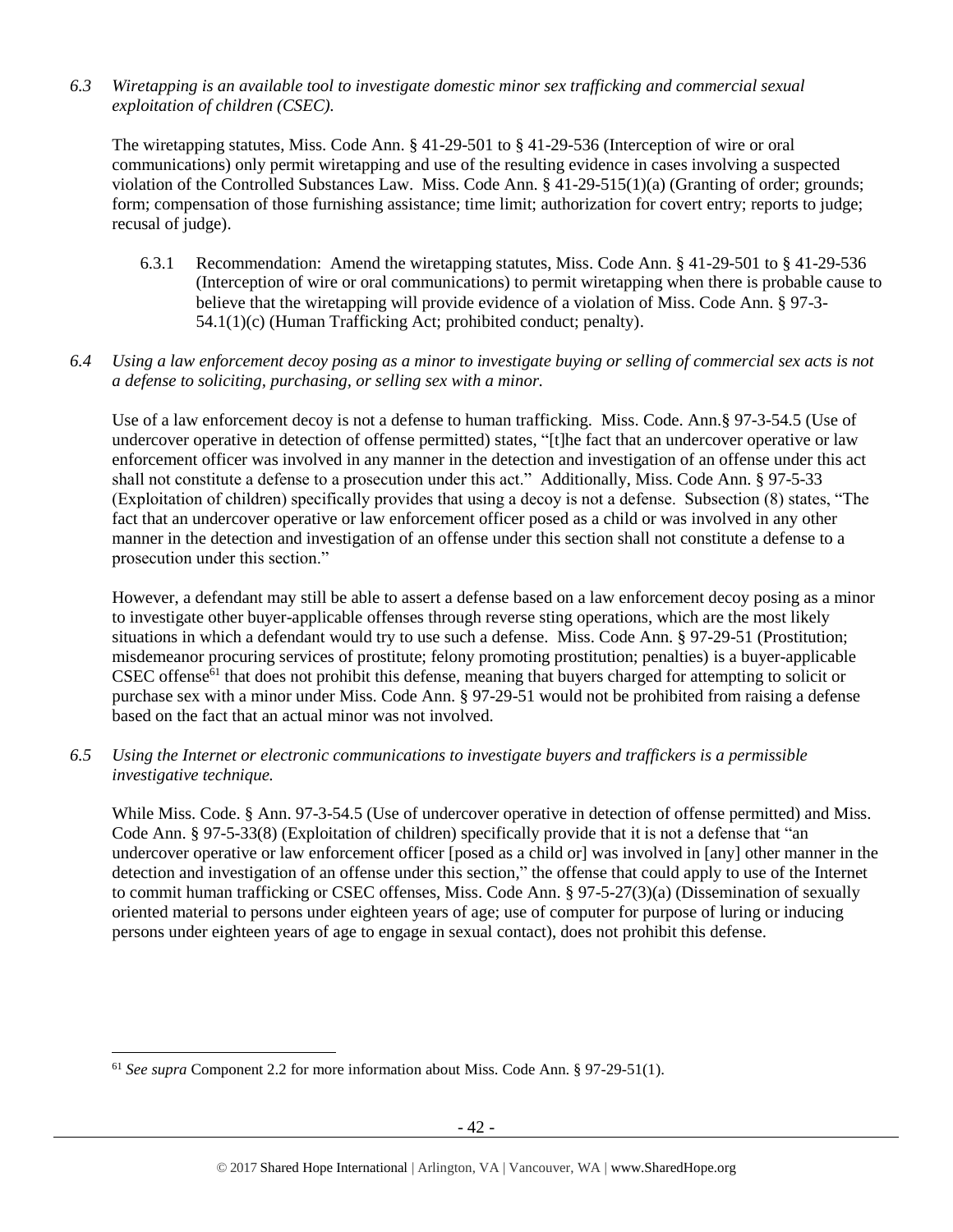## *6.6 State law requires reporting of missing children and recovered missing children.*

 $\overline{a}$ 

Under Miss. Code § 43-15-401 (Procedures used to investigate reports of missing children; written policies adopted by state law enforcement agencies), law enforcement officers are mandated to create and adhere to reporting procedures related to all missing children, including children who are missing as a result of running away. Miss. Code § 43-15-401 states,

- (1) Law enforcement agencies in this state shall adopt written policies that specific the procedures to be used to investigate reports of missing children. The policies must ensure that cases involving missing children are investigated promptly using appropriate resources and are in compliance with the requirements of this section and  $42 \overline{{\rm USCS}} 5779^{\hat{62}}$  [Reporting requirement] and  $5780^{\hat{63}}$  [State requirements]. The policies must include:
	- (a) Procedures for accepting and filing missing children reports;
	- (b) Procedures for initiating, maintaining, closing or referring a missing child investigation;
	- (c) Procedures for prompt and open transfer or information where multiple jurisdictions and agencies are involved in the investigation; and
	- (d) Standards for maintaining and clearing data concerning a missing child that is stored in the National Crime Information Center [NCIC]. The standards must require, at a minimum, a monthly review of each case and a determination of whether the case should be maintained in the database.

Additionally, law enforcement officers are prohibited from excluding in their reports children who are missing as a result of running away. Miss. Code § 43-15-401(2). Under Miss. Code § 43-15-401(2), "[f]or purposes of this section and in compliance with federal law, a runaway child is a missing child and shall not be excluded as such based solely on the fact that the child has voluntarily absented himself from his normal place of residence."

 $62$  42 USCS § 5779 (Reporting requirement) states, "(a) Each Federal, State, and local law enforcement agency shall report each case of a missing child under the age of 21 reported to such agency to the National Crime Information Center of the Department of Justice . . . . "

<sup>63</sup> 42 USCS § 5780 (State requirements) states, "Each State reporting under the provisions of this section and section 5779 of this title shall (1) ensure that no law enforcement agency within the State establishes or maintains a policy that requires observance of any waiting period before accepting a missing child or unidentified person report; (2) ensure that no law enforcement agency within the State establishes or maintains a policy that requires the removal of a missing person entry from its State law enforcement system or the National Crime Information Center computer database based solely on the age of the person; (3) provide that each such report and all necessary and available information, which, with respect to each missing child report, shall include (A) the name, date of birth, sex, race, height, weight, and eye and hair color of the child; (B) a recent photograph of the child, if available; (C) the date and location of the last known contact with the child; and (D) the category under which the child is reported missing; is entered within 2 hours of receipt into the State law enforcement system and the National Crime Information Center computer networks and made available to the Missing Children Information Clearinghouse within the State and other agency designated within the State to receive such reports; and (4) provide that after receiving reports as provided in paragraph (3), the law enforcement agency that entered the report into the National Crime Information Center shall (A) no later than 30 days after the original entry of the record into the State law enforcement system and the National Crime Information Center computer networks, verify and update such record with any additional information, including, where available, medical and dental records and a photograph taken during the previous 180 days; (b) institute or assist with appropriate search and investigative procedures; (c) notify the National Center for Missing and Exploited Children of each report received relating to a child reported missing from a foster care family home or childcare institution; (D) maintain close liaison with State and local child welfare systems and the National Center for Missing and Exploited Children for the exchange of information and technical assistance in the missing children cases; (E) grant permission to the National Crime Information Center Terminal Contractor for the State to update the missing person record in the National Crime Information Center computer networks with additional information learned during the investigation relating to the missing person."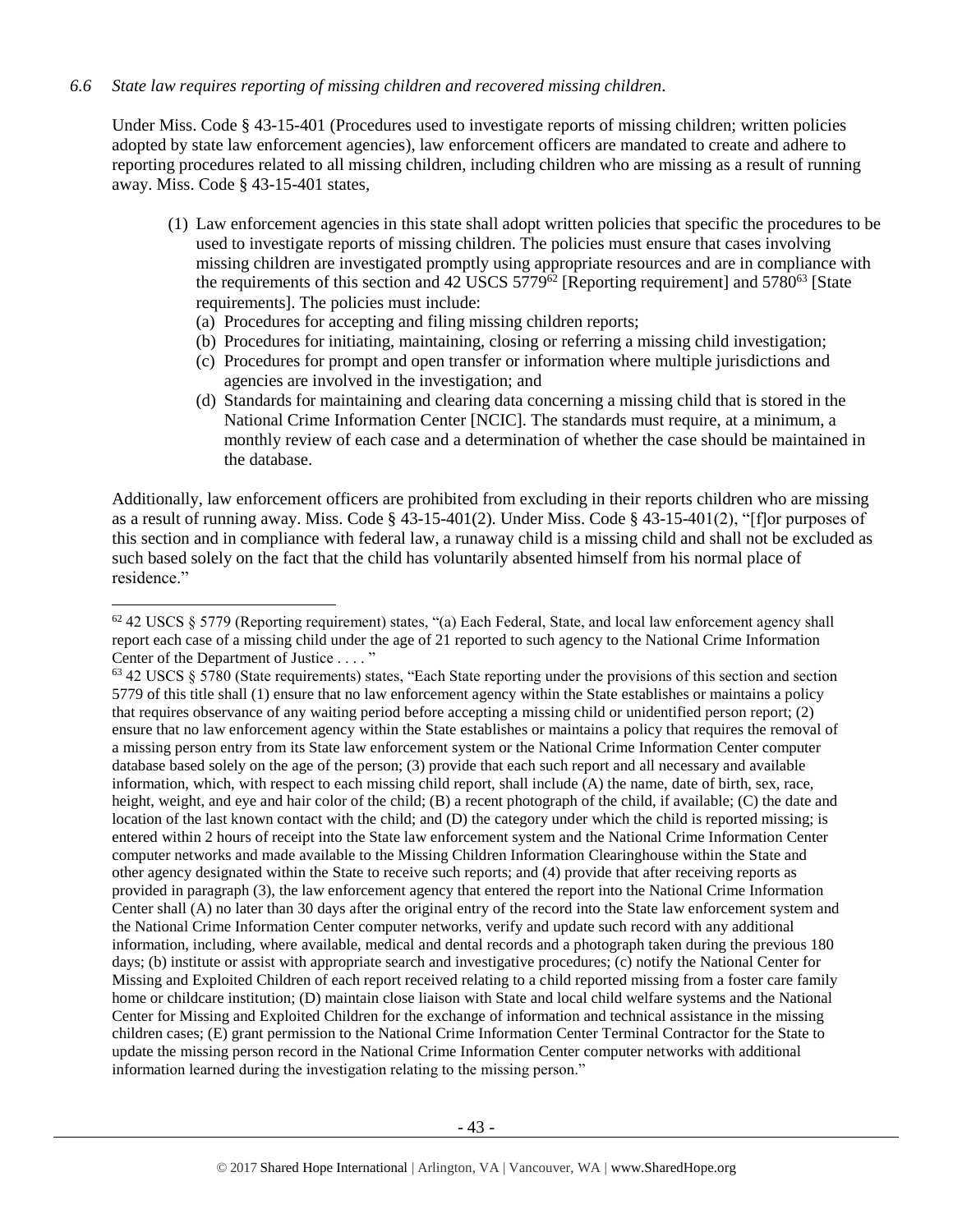Furthermore, law enforcement must accept reports and commence investigations immediately upon receiving a report of a missing child and are prohibited from removing any reports made to NCIC based upon the age of the child. Miss. Code § 43-15-401(3), (4).

Pursuant to Miss. Code § 43-15-401(5), upon receiving a report of a missing child, a law enforcement officer must immediately:

(a) File a report or cause a report to be filed in the county or municipality where the child resides or in which the child was last seen or both. Nothing in subsection (4) shall preclude a law enforcement agency from accepting a missing child report when jurisdiction cannot be determined;

(b) Institute or assist with appropriate search and investigative procedures;

(c) Inform all on-duty law enforcement officers within the agency of the missing child report; and (d) Transmit the report for inclusion within the National Crime Information database within the time frame required by federal law. Law enforcement agencies have the duty to enter the missing child report into the National Crime Information database shall provide any information required by the National Crime Information Center to effectuate the purpose of this section.

In addition, the law enforcement officer who enters the report into the NCIC database must update the report within the first thirty (30) days with any additional informational that would lead to the successful recovery of the child, including medical and dental records, photographs and other identifying information. Miss. Code Ann. § 43-15-401(6)(a). Furthermore, law enforcement officers are required under Miss. Code Ann. § 43-15- 401(6)(b) to notify the National Center for Missing and Exploited Children "of each report received relating to a missing foster child."

Lastly, Miss. Code Ann. § 43-15-401(7) requires that law enforcement, upon receiving a missing child report, "shall consider whether the circumstances under which the child went missing satisfy the criteria necessary for the issuance of an Amber Alert and, where applicable, shall immediately submit the Mississippi Bureau of Investigation all required paperwork and documents necessary to request the issuance of an Amber Alert."

In addition to Mississippi's mandate on the reporting of missing and recovered children specifically, law enforcement officers are required to report investigations of human trafficking to a statewide coordinator within the Attorney General's office. Miss. Code Ann. § 97-3-54.9 (Statewide human trafficking coordinator; duties) states,

(4) Every investigation of an offense under this chapter shall be reported to the coordinator by the initiating law enforcement agency pursuant to guidelines established by the coordinator. (5) Notwithstanding the provisions of Section 43–21–261, disclosure by any state agency, nongovernmental agency, service provider or local or state law enforcement agency of nonidentifying information regarding a minor victim to the coordinator for the purposes of evaluating and collecting data regarding trafficking offenses in the state is specifically authorized.